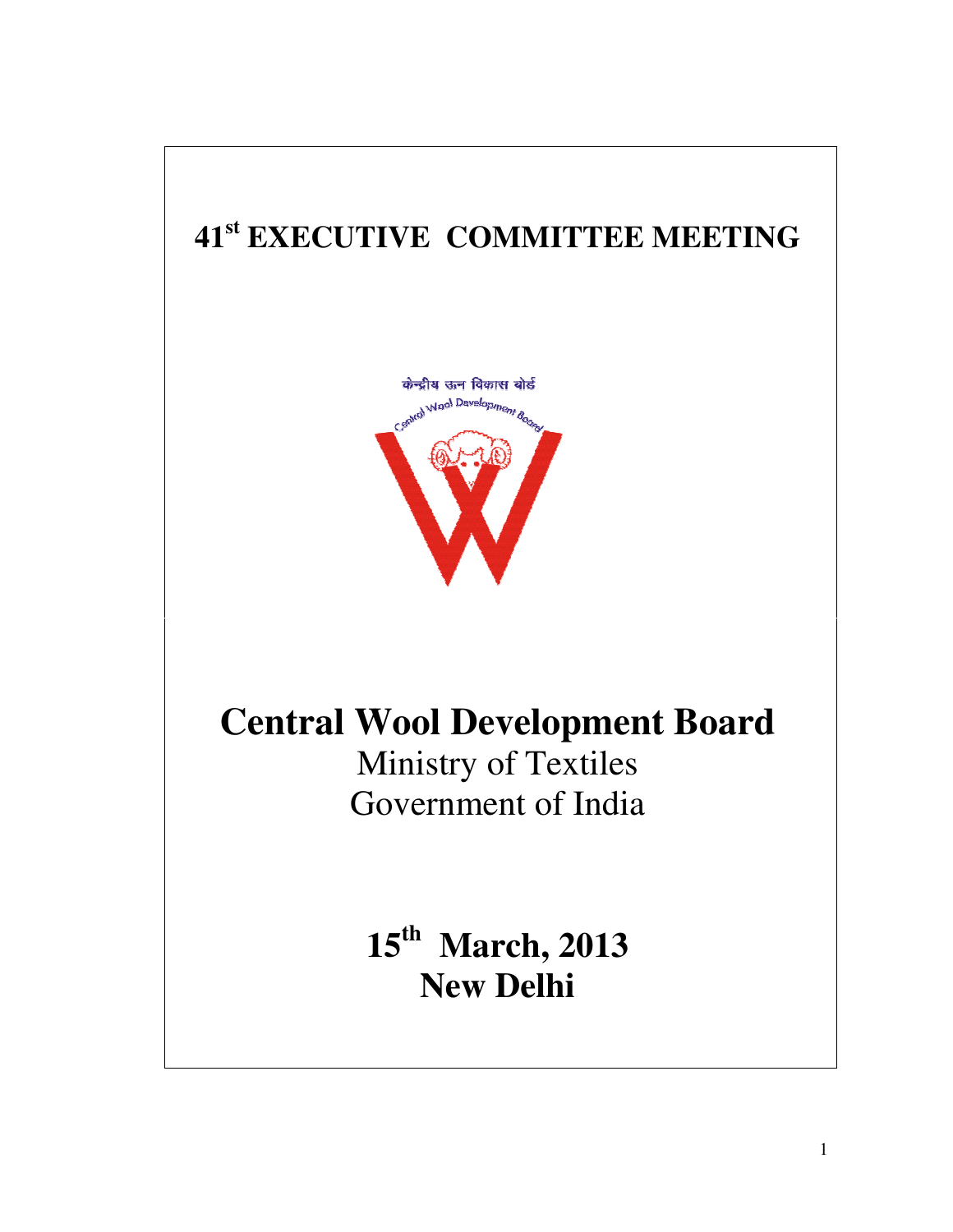# **AGENDA ITEMS FOR 41st EXECUTIVE COMMITTEE MEETING OF CENTRAL WOOL DEVELOPMENT BOARD TO BE HELD ON 15-03- 2013 AT 12.00 Noon AT UDYOG BHAWAN, NEW DELHI.**

| S.             | Agenda item                                                                                                                                                                       | Page |
|----------------|-----------------------------------------------------------------------------------------------------------------------------------------------------------------------------------|------|
| No.            |                                                                                                                                                                                   | No.  |
| $\mathbf{1}$   | Confirmation of minutes of the $40th$ meetings of the Executive<br>Committee held on $11th$ July, 2012 at New Delhi.                                                              | 3    |
| 2              | Action Taken Report on the decisions of the $40th$ meeting of the<br><b>Executive Committee.</b>                                                                                  | 3    |
| 3              | Discussion on progress made by CWDB upto Feb., 2013 during<br>current Financial Year 2012-13.                                                                                     | 4    |
| $\overline{4}$ | Discussion and approval of pending project proposals as<br>recommended by 20 <sup>th</sup> meeting of the Project Committee of the<br>Board held on 11 <sup>th</sup> March, 2013. | 5    |
| 5.             | Discussion and approval for procurement of necessary<br>equipments/looms etc. for establishment of 'Carpet Weaving<br>Training Centre' at Jaipur.                                 | 13   |
| 6              | Post facto approval for Woollen Expos organized at Guwahati,<br>Jaipur & Jodhpur and printing of office Diary and Calendar.                                                       | 14   |
|                | Any other item with the permission of the Chair.                                                                                                                                  |      |

# List of Annexure

| Annex./Agenda No. | Page No.  |
|-------------------|-----------|
|                   | $16 - 22$ |
|                   | $23 - 27$ |
| Ш                 | $28 - 29$ |
| IV                | $30 - 34$ |
|                   | $35 - 47$ |
|                   | $48 - 51$ |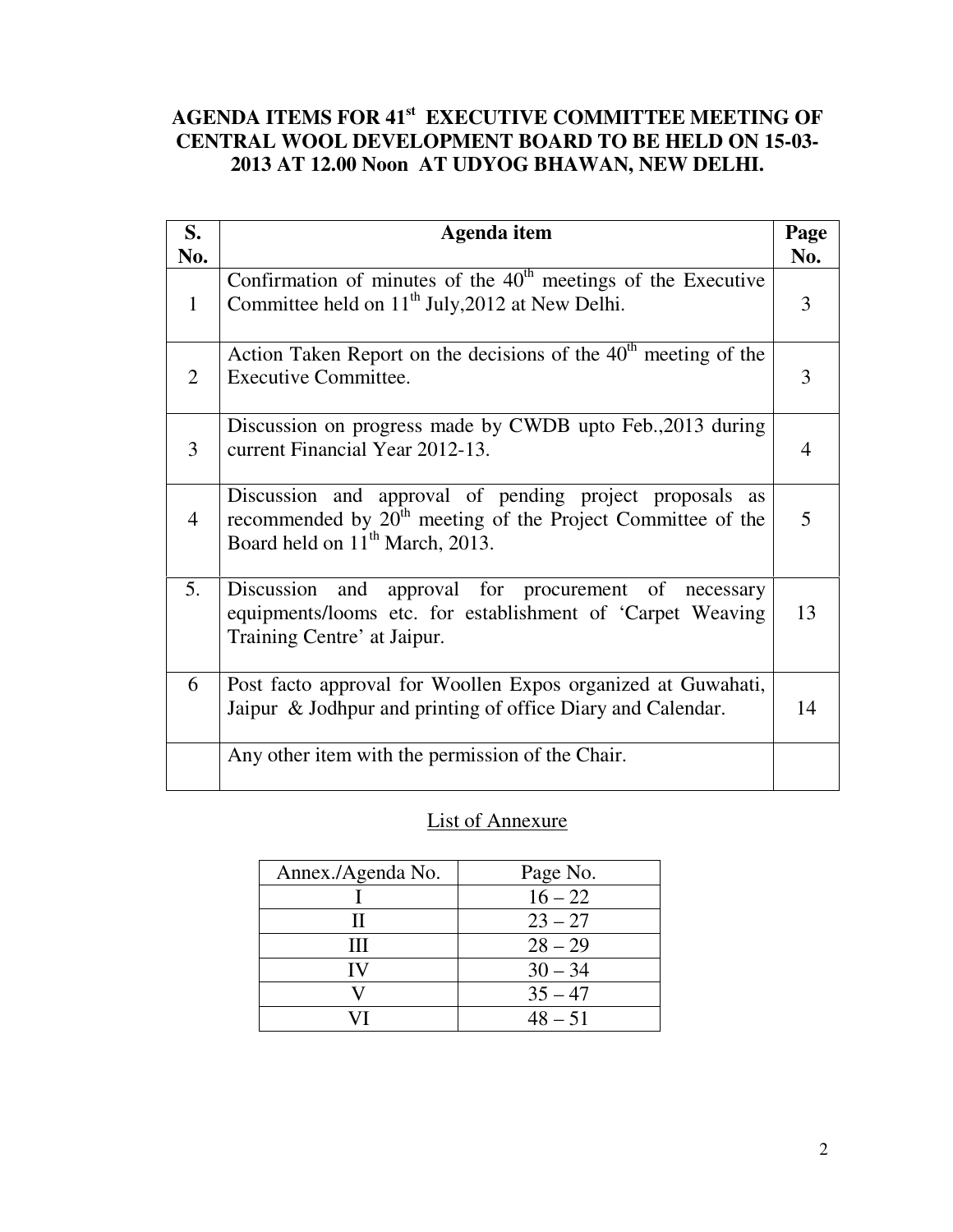# **AGENDA ITEM FOR 41st EXECUTIVE COMMITTEE MEETING OF CWDB TO BE HELD ON 15-03-2013 AT NEW DELHI.**

# **1. Confirmation of the minutes of the 40th meeting of the Executive Committee held on 11th July,2012 at New Delhi.**

The 40<sup>th</sup> Meeting of the Executive Committee of the CWDB was held on 11-07-2012. Copy of minutes of the meeting is enclosed as **Annexure-I** for perusal. **(Page No. 16 to 22 ).** Since no comment was received from any member, the minutes may be confirmed.

# **2. Action taken report on the decisions of 40th meeting of the Executive Committee of the Board.**

| SN                | Decisions                                                                                                                                                              | Follow up action                                                                                                                                                                                                                                  |
|-------------------|------------------------------------------------------------------------------------------------------------------------------------------------------------------------|---------------------------------------------------------------------------------------------------------------------------------------------------------------------------------------------------------------------------------------------------|
| I<br>$\mathbf{I}$ | To examine progress of Revolving<br>Fund sanctioned to different Govt.<br>Agencies.<br>To visit all CFCs sanctioned under                                              | All Govt. Agencies submit progress report<br>of fund being sanctioned for procurement<br>of Raw wool time to time. Copy of the<br>progress report is enclosed as <b>Annexure-II</b><br>(Page no. 23 to 27)<br>All CFC under the schemes have been |
|                   | Quality Processing of Wool scheme<br>$(Q\&P)$ by CWDB staff to know the<br>benefit of these CFC to common<br>and aware them through<br>man<br>publicity in newspapers. | Advertisement<br>inspected.<br>in<br>local<br>newspapers has also been published to<br>aware the users/stakeholders about facilities<br>which are being provided by these CFCs.                                                                   |
| III               | the States of Karnataka, Andhra<br>Pradesh, Uttarakhand, Jammu &<br>Kashmir (Ladakh region),<br>and<br>CSWRI, Avikanagar (Jaipur).                                     | Projects sanctioned under SWIS in   The Board has issued Sanction Orders to all<br>Implementing Agencies. Funds have also<br>been released to these agencies.                                                                                     |
| IV                | Project sanctioned under Quality<br>Processing<br>of Wool<br>received from Govt. Agencies of<br>Uttarakhand, J&K and Karnataka   have also been released.<br>States.   | The Board has issued sanction orders to<br>Scheme establish CFCs under Quality processing<br>of Wool Scheme during 2012-13. Funds                                                                                                                 |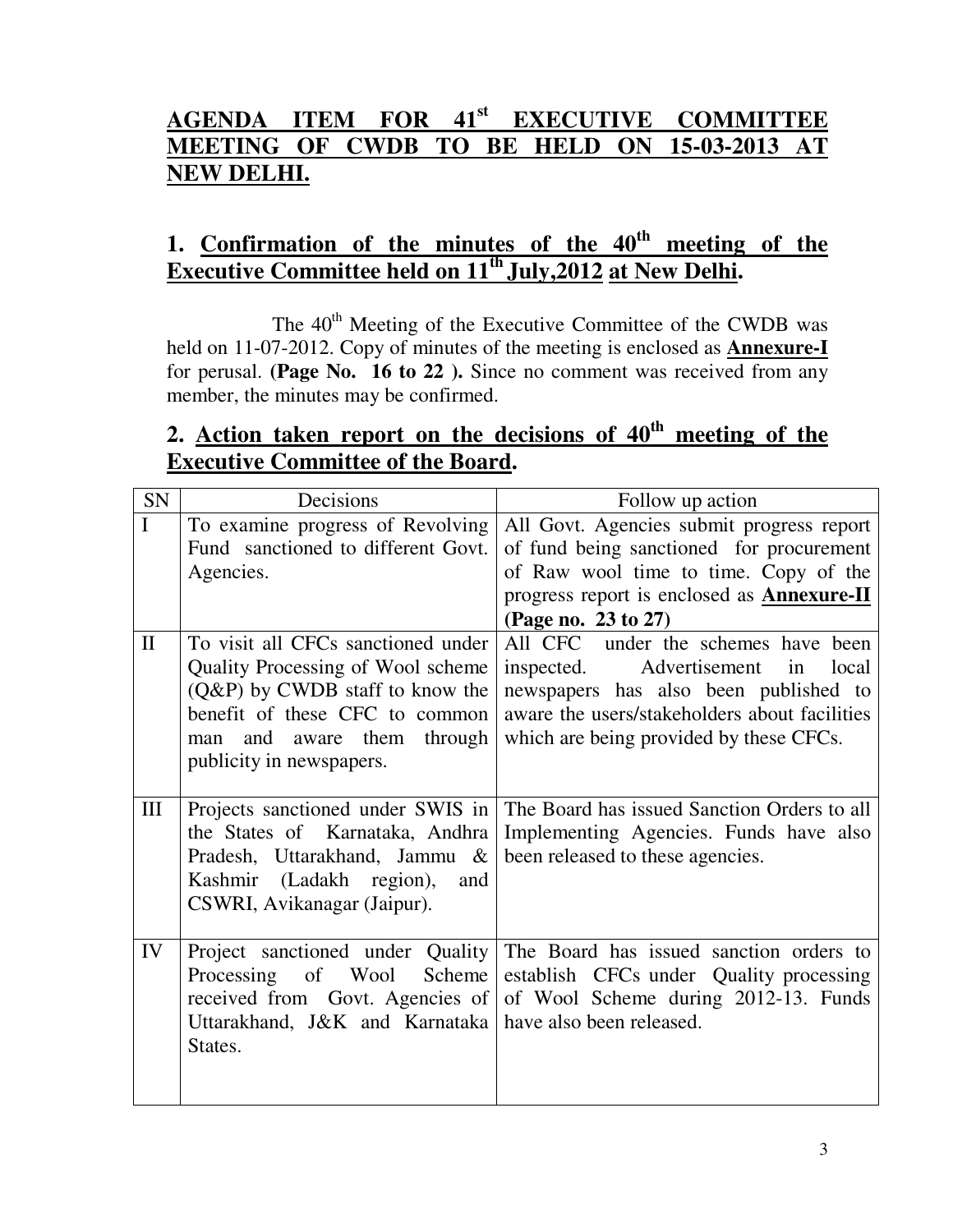| To process for up-gradation          | of As soon as Equipments are identified by                           |
|--------------------------------------|----------------------------------------------------------------------|
| Laboratory<br>Testing<br>Wool        | at   WRA, procurement process will be started.                       |
| Bikaner.                             |                                                                      |
| Organization of Woollen Expos        | The Board finalized calendar of events and                           |
| during 2012-13.                      | has organized 18 Woollen Expos during                                |
|                                      | 2012-13. No. of Expos organized and sale                             |
|                                      | amount recorded is enclosed as <b>Annexure-</b>                      |
|                                      | III. (Page no. 28 to 29)                                             |
| To submit report of deliberations of | Report had already<br>been<br>sent<br>to                             |
| seminars organized by CWDB on        | Chairperson, EC. (Copy<br>attached<br>as                             |
|                                      | "Angora Wool Production and its Annexure-VI) (Page no. 48 to 51- PDF |
| utilization in Handloom Sector"      | File)                                                                |
| organized at Kullu and a workshop    |                                                                      |
| organized at Shilong to explore      |                                                                      |
| possibility for creating Wool Bank   |                                                                      |
| in North Eastern States.             |                                                                      |
|                                      |                                                                      |

# **3. Discussion on progress made by CWDB upto Feb.,2013 during current Financial Year 2012-13.**

 The Ministry of Textiles has allocated total Rs. 15.00 Crore ( including 1.5 Crs for NE region) for implementation of different schemes of Wool Sector through the CWDB during current financial year 2012-13. The Board has organized only two Woollen Expos (exhibition-cum-sale of woollen products) in NER with financial assistance of Rs. 28 lakh in favour of Indian Chamber of Commerce, North East Regional, Guwahati. Therefore, it appear that there may be saving of Rs. 1.22 Crore under NER allocation during 2012-13.

Against remaining Plan allocation of Rs. 13.50 Crore upto  $10<sup>th</sup>$ March,2013, the Board has already utilized Rs. 11.50 Crore. There is committed liability of Rs. 70 lakhs for which Sanction orders have already been issued and for rest, amount will be released against new projects to be sanctioned by EC meeting.

 Achievements made by Board under implementation of Annual Plan 2012-13 (R.E.) upto date is as under :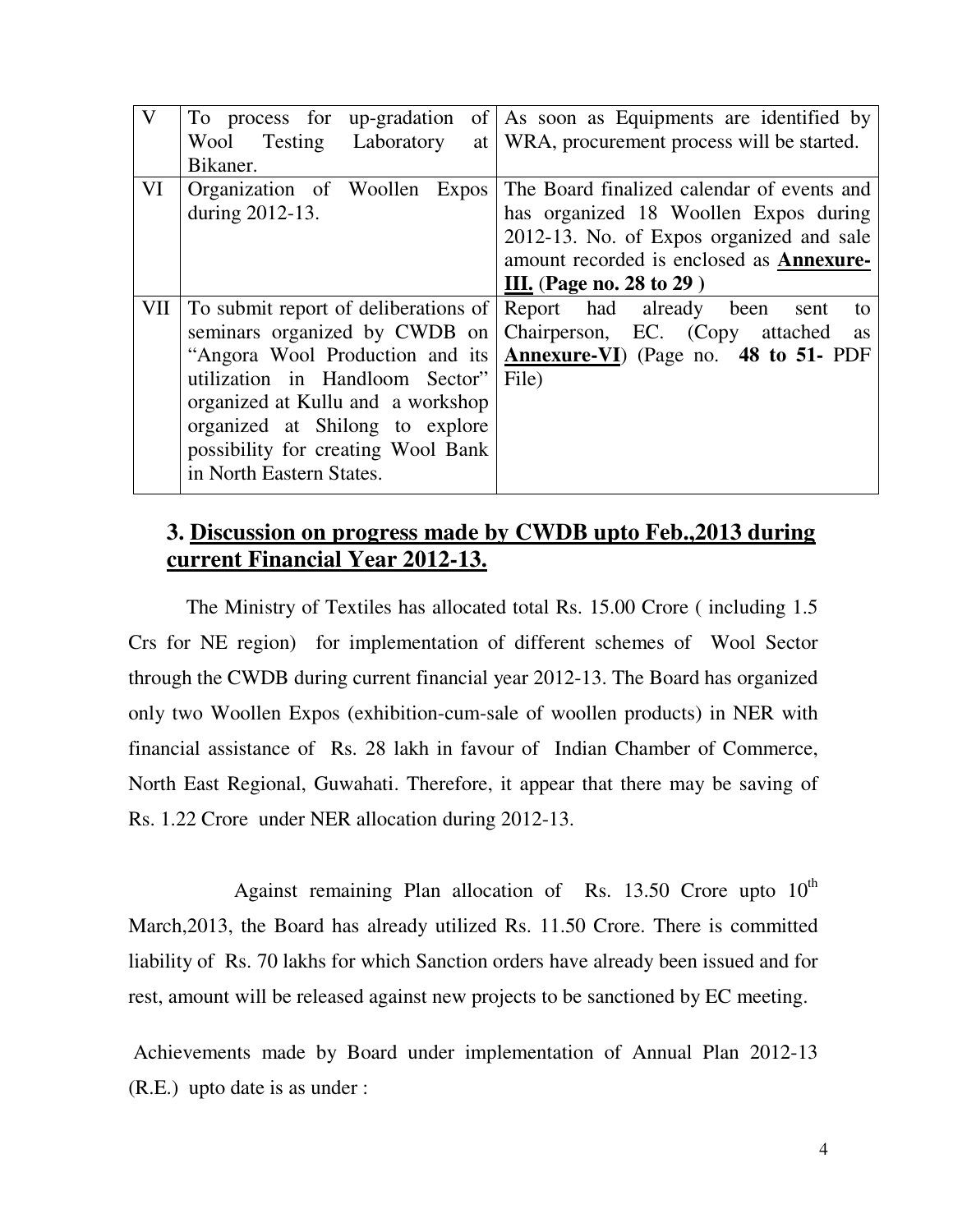**(Rs. in Crore)**

| S <sub>N</sub> | <b>Name of Scheme</b>                                                                       | Unit                                                        | <b>Revised Estimates</b><br>$(R. E.) 2012-13$ |                  | <b>Achievements</b><br>(upto 10 <sup>th</sup><br><b>March, 2013)</b> |           |
|----------------|---------------------------------------------------------------------------------------------|-------------------------------------------------------------|-----------------------------------------------|------------------|----------------------------------------------------------------------|-----------|
|                |                                                                                             |                                                             | <b>Physical</b>                               | <b>Financial</b> | <b>Physical</b>                                                      | Financial |
| $\bf{I}$       | Integrated Wool Improvement &<br><b>Development Programme (IWIDP)</b>                       |                                                             |                                               |                  |                                                                      |           |
| $\mathbf{A}$   | Sheep & Wool<br><b>Improvement Scheme</b><br>(SWIS)                                         | No. of sheep                                                | 11.15 lakh<br>new sheep                       | 8.46             | 10.15<br>lakh<br>sheep                                               | 7.23      |
| B              | <b>Angora Wool</b><br><b>Development Scheme</b>                                             | No. of new<br>families                                      | 400 rabbits<br>(new)                          | 0.35             | $\mathbf 0$                                                          | 0.20      |
| $\mathbf C$    | Pashmina Wool<br><b>Development Scheme</b>                                                  | <b>No. of families</b>                                      | 800 families                                  | 1.29             | 800<br>families                                                      | 1.29      |
| D              | <b>Human Resource</b><br>Development &<br><b>Promotional Activities</b>                     | Training,<br><b>Woollen Expo</b>                            | 200<br><b>Trainees,</b><br>18 Expos           | 2.50             | 110<br><b>Trainee</b><br>18 Expos                                    | 1.88      |
| $\mathbf{I}$   | <b>Quality Processing of Wool</b>                                                           |                                                             |                                               |                  |                                                                      |           |
| A              | <b>CFC</b> for Integrated<br><b>Wool Processing (Pre-</b><br>loom processing<br>activities) | <b>Common</b><br><b>Facility</b><br><b>Centres</b><br>(CFC) | 2 CFCs                                        | 0.90             | 2 CFCs                                                               | 0.90      |
| III            | <b>Social Security Scheme</b>                                                               |                                                             |                                               |                  |                                                                      |           |
| $\mathbf{A}$   | <b>Sheep Breeders</b><br><b>Insurance Scheme</b>                                            | No. of sheep<br><b>breeders</b>                             | 10,000<br>shepherds                           | $\bf{0}$         | 10,919                                                               | $\bf{0}$  |
|                | <b>Grand Total</b>                                                                          |                                                             |                                               | 13.50            |                                                                      | 11.50     |

 Detail of physical and financial targets and achievement made by the Board under implementation of Annual Plan 2012-13 (R.E.) upto 10-03-2013 is enclosed at **Annexure IV** for discussion and approval. (**Page no. 30 to 34).**

# **4. Discussion and approval of pending project proposals as recommended by 20<sup>th</sup> meeting of the Project Committee of the Board held on 11th March, 2013.**

The 20<sup>th</sup> Project Committee meetings of the CWDB was held on  $11<sup>th</sup> March,2013$  at Jodhpur and examined project proposals received under  $12<sup>th</sup>$ Plan schemes of Board. The Project Committee recommended following proposals under different schemes of the Board for implementation during FY 2012-13 & 2013-14 for approval of the Executive Committee, as under :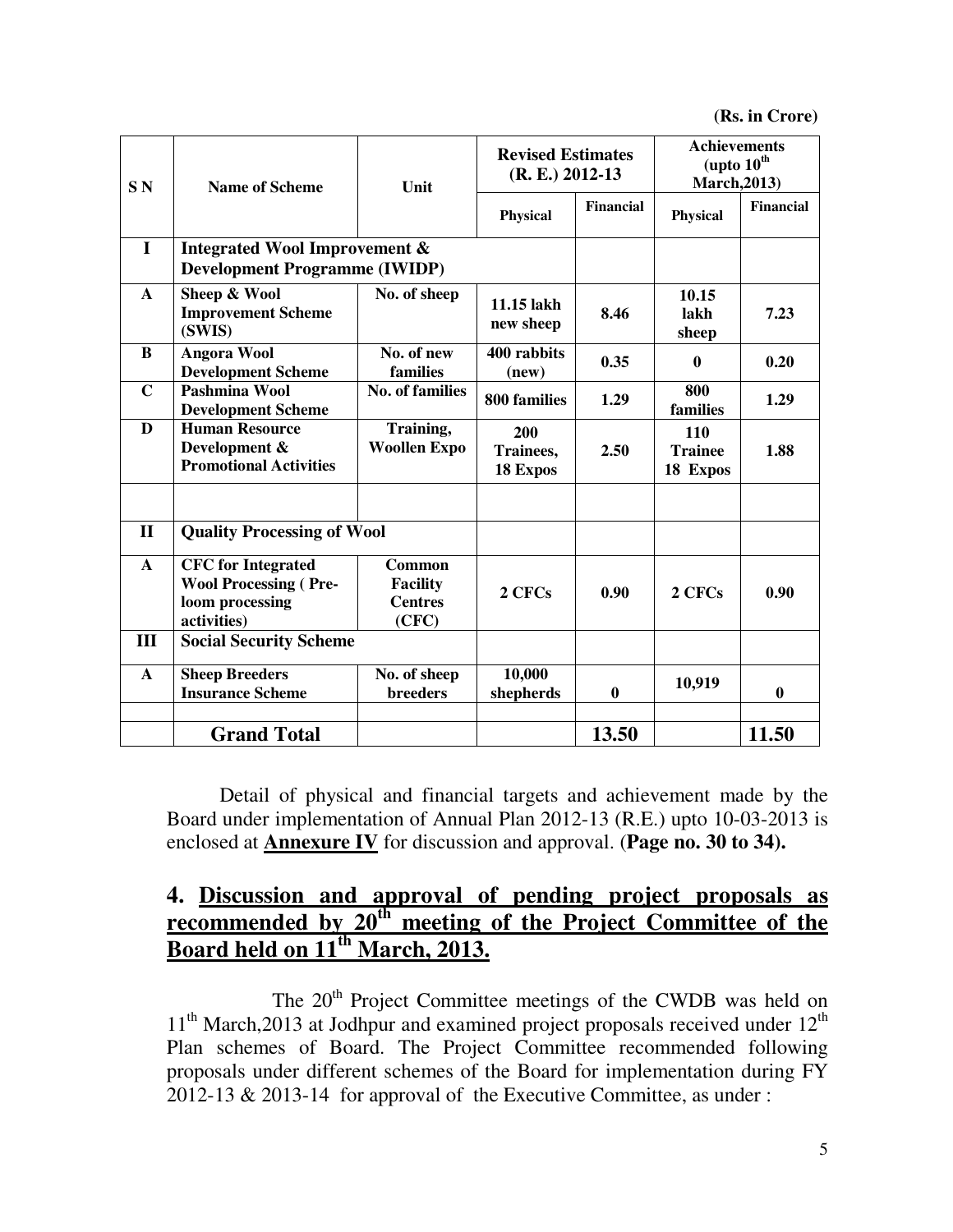## **I. Name of Scheme : Sheep & Wool Improvement Scheme (SWIS)**

|               | Physic        | Financial      | Unit/            | Financial grant   | Remarks                       |
|---------------|---------------|----------------|------------------|-------------------|-------------------------------|
|               | al            | for $3$        | particular       | for year $2012$ - |                               |
| Components    |               | years          |                  | 13 & 2013-14      |                               |
| under SWIS    |               |                |                  |                   |                               |
| Health care   | 2.0           | Rs. 108        | 2 lakh sheep     | Rs. 36 lakh       | Recommended<br>project<br>to  |
|               | lakh          | lakh           | for 3 years $@$  |                   | benefit total 2 lakh sheep.   |
|               | sheep         |                | $Rs. 18/- sheep$ |                   | Out of it, one lakh sheep     |
| Sheep         | 2             | Rs. 40         | 2 farms $@$ Rs.  | Rs. 40 lakh       | would be covered in FY        |
| breeding farm | <b>Breedi</b> | lakh           | $20$ lakh $)$    |                   | 2012-13 and rest of one lakh  |
|               | ng            |                |                  |                   | sheep in FY 2013-14 as per    |
|               | farms         |                |                  |                   | physical targets under the    |
| Distribution  | 500           | Rs. 25         | 500 stud rams    | $Rs. 25$ lakh     | Scheme. Project areas would   |
| of stud Rams  | stud          | lakh           | @ Rs. $5,000/-$  |                   | identified<br>be<br>by        |
| Overhead      | 2 lakh        | Rs. 30         | 2 lakh sheep     | Rs. 10 lakh       | Implementing<br>Agency.       |
| expenses      | sheep         | lakh           | for 3 years $@$  |                   | would be<br>Grant<br>released |
|               |               |                | $Rs. 5/- sheep$  |                   | during $2012-13$<br>as<br>per |
| Total (Rs. In |               | <b>Rs. 203</b> |                  | <b>Rs. 111</b>    | availability of funds<br>with |
| lakh)         |               | lakh           |                  | Lakhs             | CWDB.                         |

## **1. Name of Agency- Director, AHD Govt. of U.P., Lucknow**

### **2. Name of Agency under SWIS- Punyashloka Ahilyadevi Maharastra Mendhi Va Shali Vikas Mahamandal Ltd., Govt. of Maharashtra, Pune**

|              |             |                |                   |                | (Rs. In lakh)                              |
|--------------|-------------|----------------|-------------------|----------------|--------------------------------------------|
| Component    | Physical    | Financial      | Unit/             | Financial      | Recommendation of the                      |
| under SWIS   |             | for total 3    | particular        | grant for      | Project Committee                          |
|              |             | years          |                   | 2013-14        |                                            |
|              |             |                |                   |                |                                            |
| Health care  | 2 lakh      | Rs. 108        | 2 lakh sheep      | Rs. 36         | Recommended<br>project<br>to               |
|              | sheep of    | lakh           | for 3 years $@$   | lakh           | benefit all 2 lakh sheep of 6              |
|              | 6 districts |                | Rs. 18/- sheep    |                | districts<br>proposal.<br><b>as</b><br>per |
| Distribution | 500 stud    | Rs. 25         | 500 stud rams     | Rs. 25         | Project would be implemented               |
| of stud      | rams        | lakh           | @ Rs. 5,000/-     | lakh           | from FY 2013-14 for 3 years                |
| Rams         |             |                | ram               |                | 2015-16<br>i.e.<br>upto<br>as<br>per       |
| Overhead     | 2 lakh      | Rs. 30         | 2 lakh sheep      | Rs. 10         | physical targets<br>under<br>the           |
| expenses     | sheep       | lakh           | for $3$ years $@$ | lakh           | Scheme.                                    |
|              |             |                | $Rs. 5/- sheep$   |                |                                            |
| Feed         | 50000       | 135            | @ Rs. 3 per       | Rs. 135        | PC recommended to benefit                  |
| Supplement   | Sheep       | Lakhs          | sheep for 90      | Lakhs.         | 50,000<br>sheep<br>under<br>Feed           |
| component    |             |                | days for          |                | Supplement component<br>as a               |
|              |             |                | 50,000 sheep      |                | special<br>being<br>case<br>severe         |
|              |             |                |                   |                | drought<br>at present, in the              |
|              |             |                |                   |                | region and Solapur District.               |
| <b>Total</b> |             | <b>Rs. 298</b> |                   | <b>Rs. 206</b> |                                            |
|              |             | Lakhs          |                   | <b>Lakhs</b>   |                                            |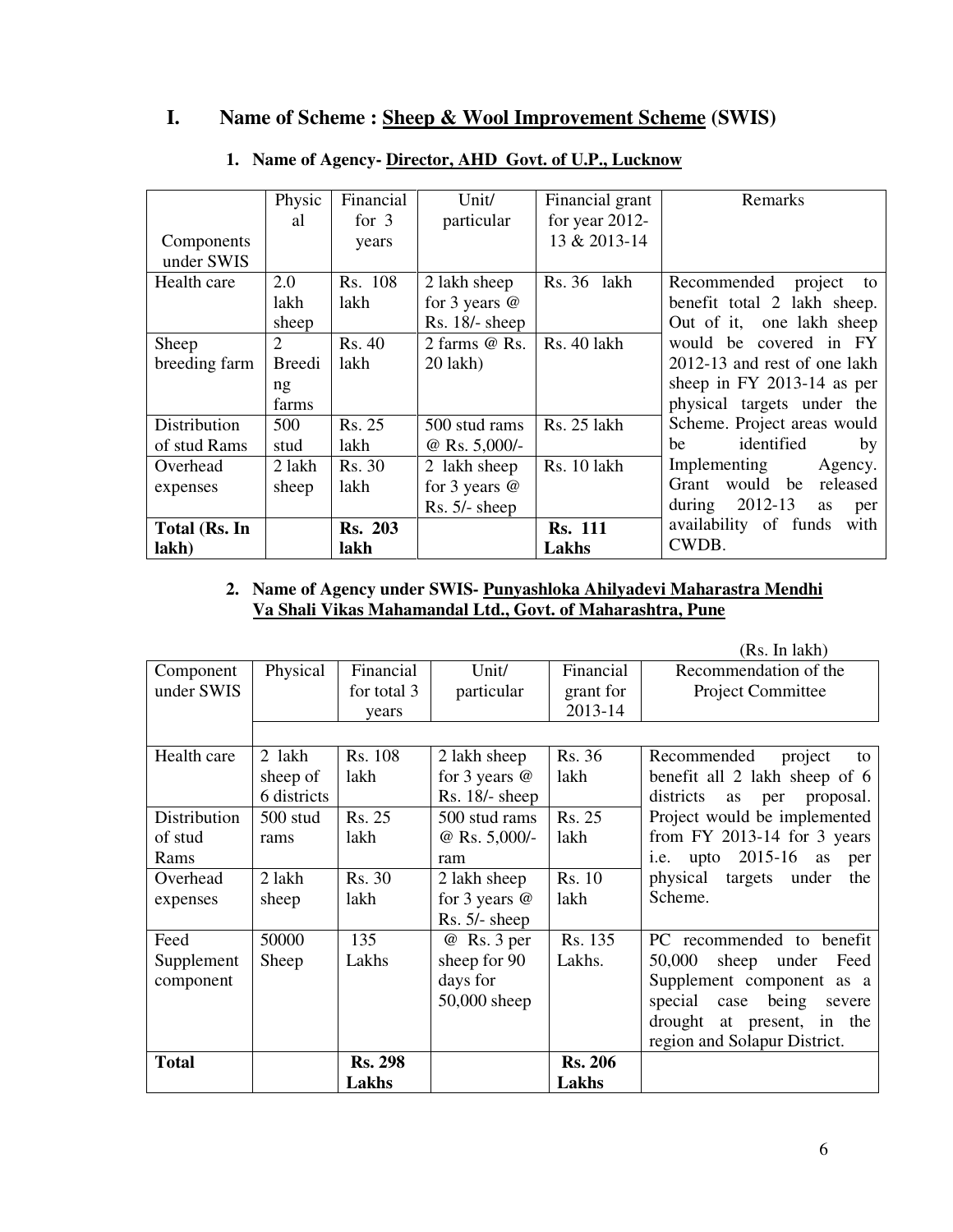### **3. Name of Agency under SWIS- HP State Wool Procurement & Mkt. Fed., Govt. of H.P., Shimla**

|                    |          |                |                 |             | (Rs. In lakh)                                                                    |
|--------------------|----------|----------------|-----------------|-------------|----------------------------------------------------------------------------------|
| Component          |          |                |                 |             | Recommendation of the Project Committee for approval of project by the Executive |
| under SWIS         |          |                |                 |             | Committee of CWDB and grant may be given as per scheme during the $12th$ Plan.   |
|                    | Physical | Financial      | Unit/           | Financial   | Remarks                                                                          |
|                    |          | for total 3    | particular      | grant for   |                                                                                  |
|                    |          | years          |                 | 2013-14     |                                                                                  |
| <b>Health Care</b> | 4 lakh   | Rs. 216        | 4 lakh sheep    | Rs. 72 lakh | Recommended<br>project<br>to                                                     |
|                    | sheep    | lakh           | for 3 years $@$ |             | sheep.<br>benefit 4 lakh<br>The                                                  |
|                    |          |                | $Rs. 18/-$      |             | has to specify<br>the<br>Agency                                                  |
|                    |          |                | sheep           |             | project areas, district wise for                                                 |
| Overhead           | 4 lakh   | Rs. 60         | 4 lakh sheep    | Rs. 20 lakh | these 4 lakh recommended                                                         |
| expenses           | sheep    | lakh           | for 3 years $@$ |             | sheep.                                                                           |
|                    |          |                | $Rs. 5/- sheep$ |             |                                                                                  |
| <b>Total</b>       |          | <b>Rs. 276</b> |                 | Rs. 92 lakh |                                                                                  |
|                    |          | lakh           |                 |             |                                                                                  |

# **II. Name of Scheme : Angora Wool Development Project:**

| S<br>N         | Name of Agency           | No. of<br>Families | Total<br>Project<br>Cost for 3<br>years<br>period | Recommendation of the Project Committee              |
|----------------|--------------------------|--------------------|---------------------------------------------------|------------------------------------------------------|
| 1              | $\mathfrak{D}$           | 3                  | 4                                                 | 5                                                    |
| $\mathbf{1}$   | Natraj                   | 10 families        | Rs. 19.37                                         | Recommended both new projects to benefit             |
|                | Development $&$          | (200)              | lakh                                              | 10 families and 200 angora rabbits under             |
|                | Welfare                  | Rabbits)           |                                                   | each project for implementation during               |
|                | Organization, Kullu      |                    |                                                   | current FY 2012-13. The same approved                |
| $\overline{2}$ | <b>Theater Education</b> | 10 families        | Rs. 19.37                                         | during 2012-13 as per prescribed targets             |
|                | Mass Society,            | (200)              | lakh                                              | under the scheme with total cost of Rs.              |
|                | Pithoragarh              | Rabbits)           |                                                   | 19.371 lakh under each project of 10 families        |
|                |                          |                    |                                                   | for three years project period.                      |
| 3              | The Manali Velly         | 10 families        | Rs. 19.37                                         |                                                      |
|                | Livestock Co-op.         | (200)              | lakh                                              | Recommended these projects for timely                |
|                | Society Ltd., Kullu      | Rabbits)           |                                                   | sanction during financial year 2013-14.              |
| $\overline{4}$ | Swati Gramodyog          | 10 families        | Rs. 19.37                                         | These agencies have already implemented              |
|                | Sansthan,                | (200)              | lakh                                              | similar<br>during<br>project<br>last<br>Plan,<br>the |
|                | Pithoragarh              | Rabbits)           |                                                   | successfully.                                        |
| 5              | Himalayan Institute      | 10 families        | Rs. 19.37                                         |                                                      |
|                | for Environment          | (200)              | lakh                                              |                                                      |
|                | Ecology & Deve-          | Rabbits)           |                                                   |                                                      |
|                | lopment (HIFEED),        |                    |                                                   |                                                      |
|                | Ranichauri               |                    |                                                   |                                                      |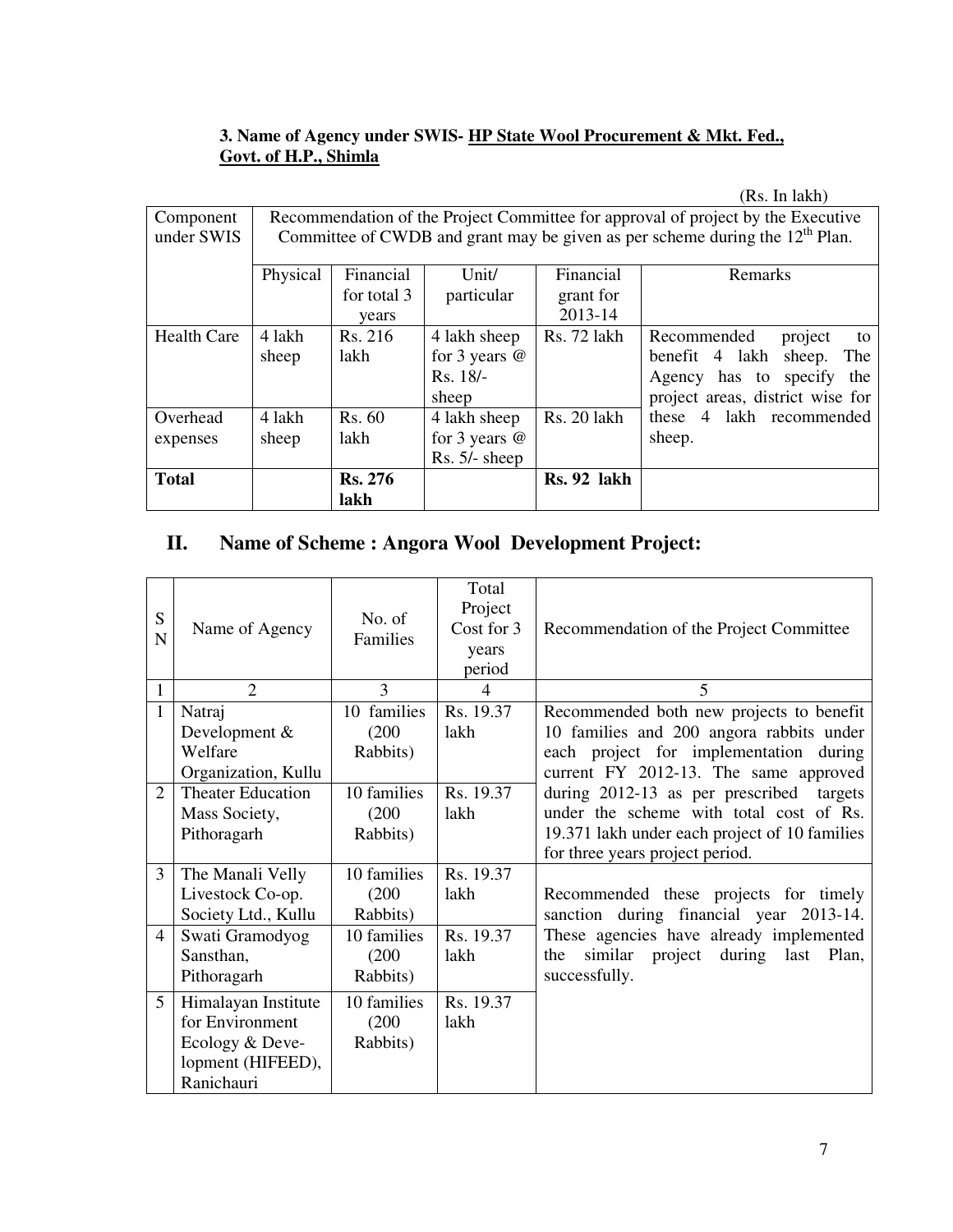| 6 Kamroonnag       | 10 families $\vert$ Rs. 19.37 |      | Recommended this new project for timely    |
|--------------------|-------------------------------|------|--------------------------------------------|
| Angora Wool        | (200)                         | lakh | sanction during financial year 2013-14.    |
| Production &       | Rabbits)                      |      | Before sanctioning the fund to agency, the |
| Weaving Co-op      |                               |      | Board shall examine/ verify the desired    |
| Society Ltd, Mandi |                               |      | documents as prescribed under the scheme   |
|                    |                               |      | with physical verification of agency.      |

# **III. Project proposal under Pashmina Wool Development Programme :**

## A. **Name of Agency : Ladakh Autonomous Hill Development Council, Leh district**

| <b>SN</b>      | <b>Proposed components</b>                                                                                                                                      | <b>Physical</b><br>demand                          | <b>Financial</b><br>grants<br>recommen<br>ded (Rs. in<br>lakhs) | Recommendation<br>of<br>the<br>Project<br>Committee                                  |
|----------------|-----------------------------------------------------------------------------------------------------------------------------------------------------------------|----------------------------------------------------|-----------------------------------------------------------------|--------------------------------------------------------------------------------------|
| 1              | $\mathbf{2}$                                                                                                                                                    | 3                                                  | 4                                                               | 5                                                                                    |
| $\mathbf{1}$   | Distribution of high quality Pashmina bucks<br>(Non-tradition areas)                                                                                            | 200 bucks                                          | 10.00                                                           | Recommended                                                                          |
| $\overline{2}$ | <b>Buck exchange programme</b> (Tradition areas)                                                                                                                | 100 bucks X<br>1000/- per buck)                    | 1.00                                                            | project for timely<br>implementation of                                              |
| 3              | Assistance for foundation stock in non-<br>traditional area of Pashmina rearing                                                                                 | 13 families X<br><b>Rs. 2.50 lakh</b><br>per unit) | 31.25                                                           | programme<br>to<br>cover<br>$\mathcal{D}_{\mathcal{L}}$<br>lakh<br>Pashmina goats of |
| $\overline{4}$ | <b>Health Coverage</b><br>(Medicines, vaccination,<br>treatment including medical kits)                                                                         | 2.00 lakh<br>animals                               | 36.00                                                           | Leh district<br>and                                                                  |
| 5              | Strengthening of existing of Fodder Banks /<br><b>Fodder form</b>                                                                                               | 1 Farm                                             | 25.00                                                           | suggested<br>to<br>release grant of Rs.                                              |
| 6              | <b>Strengthening of existing Pashmina Breeding</b><br>Farms                                                                                                     | 1 Farm                                             | 25.00                                                           | 931.75 lakh during<br><b>FY</b><br>2013-14<br>$\mathbf{f}$                           |
| $\tau$         | Establishment of Multi-purpose Extension<br>Centres (MPEC) for nomads on migratory<br>routes                                                                    | 1 MPEC                                             | 100.00                                                          | LAHDC, Leh.                                                                          |
| 8              | <b>Establishment of Pasture farm on migratory</b><br>routes                                                                                                     | 1 Pasture site                                     | 267.00                                                          |                                                                                      |
| 9              | (Provision)<br>$\overline{of}$<br>Feed<br><b>Supplement</b><br>free<br>distribution of nutrient supplement to eligible<br>Pashmina goats (weak/ pregnant goats) | $0.40$ lakhs<br><b>Pashmina Goats</b>              | 300.00                                                          |                                                                                      |
| 10             | Assistance for setting up Pashmina Goat Pen<br>for protecting flocks                                                                                            | 200 Pens                                           | 30.00                                                           |                                                                                      |
| 11             | Assistance for providing Portable Tents,<br><b>Torch, Gumboots and Goggles</b>                                                                                  | 200 families                                       | 30.00                                                           |                                                                                      |
| 12             | Distribution of Improved Pashmina Combs<br>for Efficient Harvesting of Pashmina                                                                                 | 800 Combs @<br>Rs. 250/- per<br>comb               | 2.00                                                            |                                                                                      |
| 13             | Training Programme/ Breeder Orientation/<br>Health Camps/                                                                                                       | 15 camps @ Rs.<br>0.30 lakh per<br>camp            | 4.50                                                            |                                                                                      |
| 14             | <b>Up-gradation of existing Pashmina Dehairing</b><br><b>Plant</b> at Leh                                                                                       | 1 existing<br><b>Dehairing Plant</b>               | 50.00                                                           |                                                                                      |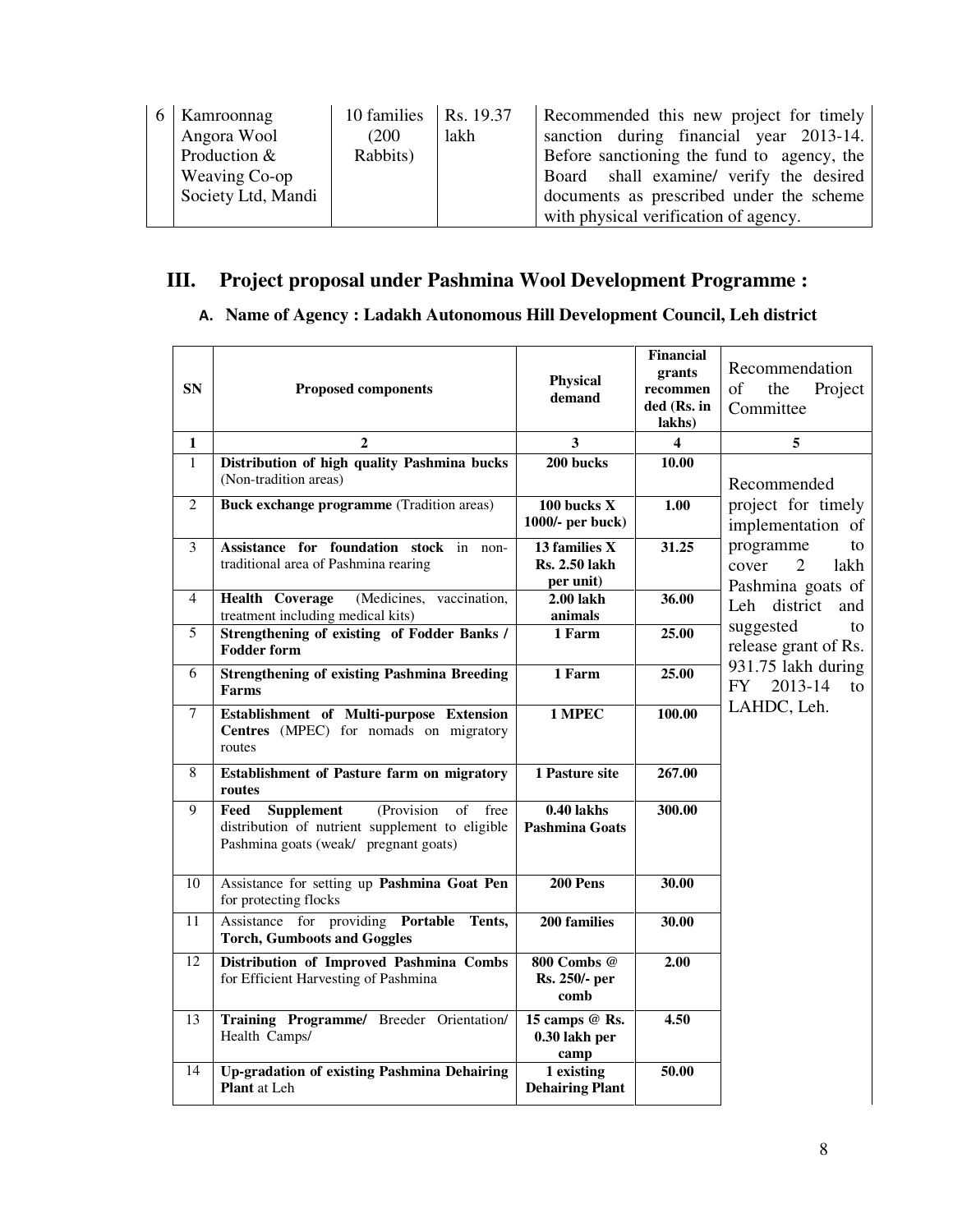| 15 | <b>R&amp;D Projects / Consultancy</b>                                                                                                                                                                      |                     | $\blacksquare$ |
|----|------------------------------------------------------------------------------------------------------------------------------------------------------------------------------------------------------------|---------------------|----------------|
| 16 | <b>Overhead expenses</b> to implementing agency for<br>survey and registration of beneficiaries,<br>stationery, monitoring, field visits, POL and<br>provision for other misc. implementation<br>expenses. | 2.00 lakhs<br>Goats | 20.00          |
|    | TOTAL:-                                                                                                                                                                                                    |                     | 931.75         |

### **B. Implementing Agency: Ladakh Autonomous Hill Deve. Council, LAHDC, Distt. Kargil Ladakh region.**

| S.             | Proposed components                          | Physical target                  | Total project        |           | Funds for Recommendation of     |
|----------------|----------------------------------------------|----------------------------------|----------------------|-----------|---------------------------------|
| No.            |                                              |                                  | cost                 |           | FY 2013-14 the PC for approval. |
| $\mathbf{1}$   |                                              | 3                                | $\blacktriangleleft$ | 5         | 6                               |
| $\mathbf{1}$   | Assistance for                               | 50 Units having 25               | Rs. 62.50            | Rs. 62.50 |                                 |
|                | establishment of                             | animal under each                | Lakhs                | Lakhs     | Recommended                     |
|                | <b>Foundation Stock in</b>                   | unit with cost of                |                      |           | project<br>launch<br>to         |
|                | non-traditional area of                      | Rs. 5,000/- per                  |                      |           | Pashmina<br>Board's             |
|                | Pashmina rearing (to                         | animals                          |                      |           | Wool Development                |
|                | implement this project                       |                                  |                      |           | scheme in this new              |
|                | in this new area on pilot                    |                                  |                      |           | district of Ladakh              |
|                | basis)                                       |                                  |                      |           | region<br>pilot<br>on           |
| $\overline{2}$ | <b>Health Coverage</b>                       | 1250 animals @                   | Rs. 0.90             | Rs. 0.23  | project basis from              |
|                | (Medicines, vaccination,                     | Rs. 18/- animal per              | lakh                 | lakh      | the year $2013-14$ to           |
|                | treatment including                          | year for 4 years                 |                      |           | make<br>1t                      |
|                | medical kits)                                | project period                   |                      |           | economically viable             |
| $\overline{3}$ | <b>Feed Supplement</b>                       | Feed supplement to Rs. 9.37 lakh |                      | Rs. 2.34  | activity<br>and                 |
|                | (Provision for                               | 25 % of total goat               |                      | lakh      | encourage<br>local              |
|                | distribution of nutrient                     | @ Rs. 5 per animal               |                      |           | pashmina<br>wool                |
|                | supplement to Pashmina                       | for 150 days in a                |                      |           | growers (Nomads).               |
|                | goats to introduce in                        | year and total 4                 |                      |           |                                 |
|                | Kargil district as a pilot                   | years period. (313)              |                      |           |                                 |
|                | project)                                     | animals)                         |                      |           |                                 |
| $\overline{4}$ | Assistance for setting up                    | 50 Units @ 15,000                | Rs. 7.50             | Rs. 7.50  |                                 |
|                | Pashmina Goat Pen/                           | per Pen                          | Lakhs                | Lakhs     |                                 |
|                | <b>Shelter</b> for protecting                |                                  |                      |           |                                 |
| 5              | the flock                                    | 50 units @ Rs.                   | Rs. 7.50             | Rs. 7.50  |                                 |
|                | Assistance for providing                     |                                  | Lakhs                | Lakhs     | Recommended<br>by<br>PC         |
|                | Portable tent, Torch,<br><b>Gumboots and</b> | 15000 per head                   |                      |           | alongwith<br>Pashmina Goat Pen  |
|                | Goggles                                      |                                  |                      |           | component<br>for                |
|                |                                              |                                  |                      |           | welfare of Nomdas               |
|                |                                              |                                  |                      |           | of<br>Kargil<br>district        |
|                |                                              |                                  |                      |           | during<br>severe                |
|                |                                              |                                  |                      |           | period.                         |
|                | <b>TOTAL:-</b>                               |                                  | Rs. 87.77            | Rs. 80.07 |                                 |
|                |                                              |                                  | Lakhs                | Lakhs     |                                 |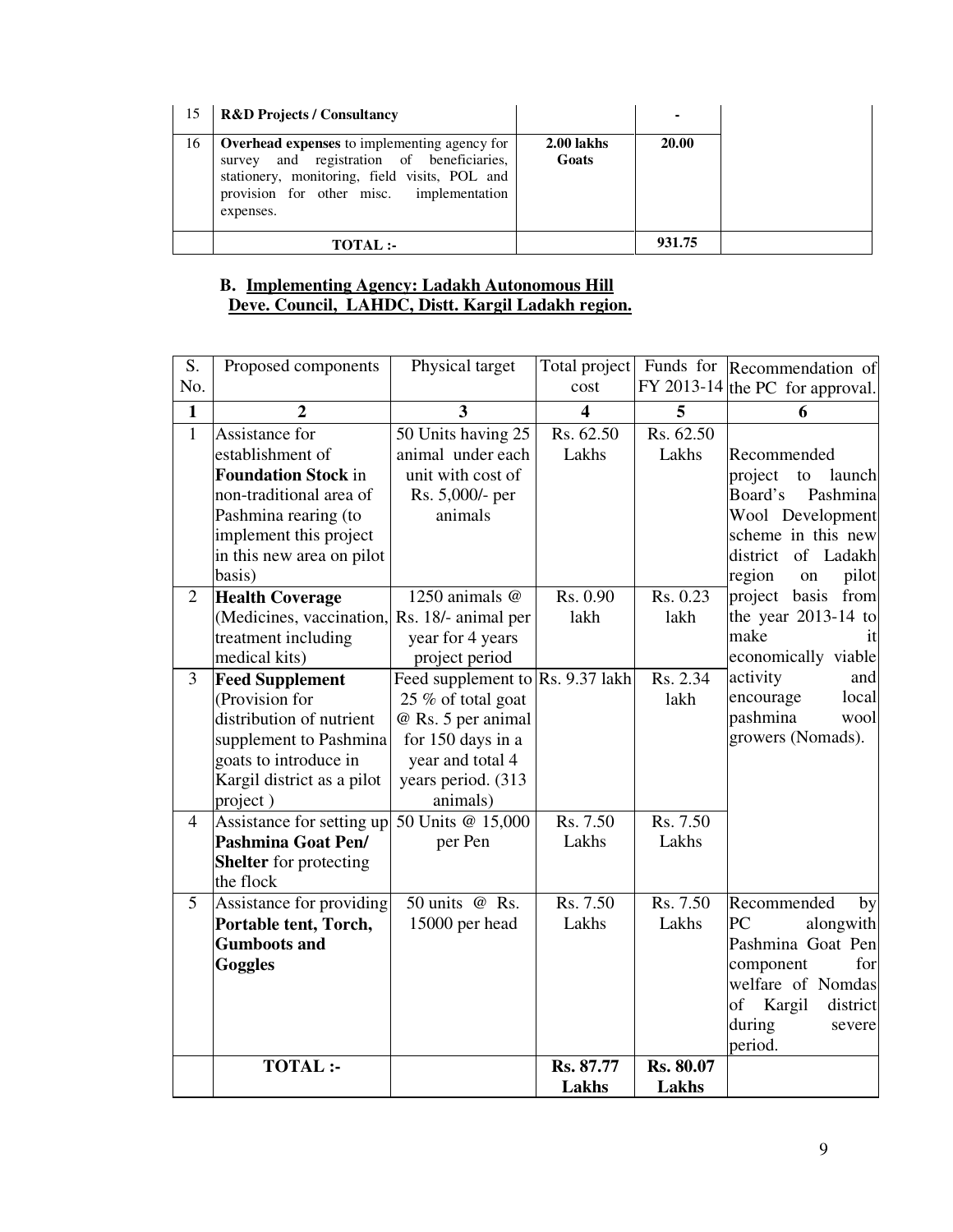## **IV. Project proposals under HRD & Promotional Activity Scheme A. Project proposal received for R&D project under HRD scheme**

| <b>SN</b> | Imple.                                           | <b>R&amp;D</b> Project                                                                                                                                                             |       | <b>Project Cost   Remark of Project Committee</b>                                                                                                                       |
|-----------|--------------------------------------------------|------------------------------------------------------------------------------------------------------------------------------------------------------------------------------------|-------|-------------------------------------------------------------------------------------------------------------------------------------------------------------------------|
|           | <b>Agency</b>                                    |                                                                                                                                                                                    |       |                                                                                                                                                                         |
|           | <b>CSWRI</b><br>Avikanagar<br>, Jaipur<br>(Raj.) | A new project proposal   Total Rs. 16<br>for 'Value addition to lakh for 3<br>Sheep<br>manure<br>to<br>encourage shepherd for<br>Sheep retention and to<br>enhance wool production | years | The project is as per recent<br>meeting held at Jaipur by<br>participating the Chairman/<br>Director/<br>CWDB,<br>CSWRI,<br>Director/ AHD/ Govt. of Raj and<br>ED/CWDB. |
|           |                                                  | in Rajasthan State'                                                                                                                                                                |       |                                                                                                                                                                         |

## **B. Project proposal received for Training programme under HRD**

| $\overline{S}$ . | Implementing         | Project for               | Project Cost   | Remarks of Project             |
|------------------|----------------------|---------------------------|----------------|--------------------------------|
| N <sub>o</sub>   | Agency               |                           |                | Committee for                  |
|                  |                      |                           |                | approval/implementation        |
| $\overline{1}$ . | Karnaaka Sheep       | Establishment of          | Rs. 12.54      | Project<br>Committee           |
|                  | & Wool               | Training Centre for       | Lakhs for one  | recommended one training       |
|                  | Development          | manufacture of woolen     | Training       | Centre of Rs. 12.54 lakh in    |
|                  | Corporation, Kuri    | products and designing    | programme      | for<br>2012-13<br><b>FY</b>    |
|                  | Bhavana, Hebbel,     | at Kolar/Ranebennur/      |                | manufacturing of Woollen       |
|                  | Banglore-24          | Mysore                    |                | products and designing to      |
|                  |                      |                           |                | train 40 persons.              |
| $\overline{2}$   | J. & K. Sheep $\&$   | A. Training to 200        | Rs. 8 lakh @   | Project<br>The<br>Committee    |
|                  | Sheep Product        | progressive sheep         | Rs. 4,000 per  | recommended/<br>the            |
|                  | Development          | breeders in machine       | trainee        | proposal submitted under       |
|                  | Board, Srinagar      | sheep shearing &          | (Proposed)     | HRD scheme for providing       |
|                  |                      | primary wool grading      |                | total<br>800<br>training<br>to |
|                  |                      | <b>B.</b> Training to 600 | Rs. 12 lakh @  | progressive sheep breeders     |
|                  |                      | sheep breeders on         | Rs. 2,000 per  | on reimbursement of actual     |
|                  |                      | Sheep Management          | trainees       | expenses basis against cost    |
|                  |                      | practices                 | (Proposed)     | of<br>boarding,<br>lodging,    |
|                  |                      |                           |                | transportation of trainees     |
|                  |                      |                           |                | honorarium<br>and<br>to        |
|                  |                      |                           |                | instructors/experts etc.       |
|                  |                      |                           |                |                                |
| $\overline{3}$   | Central Sheep and    | Short term training       | Rs. 12.54 lakh | Committee<br>Project           |
|                  | <b>Wool Research</b> | courses in woollen        | to train 40    | recommended one training       |
|                  | Institute,           | products manufacturing    | resource       | Centre of Rs. 12.54 lakh in    |
|                  | Avikanagar,          | and designing at          | persons, per   | 2013-14<br><b>FY</b><br>for    |
|                  | Jaipur (Raj.)        | Avikanagar, Raj.          | batch 10       | manufacturing of Woollen       |
|                  |                      |                           | persons for 3  | products and designing to      |
|                  |                      |                           | months period  | train 40 persons.              |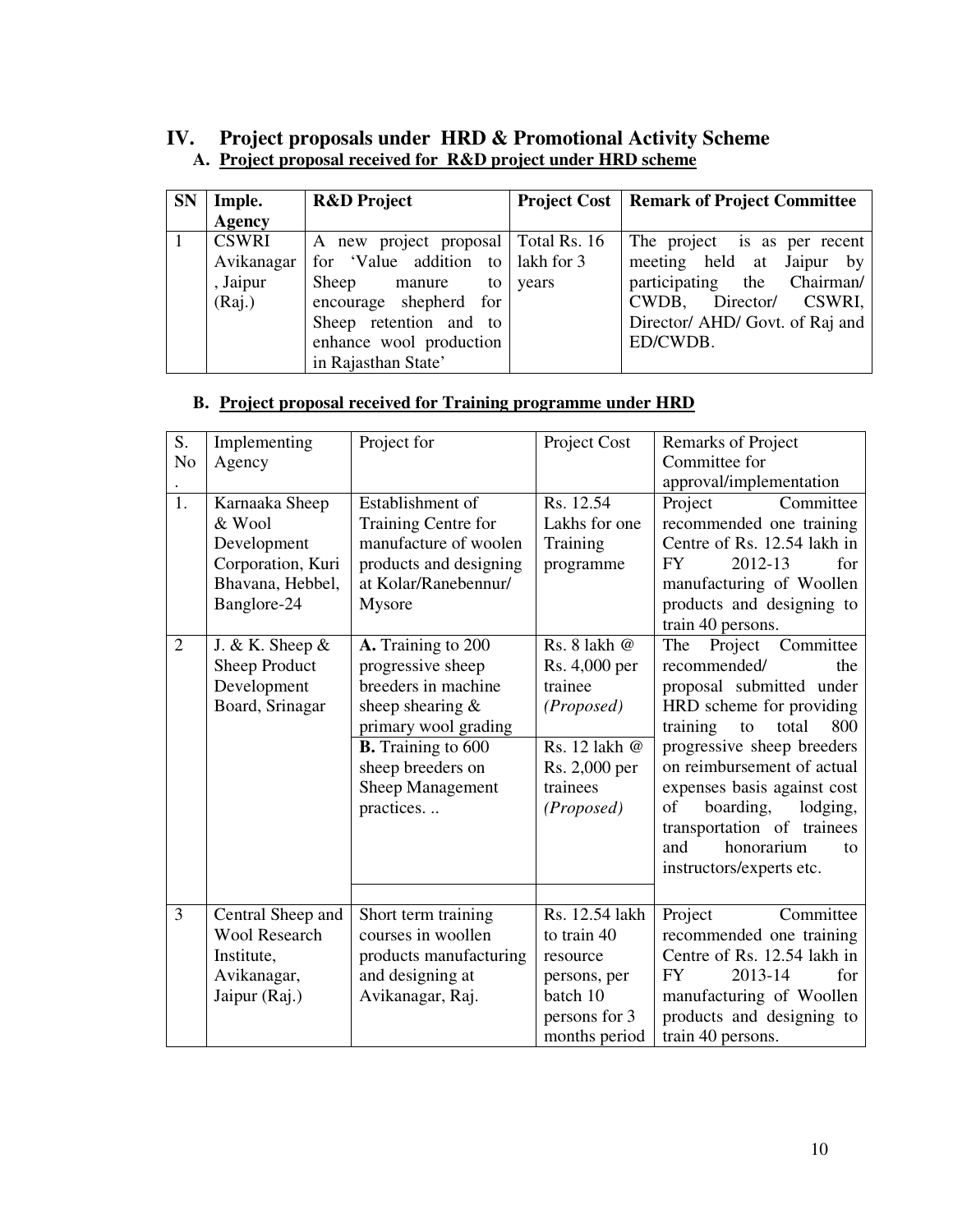## **V. Scheme : Quality Processing of Wool Scheme** (Proposals received for CFC under Q& P Scheme) :

| S              | <b>Implementing Agency</b>  | No. of   | Recommendation of the Project Committee           |
|----------------|-----------------------------|----------|---------------------------------------------------|
| N              |                             | shearing |                                                   |
|                |                             | machine  |                                                   |
| $\mathbf{1}$   | J&K Sheep & Sheep           | 20 Sheep | Project Committee recommended to provide          |
|                | <b>Products Development</b> | Searing  | financial assistance to procure 20 sheep shearing |
|                | BoardNowshera,              | Machines | machines along-with its accessories/spare parts   |
|                | Srinagar                    |          | and 20 Gensets (Honda) during 2013-14 through     |
|                |                             |          | open tendering procedure directly by the Agency   |
|                |                             |          | under intimation to CWDB.                         |
| $\overline{2}$ | Karnaaka Sheep & Wool       | 20 Sheep | Project Committee recommended to provide          |
|                | Development                 | Searing  | financial assistance to procure 20 sheep shearing |
|                | Corporation, Kuri           | Machines | machines along-with its accessories/spare parts   |
|                | Bhavana, Banglore           |          | during 2013-14 through open tendering procedure   |
|                |                             |          | directly by the Agency under intimation to        |
|                |                             |          | CWDB.                                             |
| 3              | Punyasloka Ahilyadevi       | 4 Sheep  | Project Committee recommended to provide          |
|                | Maharastra mendhi Va        | Searing  | financial assistance to procure 4 sheep shearing  |
|                | Sheli Vikas Mahamandal      | Machines | machines along-with its accessories/spare parts   |
|                | :Limited, Mendi Farm,       |          | during 2013-14 through open tendering procedure   |
|                | Pune                        |          | directly by the Agency under intimation to        |
|                |                             |          | CWDB.                                             |

## **VI. To take decision on CFCs sanctioned in last Plan but now the Implementing Agencies do not want to run it due to its un-viability.**

During  $11<sup>th</sup>$  Plan, the Board established 14 Common Facility Centres (CFCs) under Quality Processing of Wool scheme for different pre-loom processing activities like : scouring, drying, carding, spinning of wool in Rajasthan, ( Bikaner, Kekri & Barmer) H.P. ( Rampur, Kullu & Sundar Nagar ), Gujarat (Morbi ), Uttarakhand (Deharadun) and Punjab (Ludhiana & Pathankot) States by providing financial grant upto Rs. 50 lakhs per CFC.

 After successful installation and running of these CFCs since last 3-4 years now 2 agencies has expressed difficulties in running of these CFCs as under:

(I) M/s. Monika Handloom Workshop Coop. Industrial Society, Ludhiana

In financial year 2007-08, the Board had sanctioned one CFC for setting up wool combing & spinning unit for processing of scoured wool into wool tops and spinning of yarn at Ludhiana. The Board had provided financial grant of Rs. 45.57 lakh in favour of M/s. Monika Handloom Workshop Coop. Industrial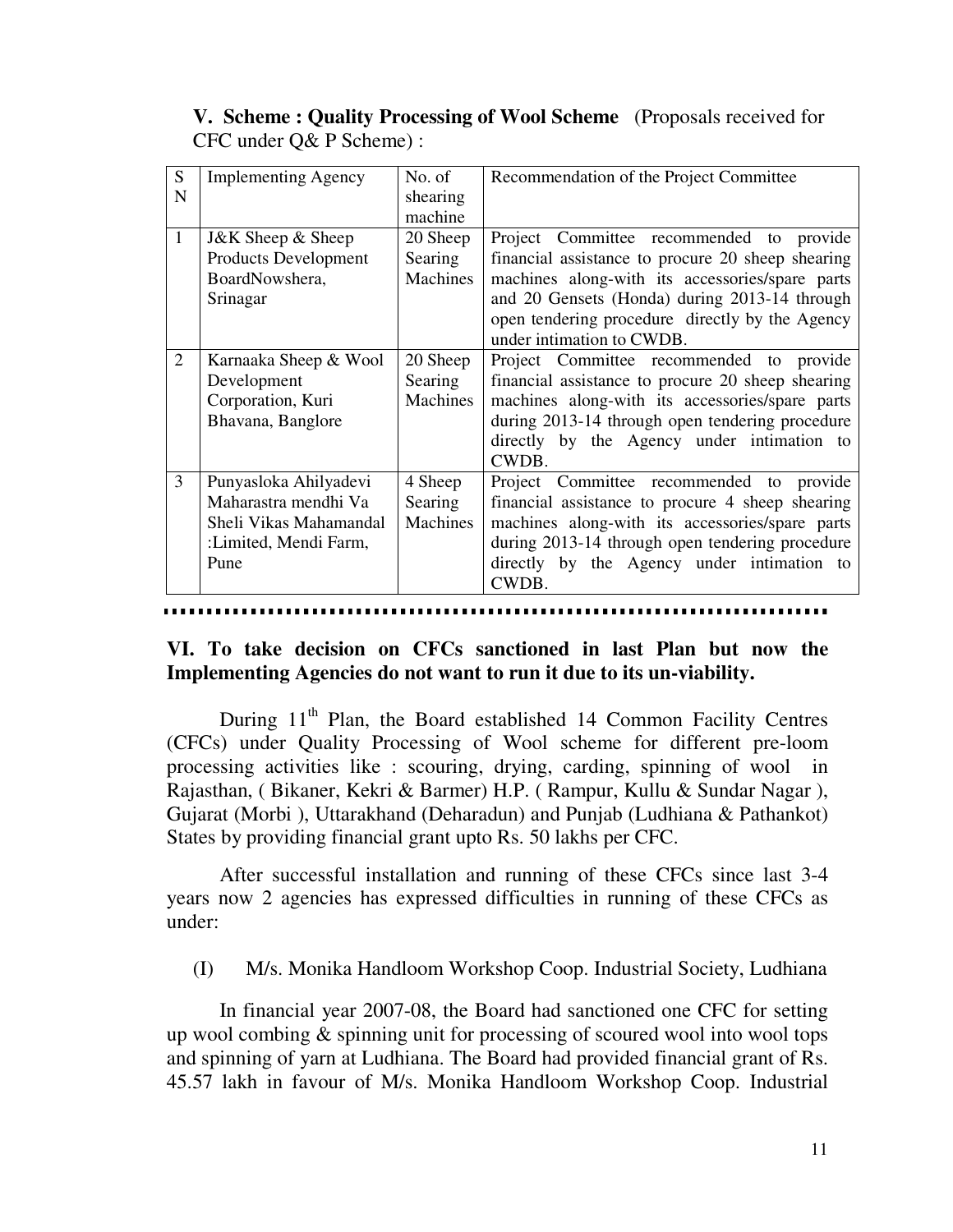Society, Ludhiana to established the CFC at Ludhiana.At present this CFC is in idle condition.

(II) M/s. Bajaj Woollen Mills, Kekri Distt.- Ajmer (Raj.)

 The Board has sanctioned CFC under Quality Processing of Wool scheme in favour of M/s. Bajaj Woollen Mills, Kekri Distt.- Ajmer (Raj.) in FY 2008-09 and released Rs. 47.17 lakh to set wool processing facilities for Scouring, Carding Spinning at Kekri (Distt Ajmer).

The Board has received a letter from M/s. Monika Handloom Workshop Coop. Industrial Society, Ludhian and stated that they are not able to run the CFC further due to several reasons like: financial problems, recession in wool sector, his old age and requested to provide the same machinery under CFC to some other agency who may be interested to run this CFC.

M/s. Bajaj Woollen Mills informed that woollen carpet yarn spinning unit are in their worst position and this industry struggling for the survival, but getting failed and they have no other option except to close the Unit. They informed that more than 75% unit had closed down and balance of 50% are near to close and 50% are running in very difficult position due to following reasons

- Demand of woollen carpet yarn declined more than 80%
- Carpet are being manufactured from other fibre
- International world market down tendency
- Decline production of carpets.

 M/s. Bajaj Woollen Mills also informed that in these circumstances they feel troublesome to get the optimum production and even not achieve minimum break-even capacity. Factual market position indicates that they could not able to run the CFC and sought further instruction and guidance form the CWDB.

 As above implementing agencies are not interested to further run the Common Facility Centres under Quality Processing of Wool scheme of CWDB, the matter was placed before  $20^{\text{th}}$  Project Committee meeting to suggest for utilization of these CFCs.

 During discussion, it was explained that under the Memorandum of Understanding, ( point no. 22 ) " The CWDB will be free to remove, dispose off the Machineries / equipments of the centre into the agreement with any other party to ensure utilization of these equipments."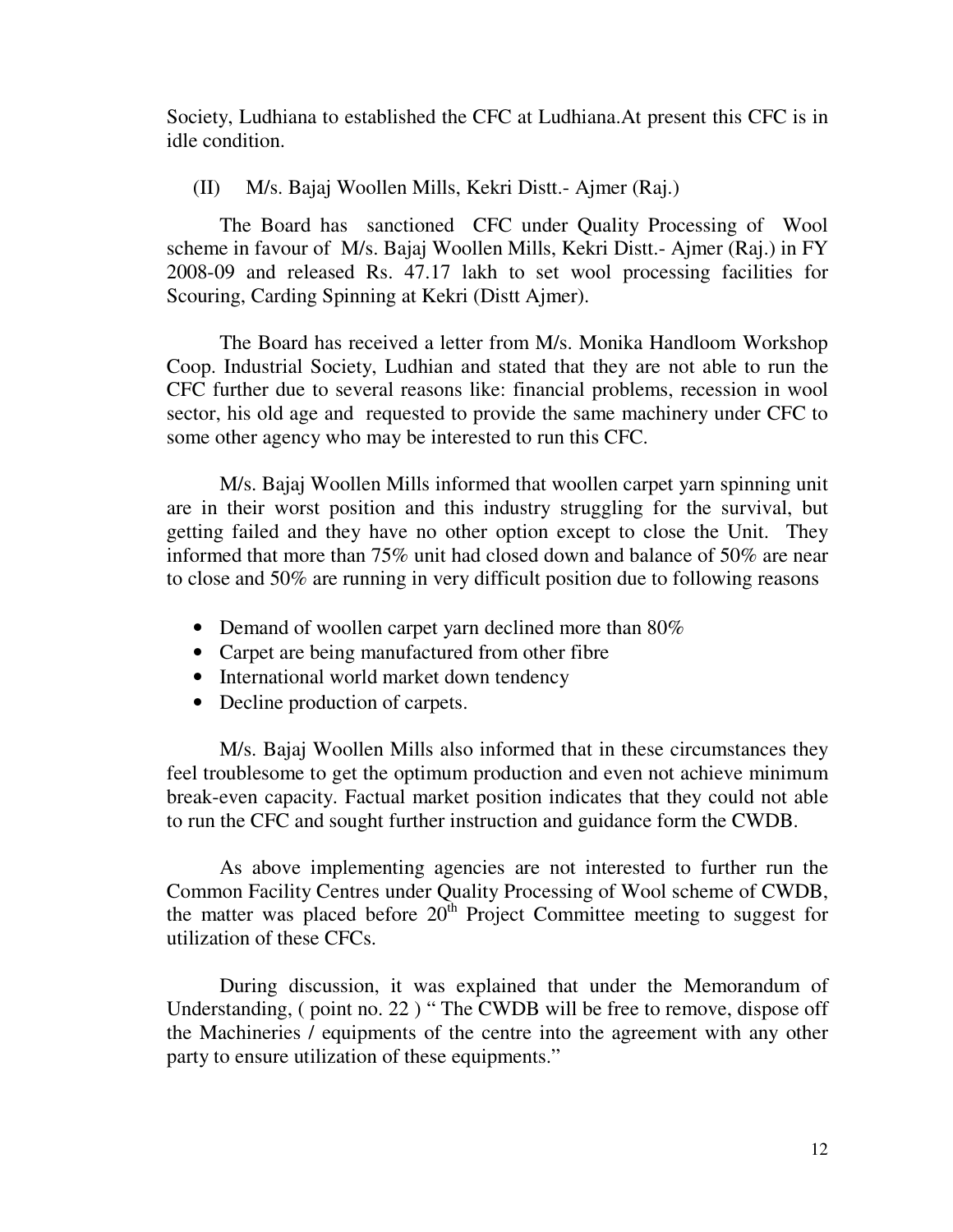Matter was discussed by the Project Committee and the Committee recommended that there is general slowdown in the Woollen Industry and there are chances that there is no demand for these facilities at installed locations. Keeping the machine idle would lead to wastage of money sanctioned, so Project Committee recommended to invite offer from interested parties to run these machineries, through news paper advertisement and if suitable offers are received, these may be transferred to that agency after approval of the Executive Committee.

A copy of minutes of  $20<sup>th</sup>$  Project Committee meeting is enclosed herewith as **Annexure- V** (**Page No. 35 to 47** ) for perusal.

# **5. Discussion and approval for procurement of necessary equipments/looms etc. for establishment of Carpet Weaving Training Centre at Jaipur.**

The Governing Body of CWDB in its last meeting approved the proposal for setting up a 'Carpet Weaving Training Centre' at Jaipur during next financial year 2013-14 under HRD & Promotiona Activity of Board. Looking at requirement of skilled labourers for carpet manufacturing units at nearby Jaipur industrial areas, necessary provision has already been made for establishment of above Centre in 12<sup>th</sup> Plan SFC Memo for Wool Sector.

 Carpet manufactured in Jaipur are well known internationally for their ethenic designs and Jaipur has the highest no. of foreign tourist inflow and so there is a potenial for its further growth in carpet manufacturing. Starting a training Centre at Jaipur will be very helpful for the woollen industry in providing skilled labourers and will be a source of livlihood to trained personnel to meet shortage of skilled labours for carpet manufacturing.

Approx. expenditure for starting above Carpet Weaving Training Centre will be Rs. 21.16 lakhs in FY 2013-14 and further requirment will be Rs. 13.67 lakh annually in remaining period of  $12<sup>th</sup>$  Plan period. Necessary Looms and other equipments will be procured in association with Indian Institute of Carpet Technology (IICT) Bhadohi and Carpet Industry of Jaipur. Detail of head wise expenditure is as under :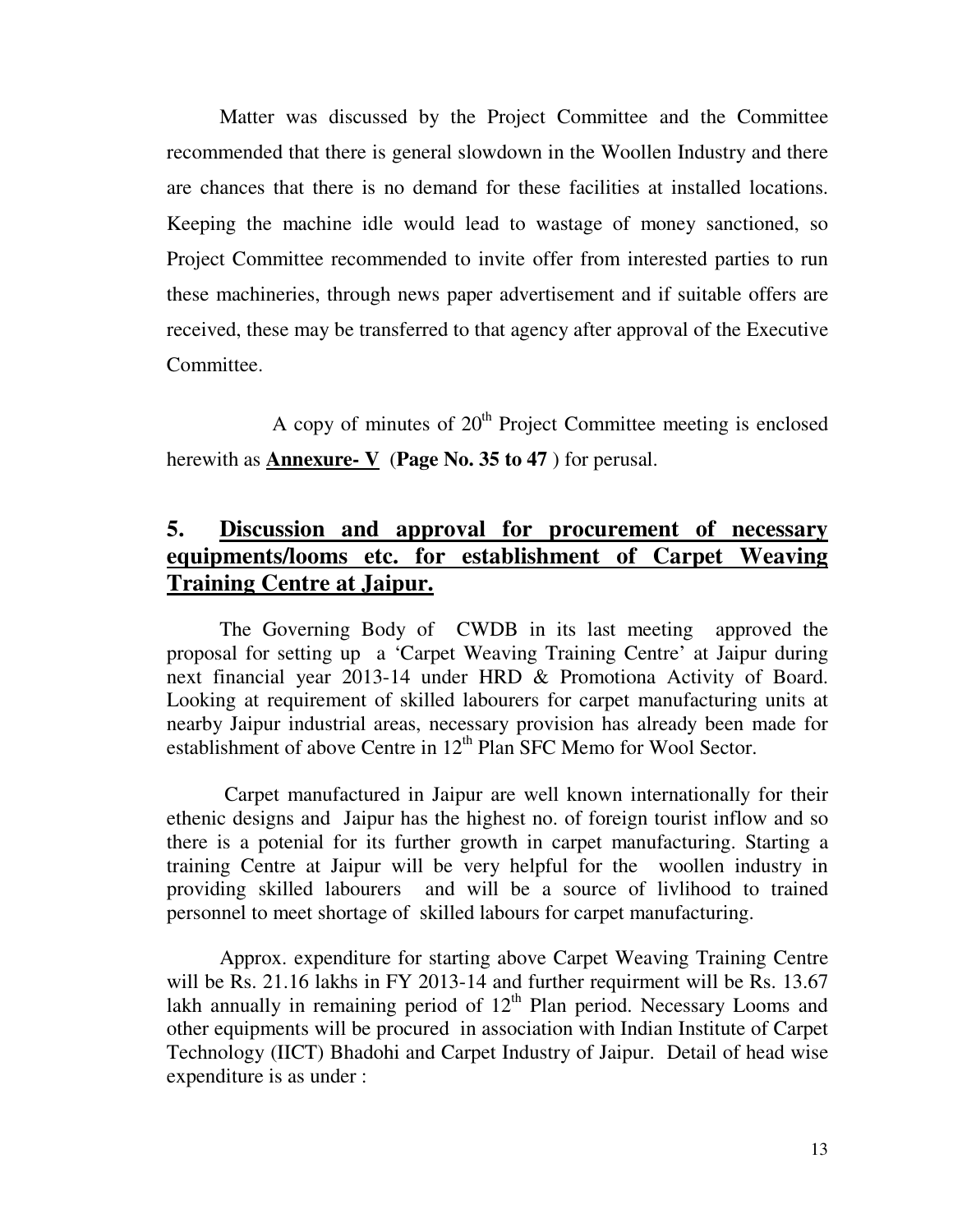• **Duration of training : 4 months per batch and 3 batch in a year** 

|  | <b>Number of trainee</b> | :15 trainees per batch $\&$ total 45 trainees annually |
|--|--------------------------|--------------------------------------------------------|
|--|--------------------------|--------------------------------------------------------|

| <b>SN</b>               | <b>Particular/Head</b>                                                                                                                                                     | Amount in Rs. |
|-------------------------|----------------------------------------------------------------------------------------------------------------------------------------------------------------------------|---------------|
|                         |                                                                                                                                                                            | (for 1 year)  |
| $\mathbf{A}$            | One time expenditure                                                                                                                                                       |               |
| $\mathbf{1}$            | Cost of loom with necessary equipment $@$ Rs. 50,000/- per loom for 10<br>looms                                                                                            | 5,00,000      |
| $\overline{2}$          | Other Misc. establishment expenditure for starting the Centre for<br>procurement of furniture/fixtures, computers, printers, fax-cum-<br>photocopier other equipments etc. | 2,50,000      |
| B                       | <b>Annual Expenditure</b>                                                                                                                                                  |               |
| $\mathbf{1}$            | Cost of Raw material for training $\mathcal Q$ Rs. 15,000 per month                                                                                                        | 1,80,000      |
| $\mathbf{2}$            | Incentive/stipend for trainees per day $\mathcal Q$ Rs. 100 per day for 15                                                                                                 | 4,72,500      |
|                         | trainees per day for 26 days\ month) (315 days X 15 trainees X Rs.<br><b>100)</b>                                                                                          |               |
| 3                       | Master trainer @ Rs.15,000 per month                                                                                                                                       | 1,80,000      |
| $\overline{\mathbf{4}}$ | Office Assistant @ Rs. 8,000/- month                                                                                                                                       | 96,000        |
| 5                       | Office Attendant/ Class-4 @ 6,000/- month                                                                                                                                  | 78,000        |
| 6                       | Miscellaneous exp. (Rent, Electricity, water, Stationery, Telephone &<br>Postage etc) @ Rs. 30,000 per month                                                               | 3,60,000      |
|                         | TOTAL                                                                                                                                                                      | 21,16,500     |

 **Note** : above cost are tentative and may vary at the time of tendering on actual rates received or as per the requirement of the Carpet Industry.

 As above the matter is placed before the Executive Committee for setting up of the 'Carpet Weaving Training Centre' at Jaipur during next financial year 2013-14 under HRD & Promotiona Activity with approx. cost of Rs. 21.16 lakh for procurement of equipments/looms and other establishment expenses.

# **6. Post facto approval for Woollen Expos organized at Guwahati, Jaipur & Jodhpur and printing of office Diary and Calendar during FY 2012-13.**

### **(I). Woollen Expos :**

 As per decision of last EC meeting, the Board organized 14 Woollen Expos at different important locations of country during current FY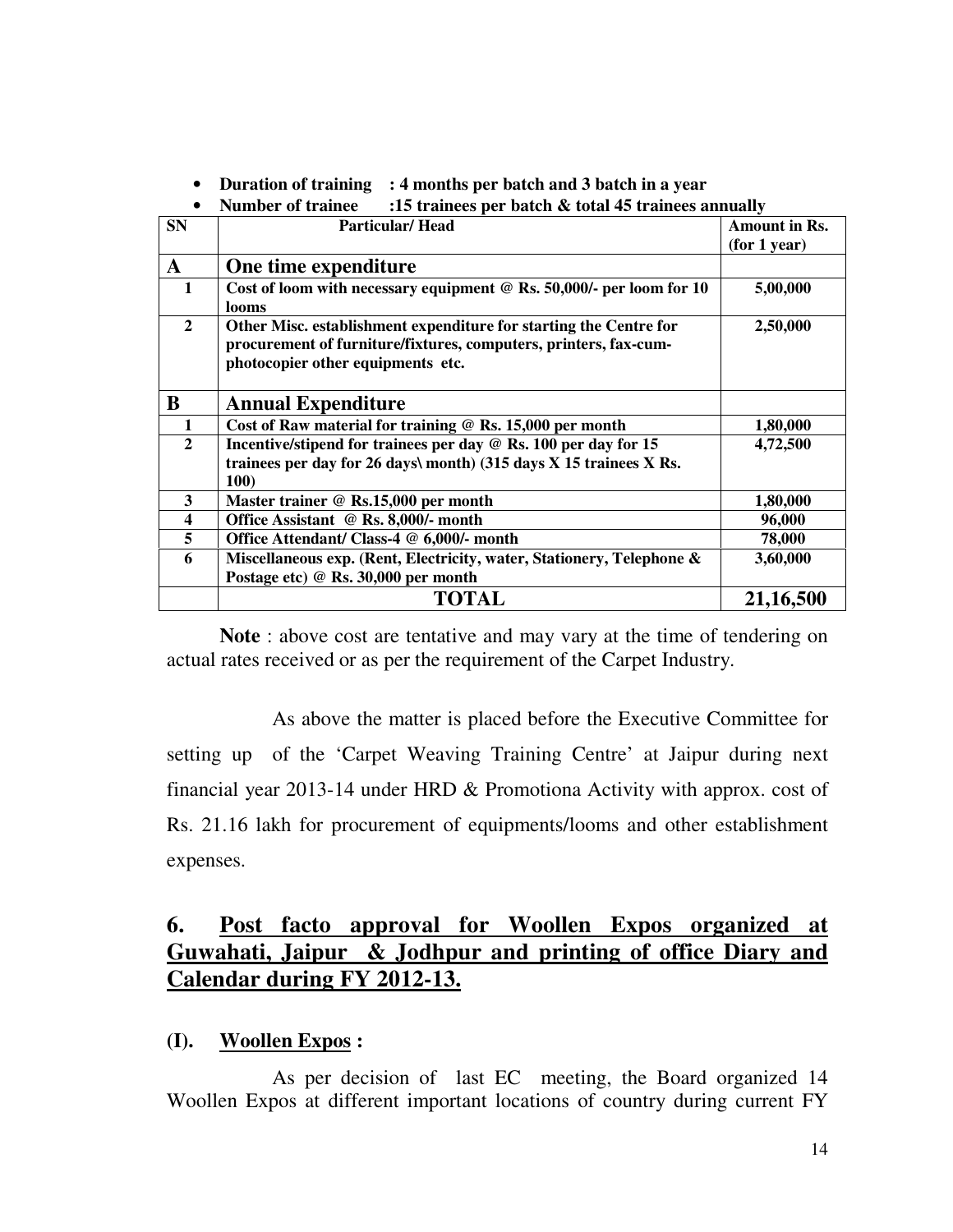2012-13. Meanwhile, Board also received some more proposals to organize Woollen Expos during 2012-13. The Board considered some suitable proposals and sanctioned four additional Expos with prior permission of the Chairman or Vice Chairperson, CWDB with condition to obtain post facto approval during next meeting of the EC as under :

| <b>SN</b>      | Location of | Name<br>of           | coordinating | Duration of Expo       | Total<br>fund         |
|----------------|-------------|----------------------|--------------|------------------------|-----------------------|
|                | Expo        | agency               |              |                        | sanctioned            |
| 1              | Guwahati    | ICC, Guwahati        |              | 5 to 14 Feb., 2013     | Rs. 14.00 lakh        |
| 2              | Jaipur      | $\&$<br>Infra.<br>AK | Events       | 30<br>$22$ to<br>Dec., | Rs. 2.60 lakh         |
|                |             | Company, Mumbai      |              | 2012                   |                       |
| 3              | Jodhpur     | Marudhara            | Industries   | 2 to 11 Nov., 2012     | Rs. 4.00 lakh         |
|                |             | Association, Jodhpur |              |                        |                       |
| $\overline{4}$ | Jodhpur     | Swedeshi<br>Mela     | Ayojan       | 23<br>to 30<br>Dec.,   | Rs. 2.76 lakh         |
|                |             | Samiti, Jodhpur      |              | 2012                   |                       |
|                |             | <b>TOTAL</b>         |              |                        | <b>Rs. 23.36 lakh</b> |

## **(II). Printing of office Diary & Calendar for the year 2013**

 Under 'HRD & Promotional Activity' component of IWIDP (Plan programme) there is a sub-head named publicity, to spread awareness about different schemes and programmes of the Board. In previous years, the Board had got prepared different display banners of schemes, Pamphlets, Diaries & Calendars to give wide publicity to Board'S scheme. In continuation to this, the Board also published Diary & Calendar for the year 2013. This printing work was executed through normal Quotation/tender process as prescribed in GR/FR with total expenditure of Rs. 1.66 Lakhs.

 As above, the matter is placed before the Executive Committee for post-facto approval of Rs. 23.36 lakh for organizing 4 additional Woollen Expos and Rs. 1.66 lakh for printing of office diary & calendar during Annual Plan 2012-13.

**\*\*\*\*\***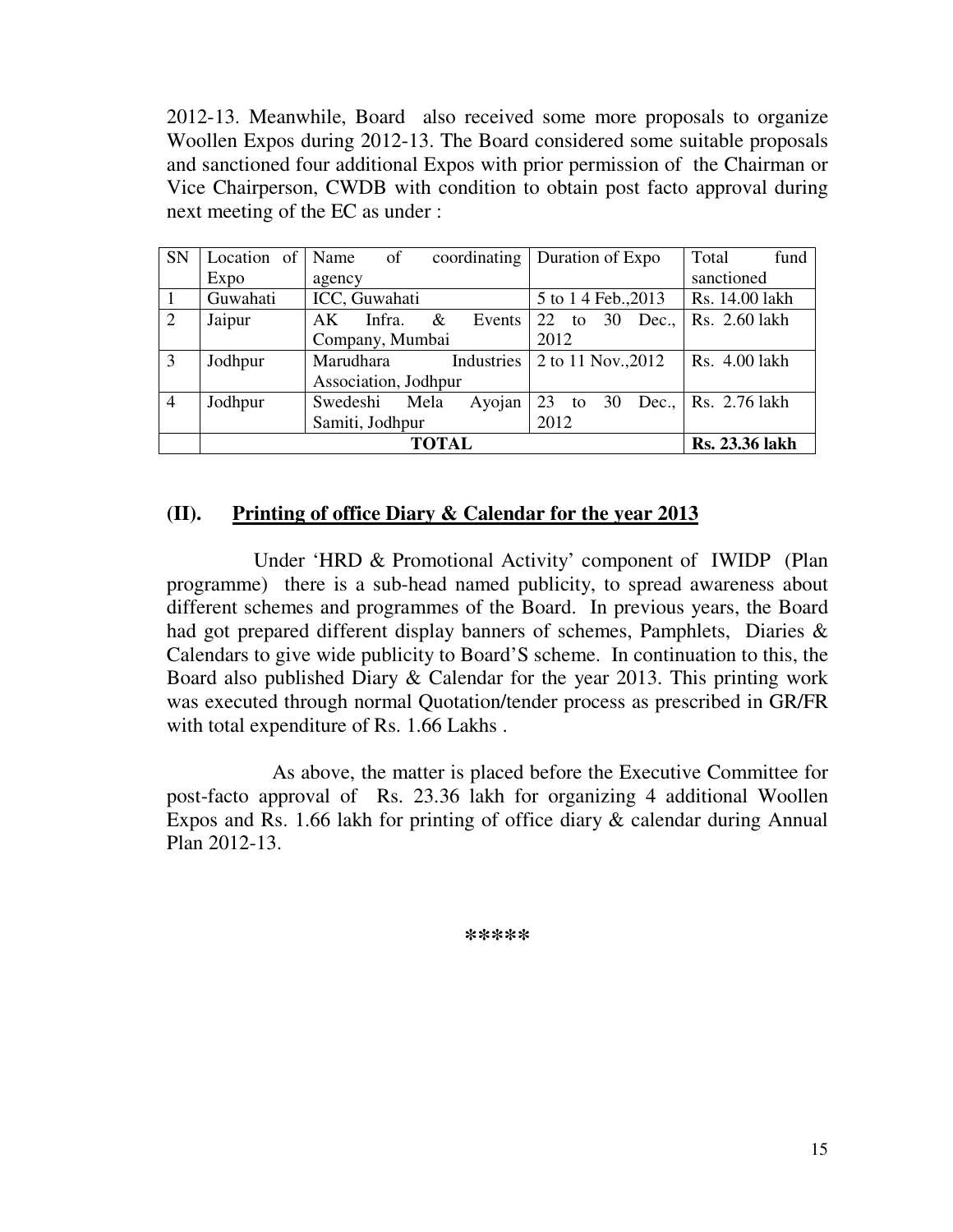# **Minutes of the 40th Executive Committee Meeting of CWDB held on 11/07/2012 at Udyog Bhavan, New Delhi**

The 40<sup>th</sup> Meeting of the Executive Committee of the CWDB was held under the chairpersonship of Ms. Sunaina Tomar, Joint Secretary, Ministry of Textiles and Chairperson, CWDB at Udvog Bhawan, New Delhi on 11<sup>th</sup> July, 2012 at 11.00 AM.

Following members participated in the meeting:

- 1. Mrs. Santha Thampi, Director (IFW), MOT, New Delhi.
- 2. Shri M.K.Bardhan, Director, WRA, Thane.
- 3. Dr. Ajay Kumar, Scientist and representative of Director, CSWRI, Avikanagar.
- 4. Dr. Pradeep Saraswat , Jt. Director (AHD) & representative of the Director, AHD, Govt. of Rajasthan, Jaipur.
- 5. Shri Mahesh N. Sanil, Secretary General/ IWMF/ Mumbai
- 6. Shri K.K.Goyal, Executive Director, CWDB, Jodhpur.

Members absent:

- 1. Textile Commissioner, Mumbai
- 2. Director ( VSI), Planning Commission, New Delhi

In Attendance:

1. Shri Anurag Purohit, Technical Officer /CWDB, Jodhpur.

 Shri K. K. Goyal, Executive Director, CWDB, Jodhpur welcomed the members and gave brief introduction and invited point-wise discussion on the agenda.

### **1. Confirmation of the minutes of the 39th meeting of the Executive Committee held on 7th Feb.,2012 at New Delhi.**

Since no comments were received, the minutes of  $39<sup>th</sup>$  meetings of the Executive Committee were confirmed.

### 2. A**ction taken report on the decisions of the 38th meetings of the Executive Committee of the Board.**

 ED/ CWDB placed statements showing Action Taken Report (ATR) on the decisions of last Executive Committee meetings. Points wise discussion on ATR was as under

- I. Regarding permission for procurement of machineries to M/s. Pureweave Fashion Pvt. Ltd., Srinagar, Chairperson and other members did not agree with the proposal hence proposal was dropped.
- II. Regarding progress Report on utilization of funds released to LAHDC, Leh under Revolving Fund scheme, Chairperson and other members were of the opinion that all the agencies to whom funds have been sanctioned should be asked to submit progress report including profit/ loss in the activity and whether the profit earned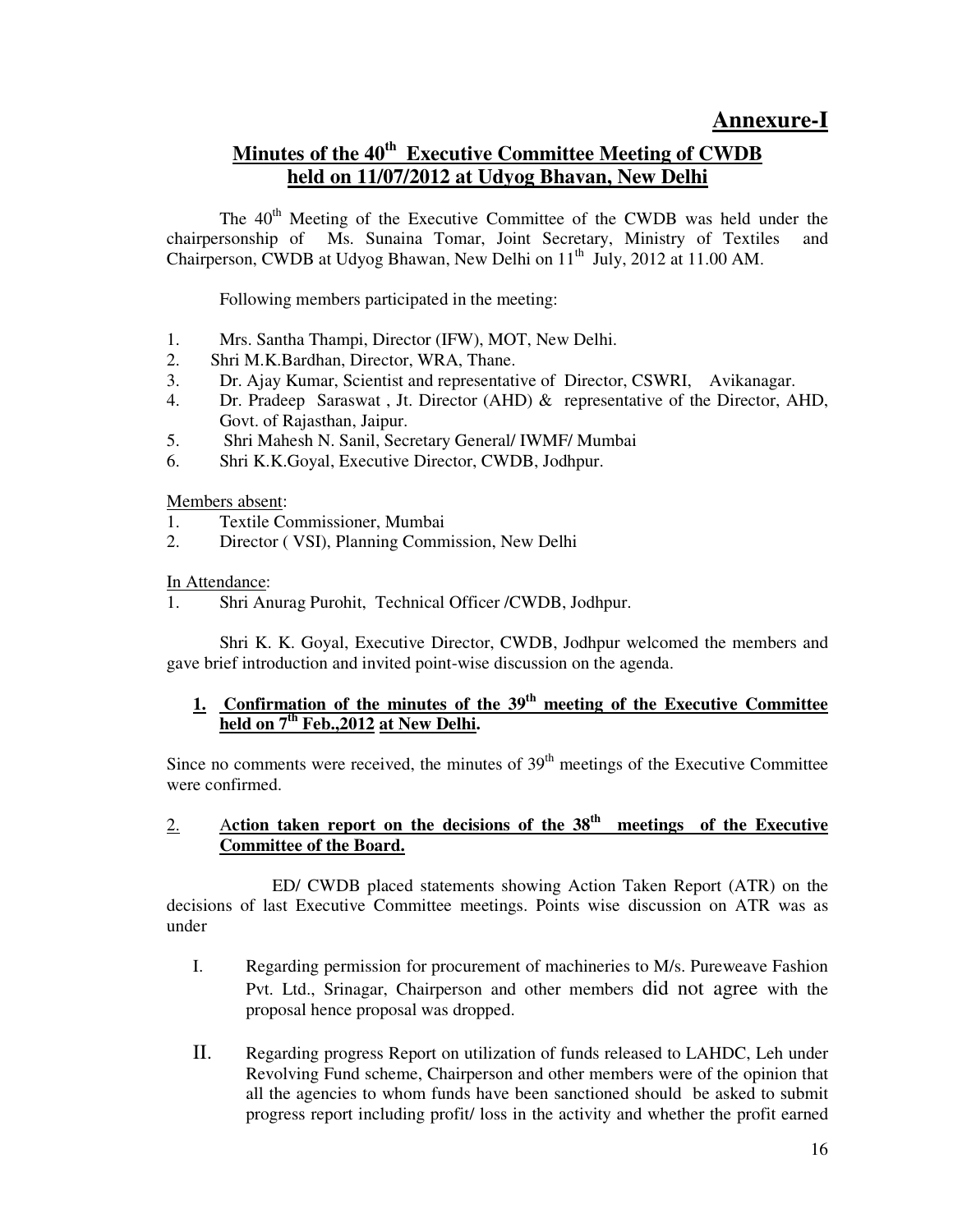in the activity is again invested/used in wool procurement activity or not as part of revolving fund. Report to be submitted in 15 days.

- III. Regarding report of Committee formed for preparation of proforma for inviting applications from NGOs along with guidelines to decide grading cards, Chairperson was of the opinion that since at present projects are sanctioned to Govt. Agencies only, so it shall be considered later.
- IV. Regarding survey of Woollen Industry under HRD & Promotional Activities, Director/ WRA stated that a survey of whole Textiles Industry is being conducted by Office of Textiles Commissioner and there is no need of separate Survey. Other members were also of the same opinion and it was decided to drop the proposal of survey of Woollen Industry by CWDB separately.
- V. Regarding provision for creation of Wool/Woollen Yarn Bank in North Eastern region, ED/ CWDB stated that a workshop was conducted in Shillong to create awareness among Govt. Deptt. of North Eastern Region about CWDB. A proposal for creation of Wool Bank in NE region have been submitted by Handloom and Handicraft Board of Govt. of Arunachal Pradesh which is under scrutiny. No other proposal from any other agency have been received.
- VI. Regarding consolidated progress report of all sanctioned and running CFCs, Chairman directed that these CFC should be visited by CWDB staff frequently to know the benefit of these CFC to common man. It was also directed that time to time advertisement should be published in newspaper regarding facilities being provided by these CFC, so that general public/ Small Wool growers becomes aware about these centres and can take advantage of facilities created. ED/ CWDB was asked to submit regular report regarding CFC's use by the general public/ Small Wool Growers.

### **3. Discussion and approval of project proposals as recommended by 19th meeting of the project committee of the Board held on 3rd July,2012.**

Following project proposals as recommended by project Committee were approved by Executive Committee.

**(Rs. in lakh)**

|   |                 |                   | лужин кили                                      |
|---|-----------------|-------------------|-------------------------------------------------|
| S | Name of         | No. of sheep      | which<br>Components of SWIS for<br>under        |
| N | Agency          |                   | approval was granted                            |
|   | Karnataka Sheep | 1 lakh sheep of   | HC - Rs. $18 + 4(3+1)@22$ per sheep = 22.00 lac |
|   | & Wool Deve.    | Ranebennur,       | MFC- 1 center $@2.5$ lac                        |
|   | Corp., Govt. of | Haveri and        |                                                 |
|   | Karnataka,      | Hangal districts. | 2 Ram Raising unit@9.0lac=18 lac                |
|   | Banglore        |                   | <b>Total-42.50 lac</b>                          |
| 2 | Andhra Pradesh  |                   | HC- 2 lac sheep $\omega$ Rs.18/sheep= 36 lac    |
|   | Sheep $&$ Goat  | 2 lakh sheep      |                                                 |

#### **I. Name of Scheme : Sheep & Wool Improvement Scheme (SWIS)**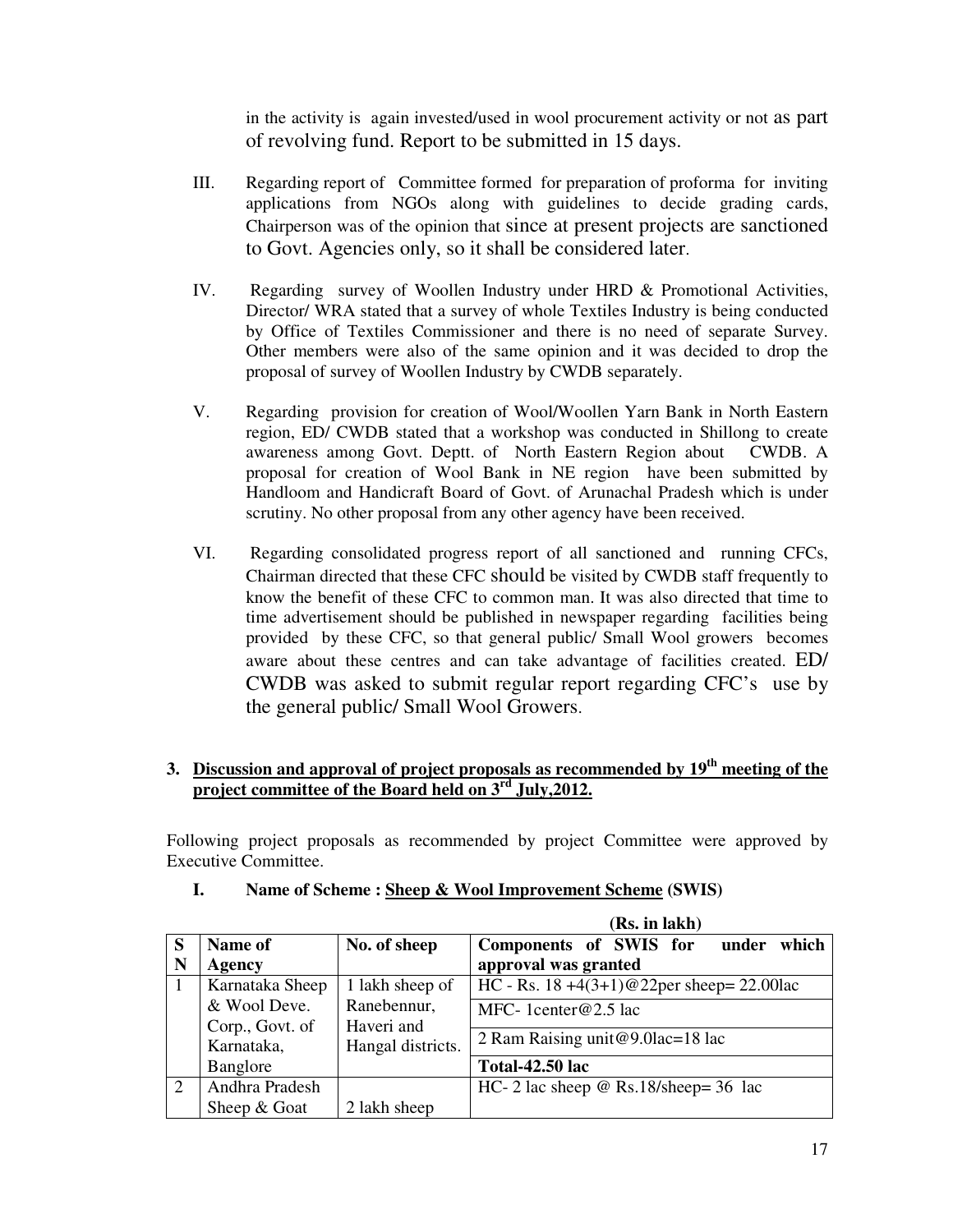|                | Development                          |                               | 2 Ram raising Unit @ 9.01ac= 18 lac                                                              |
|----------------|--------------------------------------|-------------------------------|--------------------------------------------------------------------------------------------------|
|                | Cooperative Fed.<br>Ltd., Masabtank, |                               | 30 sheep pen $\omega$ 0.10 lac per sheep pen = 3 lac                                             |
|                | Hyderabad.                           |                               | Overhead, Survey & study, $@$ 4 per sheep for 2<br>lac sheep= $8$ lac                            |
|                |                                      |                               | Total-Rs 65.0 lakhs                                                                              |
| 3              | Uttarakhand                          | 1.0 lakh sheep                | $HC-1.0$ lac sheep@Rs.18/sheep=18 lac                                                            |
|                | Sheep & Wool<br>Development          | of Chamoli,<br>Pauri,         | Marketing, grading, overhead@10\sheep=10.0 lac                                                   |
|                | Board, Govt. of<br>Uttarakhand,      | Pithoragarh,<br>Bageshwar,.   | 1 Ram Rraising Unit@9.0lac=9 lac                                                                 |
|                | Dehradun                             |                               | 60 sheep pen $@0.10$ sheep pen= 6 lac                                                            |
|                |                                      |                               | <b>Total-43 lakhs</b>                                                                            |
| $\overline{4}$ | Sheep<br>Husbandry                   | 2.00 lakh sheep<br>and goat   | HC-2 lac sheep\goat Rs.18 +4 $(3+1)=22$ per<br>sheep = $Rs\,44.00$ lac                           |
|                | Deptt., LAHDC,<br>Kargil District    |                               | Feed supplement for 0.25 lakh sheep\<br>goat@3\animal for 90days= 67.50 lac                      |
|                |                                      |                               | <b>Total-Rs 111.50 lac</b>                                                                       |
| 5              | Sheep                                | 2.00 lakh sheep               | HC-2 lac sheep@ Rs. 18\sheep= 36 lac                                                             |
|                | Husbandry<br>Deptt., Ladakh          | and goat of Leh<br>districts. | Feed supplement- for $0.50$ lakh sheep $\omega$ Rs.<br>270/- Total Rs. 135.00 lac                |
|                | Autonomous Hill<br>Deve. Council,    |                               | Strengthening of existing 2 Sheep/ Pashmina<br>Govt. $farms = Rs. 40$ lakh                       |
|                | Leh District                         |                               | 2 Ram Raising Units = $Rs. 18$ lakh                                                              |
|                |                                      |                               | 500 Sheep/goat pens Rs. 50 lakh                                                                  |
|                |                                      |                               | Total-Rs. 279 Lakh                                                                               |
| 6              | H.P. State Coop.                     | $(i)$ Shimla &                | (ii) Chamba, Kangra, Kullu & Mandi districts                                                     |
|                | Wool                                 | Kinnaur                       | HC-2.0lac @ 18= Rs. 36 lac                                                                       |
|                | Procurement &<br>Mkt. Fed. Ltd.,     | districts for<br>Rampur       | 2 lac sheep for Mkt, Gdg, overhead $@9=18-$<br>$15.33 =$ Rs. 2.67 lac                            |
|                | Govt. of H.P.,<br>Shimla             | Bushehri breed<br>of sheep.   | Total-Rs 38.67 lac                                                                               |
| 7              | J&K Sheep &<br><b>Sheep Products</b> | 2.00 Lakhs<br>sheep of        | $HC-2$ lac sheep Rs.18 per sheep = 36.00 lac<br>Strength. of farm $@$ 20 lac for 1 farm = 20 lac |
|                | Development<br>Board, Govt. of       | Srinagar,<br>Baramula,        | Overhead, Survey, study, marketing,                                                              |
|                | J. & K.,                             | Jammu and                     | grading@10\sheep for 2 lac sheep=20 lac<br>Support of MPEC @10 lac for 2 center=20 lac           |
|                | Srinagar.                            | Kathua District.              | <b>Total-Rs 96 lac</b>                                                                           |
| 8              | Central Sheep $\&$                   | 1.00 lakh sheep               | HC-1.0 lac sheep $\omega$ Rs.18/ sheep and Rs. 4 per                                             |
|                | Wool Research                        | of Tonk, Ajmer                | sheep $(1+3) = 22$ per sheep = Rs 22.00 lac.                                                     |
|                | Institute,                           | & Jaipur                      | Total 22.0 Lac.                                                                                  |
|                | Avikanagar                           | districts.                    |                                                                                                  |
|                | Jaipur.                              |                               |                                                                                                  |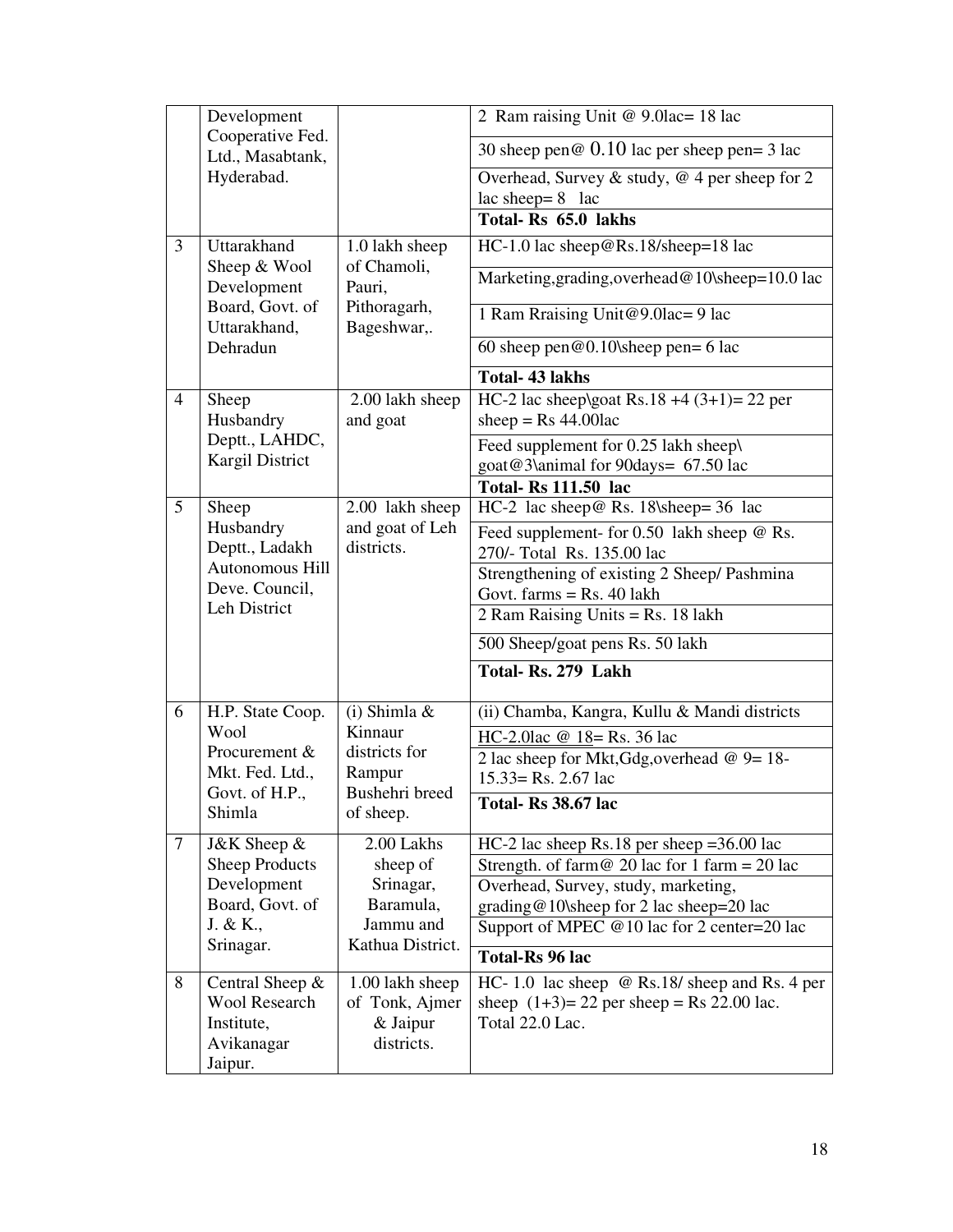### **II. Angora Wool Development Project**

As proposals under Angora Wool Development scheme have not been invited through Open advertisements, Executive Committee do not approved these proposals and decided that these shall be invited fresh through open advertisements.

#### **III. Pashmina Wool Development Programme :**

Executive committee approved the proposal of LAHDC under Pashmina Wool Development scheme.

|   |              |                        | (Rs. in lakh)                                    |
|---|--------------|------------------------|--------------------------------------------------|
| S | Name of      | Project                | <b>Fund Required</b>                             |
| N | Agency       | Components/            |                                                  |
|   |              |                        |                                                  |
|   | Ladakh       | Pashmina Buck          | Rs. 2000 per buck for 100 bucks = Rs. 2 lakh     |
|   | Autonomous   |                        |                                                  |
|   | Hill         | Nutrition              | Rs. 3.00 for @ 270/- for 25,000 goat = Rs. 67.50 |
|   | Development  | Supplement             | lakh.                                            |
|   | Council, Leh | <b>Health Coverage</b> | Rs. $10/-$ for 1 lakh goat = Rs. 10 lakh         |
|   |              | Pashmina combs         | 200 each for $250$ combs = Rs. 0.50 lakh         |
|   |              | training camps         | Rs. 2.30 lakh for refresher course               |

The proposal under R&D activity for 'Expansion of Pashmina Goat Rearing Area in Non-Traditional Area of Kargil' was not approved by Executive Committee.

#### **IV. Project Proposal received from North East States**

Executive Committee approved following Woollen Expo ( HRD & Promotional Activities) to be held in NE Region

| S.<br>N        | Name of Implementing Agency                                                                              | Type of Expo<br>Hiring/Total<br>expo    | Place                                                                                                                                           |
|----------------|----------------------------------------------------------------------------------------------------------|-----------------------------------------|-------------------------------------------------------------------------------------------------------------------------------------------------|
|                | Indian Chamber of Commerce<br>North East Regional office, 209,<br>R.G. Baruah Road , Guwahati-<br>781005 | 1 Woollen Expo<br>@ Rs. 14.00<br>Lakhs. | Guwahati, Imphal, Shillong<br>& Gangtok (any one place)<br>(rest Woollen Expos to be<br>approved later at the success<br>of first Woollen Expo) |
| $\overline{2}$ | Deptt. of Handloom and<br>Handicraft, Govt. of Arun. Pradesh.                                            | Total 1<br>$Expo14.00$ lacs             | Itanagar (AP)                                                                                                                                   |

Other Proposal for North East Region under Angora Wool Development Scheme were not approved by Executive Committee.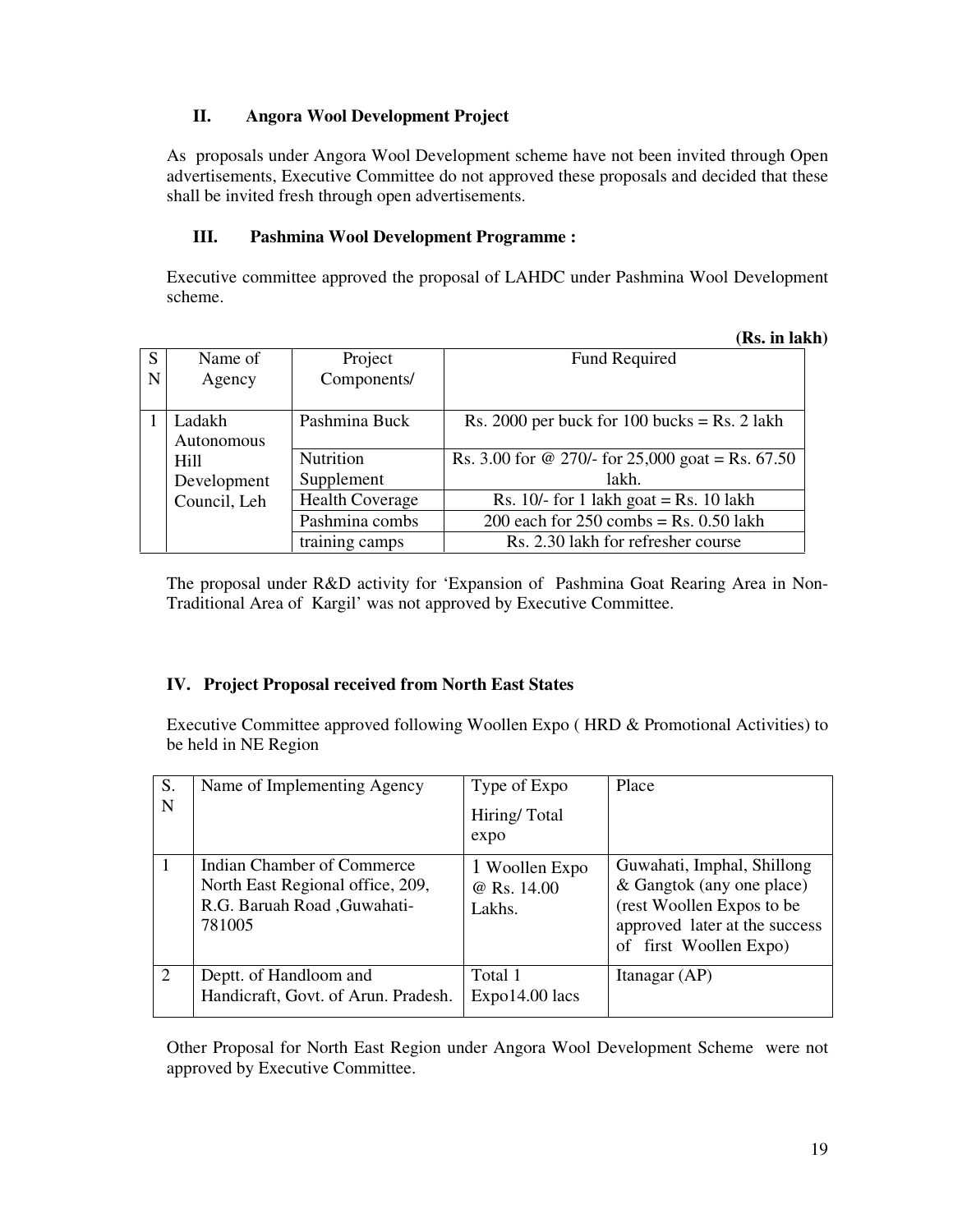#### **V. Quality Processing of Wool Scheme :**

After detailed discussion Executive Committee approved following three Common Facility Centers for which proposals have been submitted by Govt. Agencies of Uttarakhand, J&K and Karnataka state.

|               |                       |                       |                               | (RS. In Iakh |
|---------------|-----------------------|-----------------------|-------------------------------|--------------|
| <b>SN</b>     | Name of I.A.          | Project Cost          | Name of Project               | Grant as per |
|               |                       |                       | Proposal                      | scheme       |
|               |                       |                       |                               | norms        |
| A             | Uttarakhand Sheep     | Project cost=50.00lac | 20 Shearing                   | 48.20        |
|               | and Wool              |                       | Machine, 20 grinder,          |              |
|               | Development           |                       | accessories,                  |              |
|               | Board, Dehradun       |                       |                               |              |
| B             | J&K Sheep And         | Project Cost-100 Lacs | <b>CFC</b> for Scouring Plant | 50.00        |
|               | <b>Sheep Products</b> |                       | & Bailing Facility            |              |
|               | Deve. Board           |                       |                               |              |
| $\mathcal{C}$ | Karnataka Sheep       | $Rs. 87.78$ Lacs for  | CFC for carding $&$           | 50.00        |
|               | & Wool Deve.          | phase 1, land $&$     | spinning                      |              |
|               | Corp. Bangalore       | building will be      |                               |              |
|               |                       | provided by Corp.     |                               |              |

#### **VI. Discussion on up-gradation & accreditation of Wool Testing Centre, Bikaner (CWDB)**

 Director/ WRA stated that many of the equipments suggested by IICT/ Bhadohi are really not required by Bikaner woolen industry as Bikaner woolen industry is mainly the spinning of Carpet Grade wool and a first step in this direction would be to know the exact testing requirement of the woolen Industry there and on the basis of that requirement, WRA will suggest the requirements of Equipments for which a Sr. Scientist will visit the Wool Testing Laboratory at Bikaner and after that CWDB shall approach NABL for its accreditation.

Chairperson directed ED/ CWDB to process for laboratory accreditation accordingly within 15 days as already lot of time has elapsed since her visit to Bikaner.

#### **VII Discussion on opening a Handloom Weaving & Designing Training Centre at Leh.**

Executive Committee did not approve the proposal as there is already a Shawl Weaving Training Centre at Leh being run by DC/ Handloom office.

#### **VIII. Setting up a Regional office of CWDB at Ludhiana**

The Executive Director, CWDB informed that during recent meeting of the Governing Body of CWDB it was decided to set up Regional office-cum-Wool Testing Laboratory of the Board at Ludhiana. He also explained that this demand was also raised by Woollen Industry Association of Ludhiana during recent visit of Chairperson/ CWDB to Ludhiana but because already there is a NABL certified testing Laboratory of Textile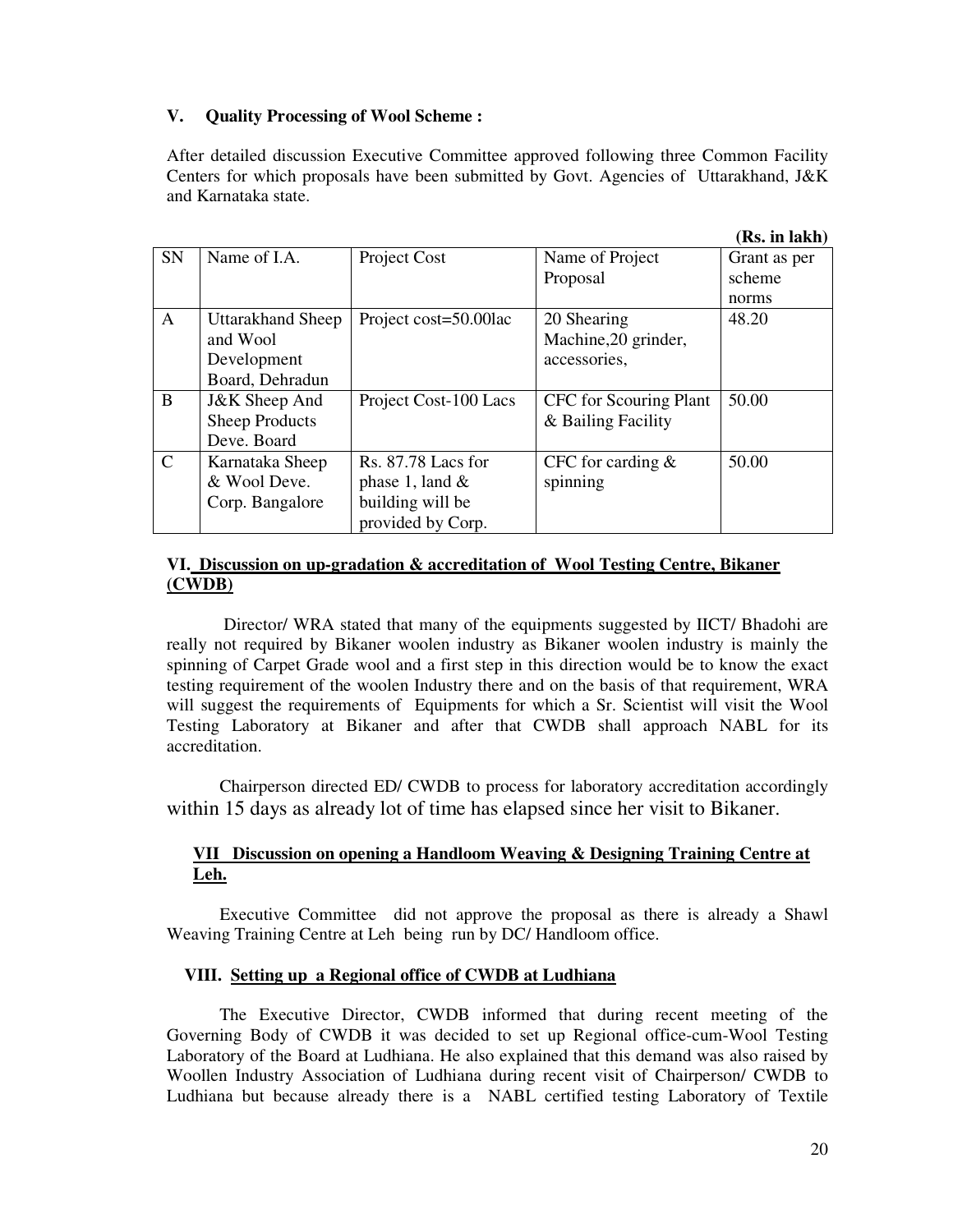Committee there, so only Regional Office can be started for which monthly expenditure will be nearly Rs. 70,000/- .

Executive Director/WOOLTEXPRO stated that Amritsar is equally important place and CWDB shall start its office at Amritsar also. Director/ WRA stated that WRA can start its offices at these places if expenditure on salary of the staff posted is paid by CWDB. ED/ CWDB stated that without getting sanctioned new posts, it would be very difficult to run these offices and a proposal for creation of 5 new posts ( 2 Veterinary Doctors, 2 Textiles Engineers and a Finance and Accounts Officer ) have already been sent to Ministry but these could not be sanctioned till date. After detailed discussion it was decided that, till new posts are created the proposal to start new Centres shall be dropped.

#### **IX. Discussion and approval for organizing Woollen Expos at different places during FY 2012-13 : (Exhibition-cum-sale of woollen products) :**

 ED/ CWDB explained the whole Woollen expo scheme under HRD & Promotional scheme in detail and also stated that almost all Implementing Agencies are same, which are organizing these exhibitions in previous years and terms and conditions are also same on which these were organized in previous years. After detailed discussion Executive Committee approved following Woollen expo on same terms and conditions on which these were sanctioned last year.

| S.<br>Name of Implementing Agency<br>Place<br>Type of Expo              | Date/Period                 |
|-------------------------------------------------------------------------|-----------------------------|
| N<br>Hiring/Total expo                                                  |                             |
| 1.<br>Shilgram,<br>Director, West Zone Cultural<br>50 Stall (@10,000/-  | $21 - 30$                   |
| Centre, Ministry of Cultural,<br>Per Stall $+ 2.00$ Lakhs<br>Udaipur.   | Dec.2012                    |
| Govt of India, Udaipur. (Raj.)<br>for Publicity                         | $(10 \text{ Days})$         |
| Kisan-2012<br>2.<br>Punyashlok Ahilyadevi<br>Total Expo 14.00           | $12^{th}$ to $16^{th}$      |
| Maharasthra Mahamandal<br>Lakhs<br>, Pune                               | Dec-2012                    |
| Limited, Pune-411016                                                    |                             |
| 3.<br>GUSHEEL, Udyog Bhavan,<br>Total Expo 14.00<br>At                  | $11^{th}$ -20 <sup>th</sup> |
| Gandhinagar-Gujarat<br>Lakhs<br>Ahmedabad                               | Dec-2012                    |
| Joint Director, , DIC, Udhyog<br>4.<br>50 Stall @ 10,000/-<br>Jadhpur   | 01.01.2013                  |
| Bhavan, , Jodhpur. (Raj.)<br>Per Stall $) + 2.00$                       | to                          |
| Publicity                                                               | 13.01.2013                  |
| 5.<br>Chandigarh<br>CEO, HPWOOLFED Shimla-<br>Total Expo 14.00 Lacs     | $3-12$                      |
| 171009 (H.P.)                                                           | Dec-2011                    |
| Pali<br>6.<br>GM, DIC, Pali (Raj.)<br>50 Stall for Hire Expo            | Not Given                   |
| (@ 10,000/-Per Stall)                                                   |                             |
| 7.<br>The National Small Industries<br>Hiring 25 Stall @ Rs.<br>Pragati | 14-27                       |
| . 10500/- per Sqmt of<br>Maidan,<br>Corporation Ltd, New Delhi-         | November-                   |
| 6 sqm each + S.T. $\&$<br>110020<br>New Delhi                           | 2012                        |
| Directory Charge                                                        |                             |
|                                                                         |                             |
| $500/-$                                                                 |                             |
| 8.<br>Rajasthan Patrika Pvt. Ltd,<br>50 Stall (@10,000/-<br>Jodhpur,    | $8th$ to $16th$             |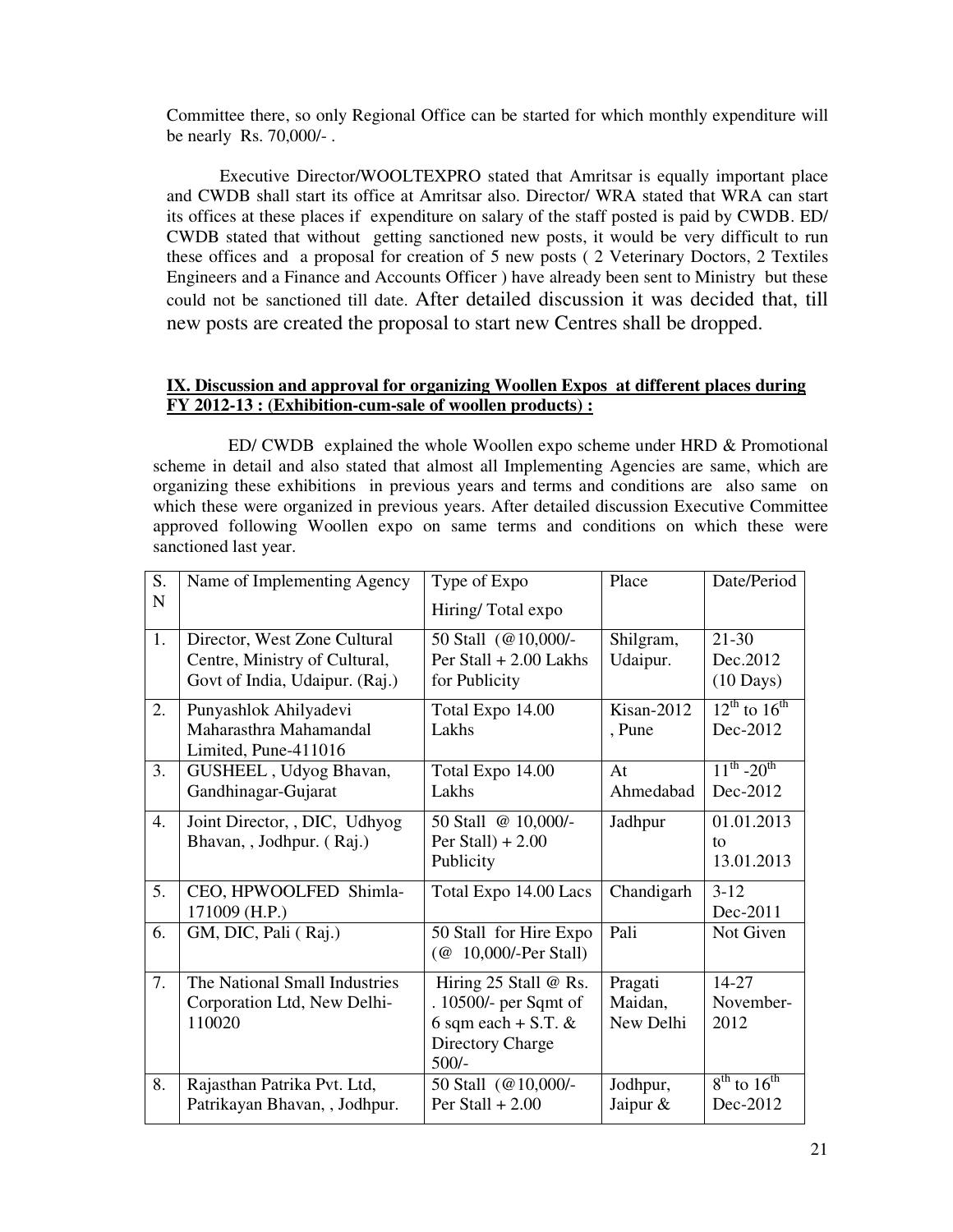| (Rajasthan)                                                                               | Publicity                                               | Indore                  |                         |
|-------------------------------------------------------------------------------------------|---------------------------------------------------------|-------------------------|-------------------------|
| <b>INDIA INTERNATIONAL</b><br><b>TRADE EVENT</b><br>ORGANIZATION, , Nehru<br>Place, Delhi | Rate of Stall under<br>4000/- per sq mts. Size<br>9 SQM | Dehradun<br>&<br>Ranchi | Date not<br>yet decided |

Chairperson directed ED/ CWDB to place a position of Woollen Expo organized in previous year with sale particulars in next EC meeting.

### 4. **Post-facto approval for (i) one day seminar on "Angora Wool Production and its utilization in Handloom Sector" organized at Kullu and (ii) a workshop organized at Shilong to explore possibility for creating Wool Bank in North Eastern States**.

After detailed discussion the Executive Committee approved the one day seminar on "Angora Wool Production and its utilization in Handloom Sector" organized at Kullu and a workshop organized at Shilong to explore possibility for creating Wool Bank in North Eastern States with total expenditure of Rs. 2.20 Lakhs and 1.07 Lakhs respectively. ED/ CWDB was directed to submit detail of deliberations in both these seminar & Workshop in next 7 days without fail.

Meeting ended with the vote of thanks to the chair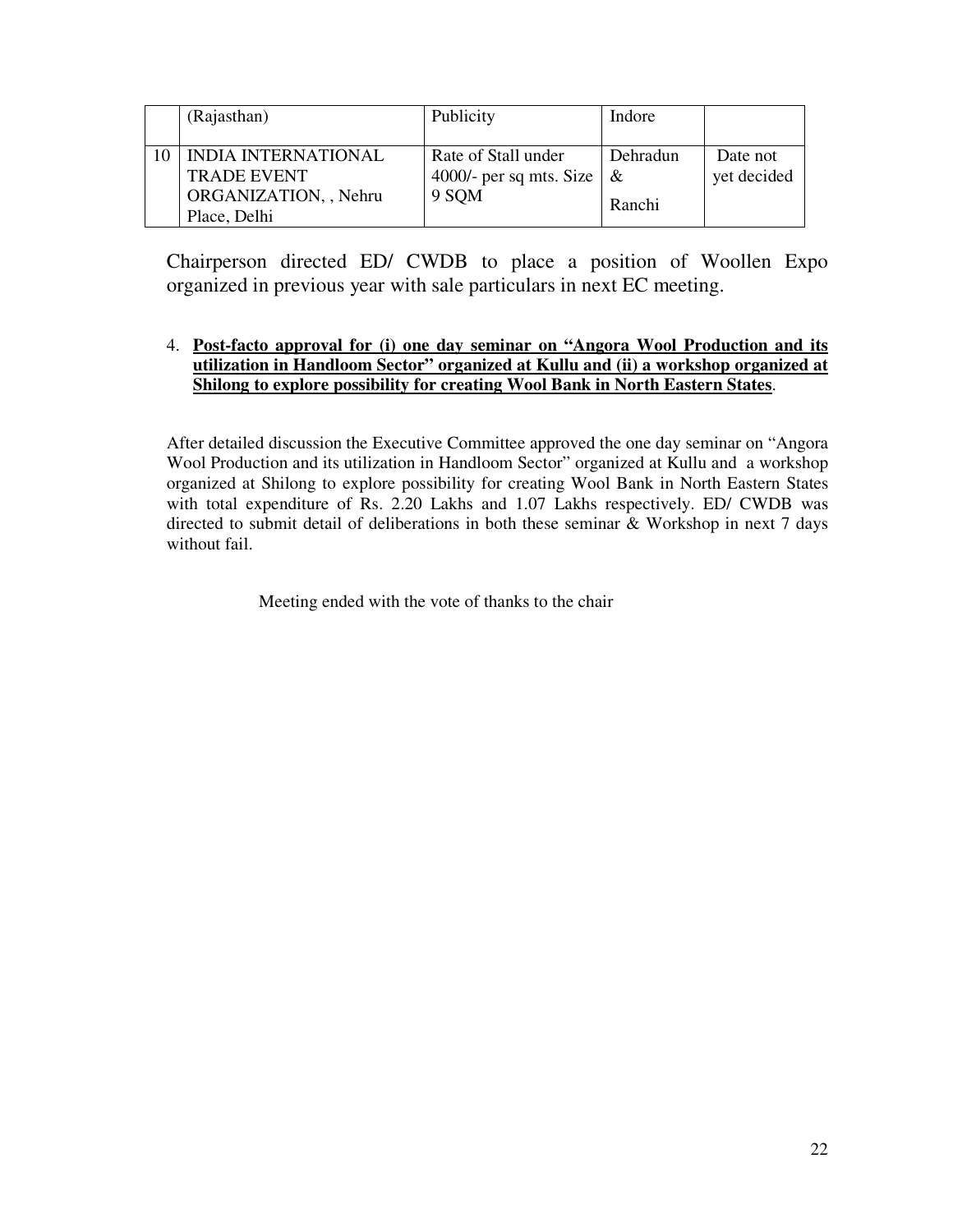# **Status note on implementation of 'Revolving Fund for marketing of raw wool'**

 The MOT has approved through EFC the 'Sheep & Wool Improvement Scheme' (SWIS) under Integrated Wool Improvement & Development Programme (IWIDP) for the  $11<sup>th</sup>$  Five Year Plan with the components like Health Care, Breed Improvement, Strengthening of Sheep Breeding Farm, Support for Multipurpose Extension Centre, product development and grading & marketing assistance etc.

 Afterwards this scheme has been modified by adding a new component of revolving fund for Marketing of Raw Wool' with aim to provide availability of direct marketing facility ,to strengthen marketing support and to minimize exploitation role of the middlemen in sheep and wool sector.

 Initially, the Board strengthened the existing State Wool Markering Boards/Organizations to revitalize these organizations and optimum utilization of their infrastructure available with them for the purpose and to ensure remunerative returns to the wool growers through revolving fund component. Revolving fund will lead in increasing the procurement of wool by Government organization to a reasonable capacity and will help in stabilizing the price of wool in the market.

 The Board had released 'Revolving Fund' to following State Wool Development Boards/Organizations for marketing of raw wool during financial yea 2010-11 :

|                | нлэ. ні памір                                              |         |
|----------------|------------------------------------------------------------|---------|
| S              | Name of Implementing Agency                                | Grant   |
| N              |                                                            | Release |
| $\mathbf{1}$   | H.P. State Wool Procurement & Marketing Federation Ltd.,   | 25.00   |
|                | Govt. of H.P., Shimla                                      |         |
| 2              | Ladakh Autonomous Hill Development Council, (L.A.H.D.C.),  | 150.00  |
|                | District Leh, Ladakh region of J. & K.                     |         |
| 3              | J & K State Sheep Product Development Board, Srinagar      | 40.00   |
| $\overline{4}$ | Karnataka State Sheep & Wool Development Corporation Ltd., | 10.00   |
|                | Govt. of Karnataka, Banglore                               |         |
| 5              | Uttarakhand Khadi and Gramodyog Board, Govt. of            | 20.00   |
|                | Uttarakhand, Dehradun                                      |         |
| 6              | Punyashloka Ahilyadevi Maharashtra Mendhi Va Sheli Vikas   | 10.00   |
|                | Mahamandal Ltd., Govt. of Maharashtra, Pune                |         |
|                | Total: $\rightarrow$                                       | 255.00  |

 $(P_s$ . In Lakhe)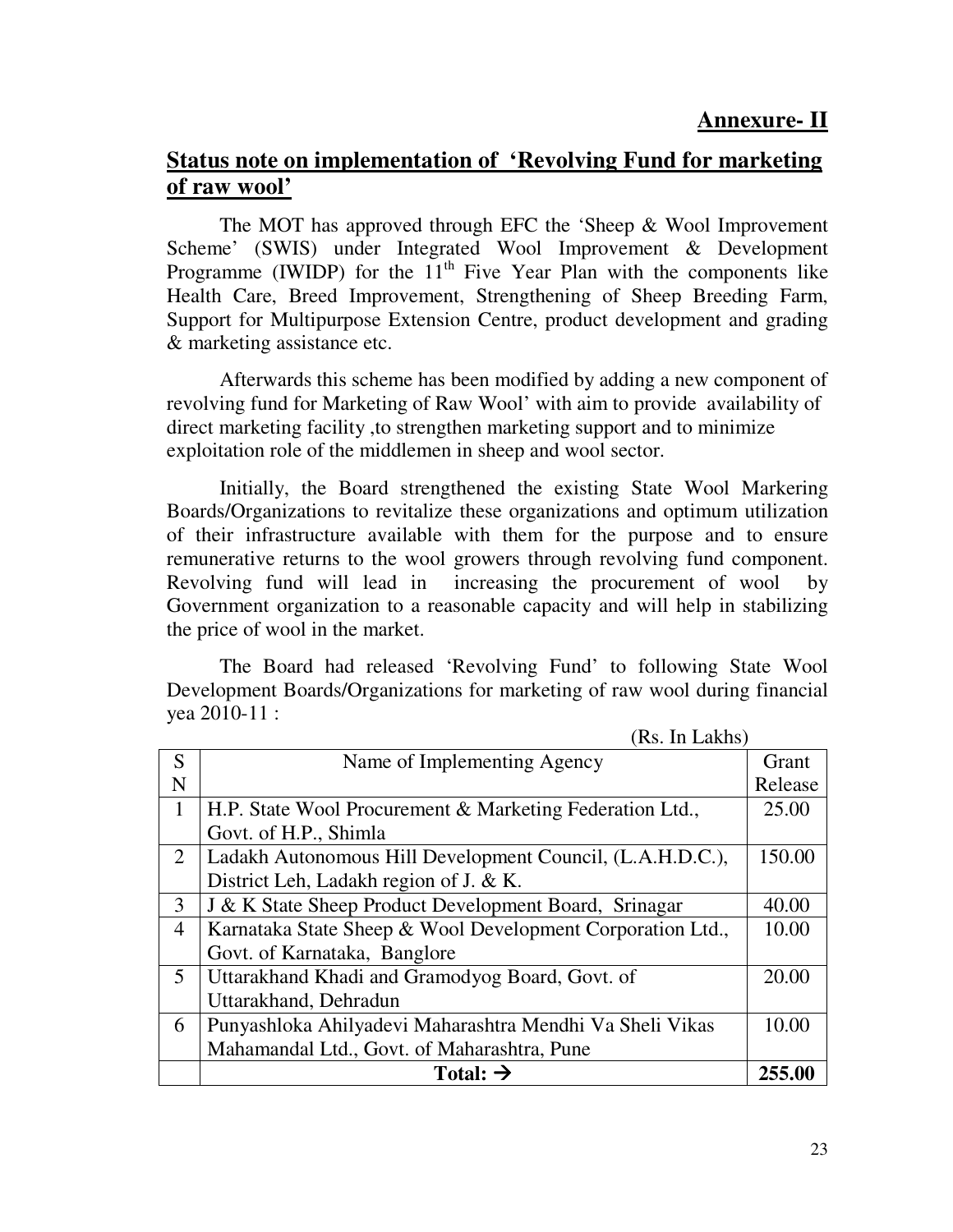As per decision of last meeting of Executive Committee, the Board asked all above implementing agencies regarding use of profit part for marketing of raw wool under Revolving Fund to ensure again use of profit part for marketing of wool.

 Board had asked all implementing agencies to send the progress report of revolving fund and in response to above, comments received from above Organizations are as under :

## H.P. State Wool Procurement & Marketing Federation Ltd., Govt. of H.P., Shimla

The Revolving Fund was fully utilized towards the purchase of wool since September, 2010. There was neither any loss nor profit in the activity. The fund has helped in enhanced procurement and is being continuously rotated.

## Ladakh Autonomous Hill Development Council, (L.A.H.D.C.), District Leh, Ladakh region of J. & K.

CWDB has provided Rs.1.0 cr in year2011-12 and Rs.0.50 cr in year2012-13 to LAHDC as revolving fund for procurement of pashmina wool from the Ladhak region.

The progress of the revolving fund send by LAHDC, Leh is tabulated below-

| Detial of Raw Pashmina/Material purchased from the Service Co-operative Osiciety concerned |  |  |
|--------------------------------------------------------------------------------------------|--|--|
| of Durbuk Block by All Changthang Pashmina Growers Co-operative Marketing Society Ltd      |  |  |
| Leh during the Year 2012-13                                                                |  |  |

| S.<br>No.      | Name of the Service Co-op. Society | Rate in Rs. | <b>Raw Material</b><br><b>Purchased in</b><br>Kgs. | Total in Rs. |
|----------------|------------------------------------|-------------|----------------------------------------------------|--------------|
|                | Kargyam SCS                        | 1850        | 576.700                                            | 1066895      |
| 2              | Chushul SCS                        | 1850        | 481.500                                            | 890775       |
| 3              | Phobrang SCS                       | 1850        | 310.100                                            | 573685       |
| $\overline{4}$ | Shachukul SCS                      | 1850        | 26.650                                             | 49302.5      |
| 5              | Maan Merak SCS                     | 1850        | 113.550                                            | 210067.5     |
|                | <b>Total</b>                       |             | 1508.500                                           | 2790725      |

Grand Total Nyoma & Durbuk: 15219 Kgs. Grand Total Amount in Rs. 2,81,55,520/-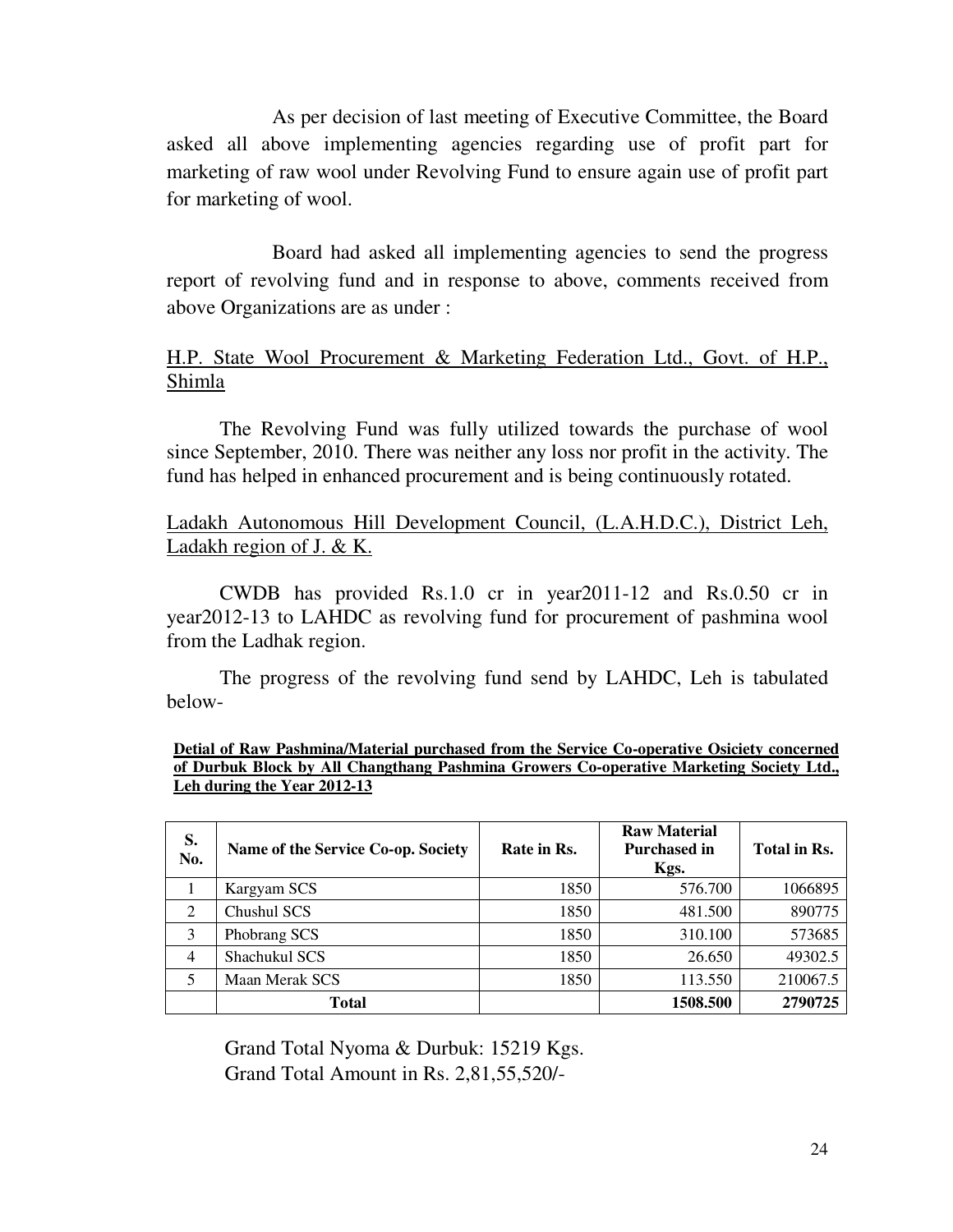Progress Report regarding detail of Raw Pashmina/Material purchased from the Service Co-operative Society concerned of Nyoma Block by All Chanthang Pashmina Growers Cio-operative Marketing Society, Ltd., Leh during the Year 2012-13

| S.             |                                       |             | <b>Raw Material</b> |              |
|----------------|---------------------------------------|-------------|---------------------|--------------|
| No.            | <b>Name of Service Co-op. Society</b> | Rate in Rs. | <b>Purchased in</b> | Total in Rs. |
|                |                                       |             | Kgs.                |              |
| $\mathbf{1}$   | <b>Kharnak SCS</b>                    | 1850        | 903.500             | 1671475.00   |
| 2              | Samad SCS                             | 1850        | 2263.200            | 4186920.00   |
| 3              | Angkung                               | 1850        | 1385.850            | 2563822.50   |
| $\overline{4}$ | Somdo TR                              | 1850        | 1140.550            | 2110017.50   |
| 5              | Sumdo Local                           | 1850        | 193.800             | 358530.00    |
| 6              | Chumur                                | 1850        | 265.650             | 491452.50    |
| $\tau$         | <b>Korzok Local</b>                   | 1850        | 1726.150            | 3193377.50   |
| 8              | <b>Korzok TR</b>                      | 1850        | 867.300             | 1604505.00   |
| 9              | Nyoma TR                              | 1850        | 187.300             | 346505.00    |
| 10             | Niddar                                | 1850        | 338.000             | 625300.00    |
| 11             | Mud                                   | 1850        | 117.700             | 217745.00    |
| 12             | Tsaga                                 | 1850        | 591.800             | 1094830.00   |
| 13             | Dungti TR                             | 1850        | 215.400             | 398490.00    |
| 14             | Demjok SCS                            | 1850        | 109.950             | 203407.50    |
| 15             | Rongo SCS                             | 1850        | 671.750             | 1242737.50   |
| 16             | Hanle SCS                             | 1850        | 942.900             | 1744365.00   |
| 17             | Hanle TR                              | 1850        | 1541.850            | 2852422.50   |
| 18             | Nyoma                                 | 1850        | 19.050              | 35242.50     |
| 19             | Khuril Farm                           | 1850        | 79.000              | 146150.00    |
| 20             | Upshi Farm                            | 1850        | 150.000             | 277500.00    |
|                | <b>Total</b>                          |             | 13710.700           | 25364795.00  |

Progress Report of the Revolving Funds received from Central Wool Development Board, Jodhpur, Ministry of Textiles, Govt. of India for the Year 2011-12, 2012-13 to All Changthank Pashmina Growers Co-operative Society Ltd., Leh through CEO, Ladakh Autonomous Hill Development Council, Leh

| Year                                                                    | 2011-12               | 2012-13                  |
|-------------------------------------------------------------------------|-----------------------|--------------------------|
| Revolving Funds received from CWDB                                      | $100$ Lac             | 50 Lac Total 150<br>Lacs |
| Purchase Rate of Raw Pashmina                                           | 1650 per $Kg$         |                          |
| Qty. Purchased for Rs. 100 Lac revolving fund of CWDB in<br>$2011 - 12$ | 6060.600 Kgs          |                          |
| <b>Total Purchase Amount</b>                                            | Rs. 99,99,990/-       |                          |
| Sale Rate of Raw Pashmina                                               | Rs. 1900/- per<br>Kg. |                          |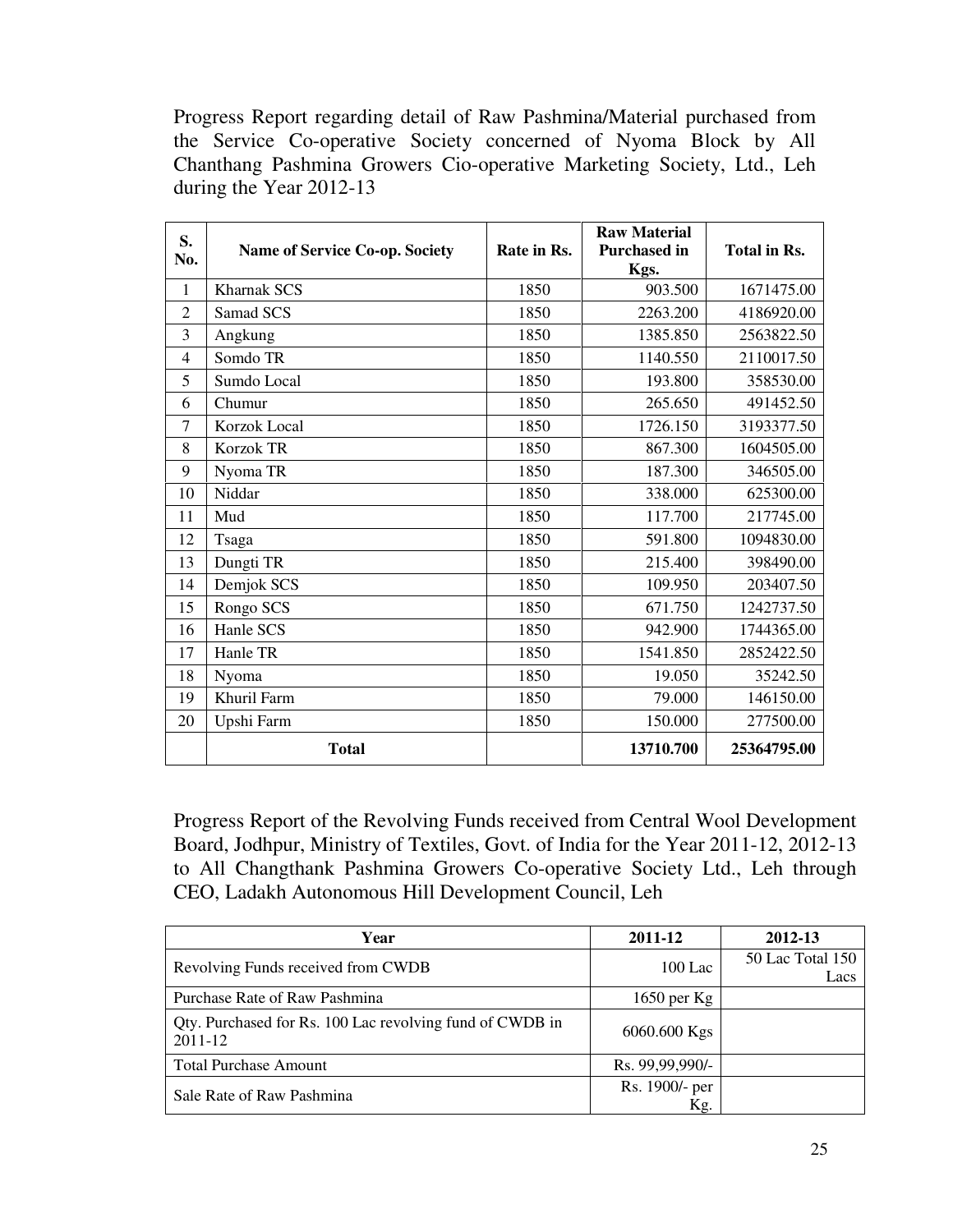| Total Amount after Sale of the Material                                     | Rs. 1,15,15,140/- |                    |
|-----------------------------------------------------------------------------|-------------------|--------------------|
| Purchase Rate of Raw Pashmina                                               |                   | Rs. 1850/- per Kg. |
| Qty. Purchased in 2012-13 from the Revolving Fund of<br><b>CWDB</b>         |                   | 8599.500 Kgs.      |
| <b>Total Purchase Amount</b>                                                |                   | Rs. 1,59,09,075/-  |
| Sale Rate of Raw Pashmina                                                   |                   | Rs. 2200/- per Kg. |
| Total Amount after Sale of the Material                                     |                   | Rs. 1,89,18,900/-  |
| Reimbursement paid to Growers                                               | Rs. $6,06,060/-$  | Rs. 8,59,950/-     |
| Gross Profit                                                                | Rs. 9,09,080/-    | Rs. 21,49,875/-    |
| Total Revolving fund of CWDB including Gross Profit of<br>2011-12 & 2012-13 | Rs. 1,80,58,955/- |                    |

As per the progress report sends by LAHDC, 6060.60 Kgs pashmina wool was procured from the Rs.1.00 Cr.released in Year 2011-12 with a rate of Rs.1650/- kg. This wool was sold on a rate of Rs.1900/- per kg and earn a profit of Rs.Rs.909080/-.

In the year Board had release Rs.0.50 Cr amounting total Rs.1.50 Cr and out of this they procured 8599.50 Kg pashmina wool @ Rs.1850/- per kg amounting Rs.1.59 Cr. This wool was sold @ Rs.2200/- per Kg. and earned a profit of Rs.2149875./-.Presently they have Rs.1.80 Cr. as the revolving fund including profit.

J & K State Sheep Product Development Board, Govt. of J. & K., Srinagar  $(J & K)$ 

The CWDB had released Rs. 100 lakh during the 10<sup>th</sup> Five Year Plan and Rs. 40 lakh during 2010-11 to J & K State Sheep Product Development Board, Govt. of J. & K., Srinagar (J & K) for establishing Revolving Fund for marketing of raw wool in J. & K. State.

 The J. & K. Sheep Board is procuring wool in State continuously and during financial year 2012-13, against target of 4 lakh kgs. Wool, the J&K Sheep Board has procured about 2.75 lakh kgs of wool involving the Revolving Fund to the tune of Rs. 250.32 lakh against the available funds of Rs. 290 lakh (Rs. 140 lakh from the CWDB and Rs. 150 lakh from the State Govt. ) and the procurement is still going on and they are hopeful to achieve the targets during the current financial year 2012-13.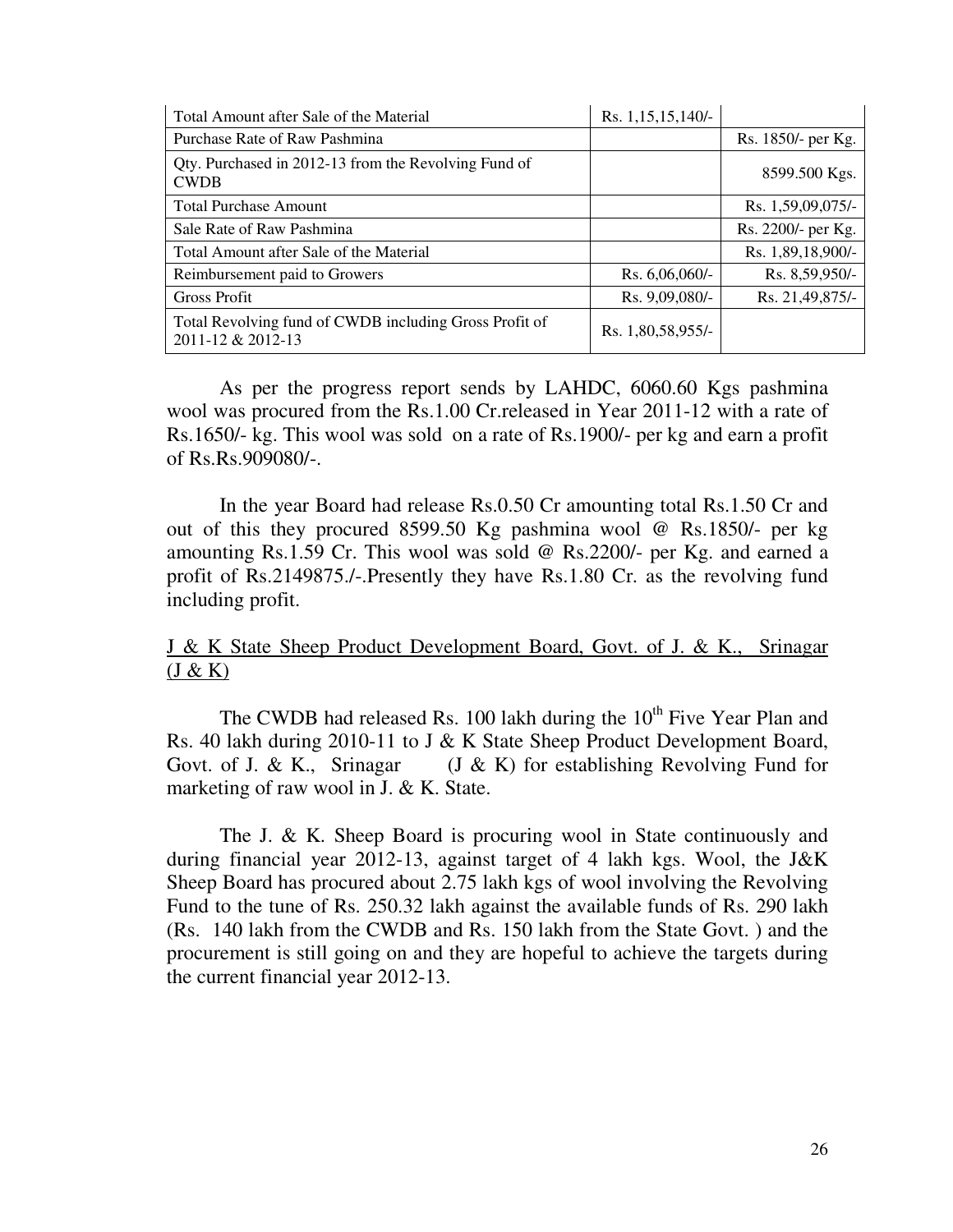## Karnataka State Sheep & Wool Development Corporation Ltd., Govt. of Karnataka, Banglore

 The Corporation has informed that it is interested to initiate wool marketing activity with cost of Rs. 40 lakh included Rs. 10 lakh provided by the CWDB during 2010-11and has initiated tendering works for undertaken this wool marketing work in State and will start procurement work urgently.

## Uttarakhand Khadi and Gramodyog Board, Govt. of Uttarakhand, Dehradun

 During financial year 2010-11, they have procured 374 Qtl. wool from 210 wool growers of Rs. 22.82 lakh and during 2011-12 procured 475 Qtl. wool from 215 wool growers of Rs. 36.19 lakh. They provided this procured wool to weavers and artisans engaged in manufacturing of woollen products. State Govt. fixed minimum cost of Rs. 70 per kg. of white colour wool (26-28 micron and 66-68 mm length ) for procurement of wool in Uttarakhand State.

## Punyashloka Ahilyadevi Maharashtra Mendhi Va Sheli Vikas Mahamandal Ltd., Govt. of Maharashtra, Pune

 Maharashtra Mahamandal Ltd. transferred fund of Rs. 8.53 lakh to its various wool collection centres for procurement of raw wool from their respective tract. The Mahamandal has purchased 18,968 kg. wool having total cost of Rs. 4.58 lakh from the wool growers and sheep breeders' cooperative societies during the year 2010-11 and 2011-12. They informed that the scheme is continued during 2012-13 and funds will be utilized as a rolling capital for procurement of wool from sheep breeders and sheep breeder's cooperative societies.

### Comments of CWDB under progress of Revolving Fund :

 The revolving fund component has helped to different state Govt. agencies to procure more wool on a rate fixed by respective State and ensure the elimination of middle man up to a certain extent. Component has also helped to provide better return from wool to wool growers. The states are rotating this fund in purchase of new clip wool after sale of last purchased wool but clearly not mentioned about the profit or loss in marketing of wool.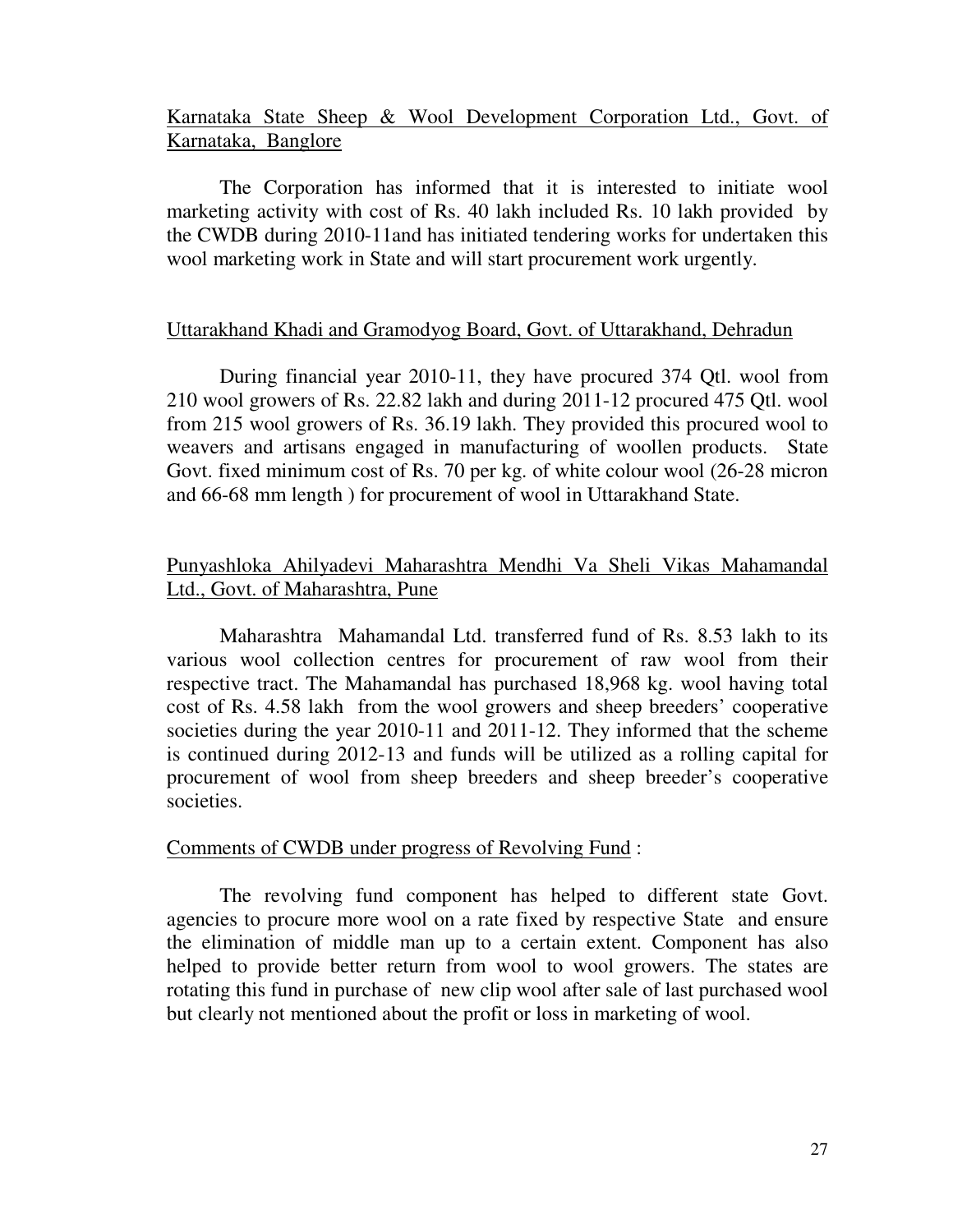# **Annexure-III Details of Woollen Expos organized in the year 2012-13**

| S.<br>${\bf N}$  | <b>Name of Implementing</b>                                                                                                                                              | <b>Type of Expo</b>                                                                                                                          | Place                                                                        | <b>Date/Period</b>                                    | <b>Fund</b><br><b>Release</b> | No. of                             | <b>Total Sale</b> |
|------------------|--------------------------------------------------------------------------------------------------------------------------------------------------------------------------|----------------------------------------------------------------------------------------------------------------------------------------------|------------------------------------------------------------------------------|-------------------------------------------------------|-------------------------------|------------------------------------|-------------------|
|                  | <b>Agency</b>                                                                                                                                                            | <b>Hiring/Total</b><br>expo                                                                                                                  |                                                                              |                                                       |                               | Particip<br>ants/<br><b>Stalls</b> |                   |
| 1.               | <b>INDIA</b><br><b>INTERNATIONAL</b><br><b>TRADE EVENT</b><br>ORGANIZATION,<br>Nehru Place, New<br>Delhi.110019                                                          | <b>Stall for Hire</b><br><b>Expo</b><br>(@10,000/-Per<br>Stall)                                                                              | At Rawan Ka<br>Chabutra,<br>Jodhpur                                          | $22 - 30$<br>September-<br>2012                       | 0.90                          | 09                                 | 110975            |
| 2.               | Indian Chamber of<br><b>Commerce North East</b><br>Regional office, 209,<br>R.G. Baruah Road,<br>Guwahati                                                                | Total Expo 14.00<br>Lakhs                                                                                                                    | <b>At Shillong</b><br>(Meghalaya)                                            | $7^{\text{th}}$ -16 <sup>th</sup><br>October-<br>2012 | 11.55                         | 46                                 | 3078930           |
| 3.               | National Head -Event<br>Rajasthan Patrika Pvt. Ltd,<br>Patrikayan Bhavan, Paota,<br>Jodhpur. (Rajasthan)                                                                 | <b>Stall for Hire</b><br>Expo (@10,000/-<br>Per Stall)                                                                                       | At Amroodo<br>ka Bhag,<br>Ambedakar<br>Circle, Jaipur                        | $27th$ Oct to<br>$04^{th}$ Nov-<br>2012               | 2.60                          | 26                                 | 673690            |
| $\overline{4}$ . | <b>MARUDHARA</b><br><b>INDUSTRIES</b><br>ASSOCIATION, Jodhpur<br>(Rajasthan)                                                                                             | <b>Stall for Hire</b><br><b>Expo</b><br>(@10,000/-Per<br>Stall)                                                                              | At Rawan Ka<br>Chabutra,<br>Jodhpur                                          | $02 - 11$<br>November-<br>2012                        | 3.60                          | 36                                 | 1022780           |
| 5.               | <b>INDIA</b><br><b>INTERNATIONAL</b><br><b>TRADE EVENT</b><br>ORGANIZATION,<br>Nehru Place, New<br>Delhi.110019                                                          | Rate of Stalls<br>under 4000/- per<br>sq mts. Size 9<br><b>SQM</b>                                                                           | At<br>Pritampura,<br><b>New Delhi</b>                                        | $06^{th} - 11^{th}$<br>November-<br>2012              | 9.30                          | 23                                 | 1889400           |
| 6.               | The National Small<br><b>Industries Corporation</b><br>Ltd (A Government of<br>India Enterprise)<br>"NSCE Bhawan" Okhla<br><b>Industrial Estate, New</b><br>Delhi-110020 | Rent of 25 Stall<br>Rs. 10500/- per<br>Sqmt of 6 sqm<br>each + S.T. $&$<br>Directory Charge<br>500/- each Stall<br>Total amount<br>1796327/- | At Pragati<br>Maidan, New<br><b>Delhi</b><br>"Techmart<br><b>India-2012"</b> | $14 - 27$<br>November-<br>2012                        | 17.70                         | 25                                 | 1251475           |
| 7.               | Gujarat Sheep and<br>Development<br>Corporation Limited, (<br>Government of<br>Gujarat), Gandhinagar                                                                     | Total Expo 14.00<br>Lakhs                                                                                                                    | At<br>Ahmedabad<br>Haat,<br>Vastrapur<br>Ahemdabad                           | 01 <sup>st</sup> 10 <sup>th</sup><br><b>Dec-2012</b>  | 8.56                          | 72                                 | 2642509           |
| 8.               | <b>Chief Executive</b><br>Officer, The H.P. State<br>Cooperative Wool<br>Procurement &<br><b>Marketing Fedration</b><br>Shimla- (H.P.)                                   | Total Expo 14.00<br>Lakhs                                                                                                                    | At<br>Chandigarh                                                             | $01^{\rm st}$ - $10^{\rm th}$<br>Dec-2012             | 14.00                         | $\overline{50}$                    | 3703787           |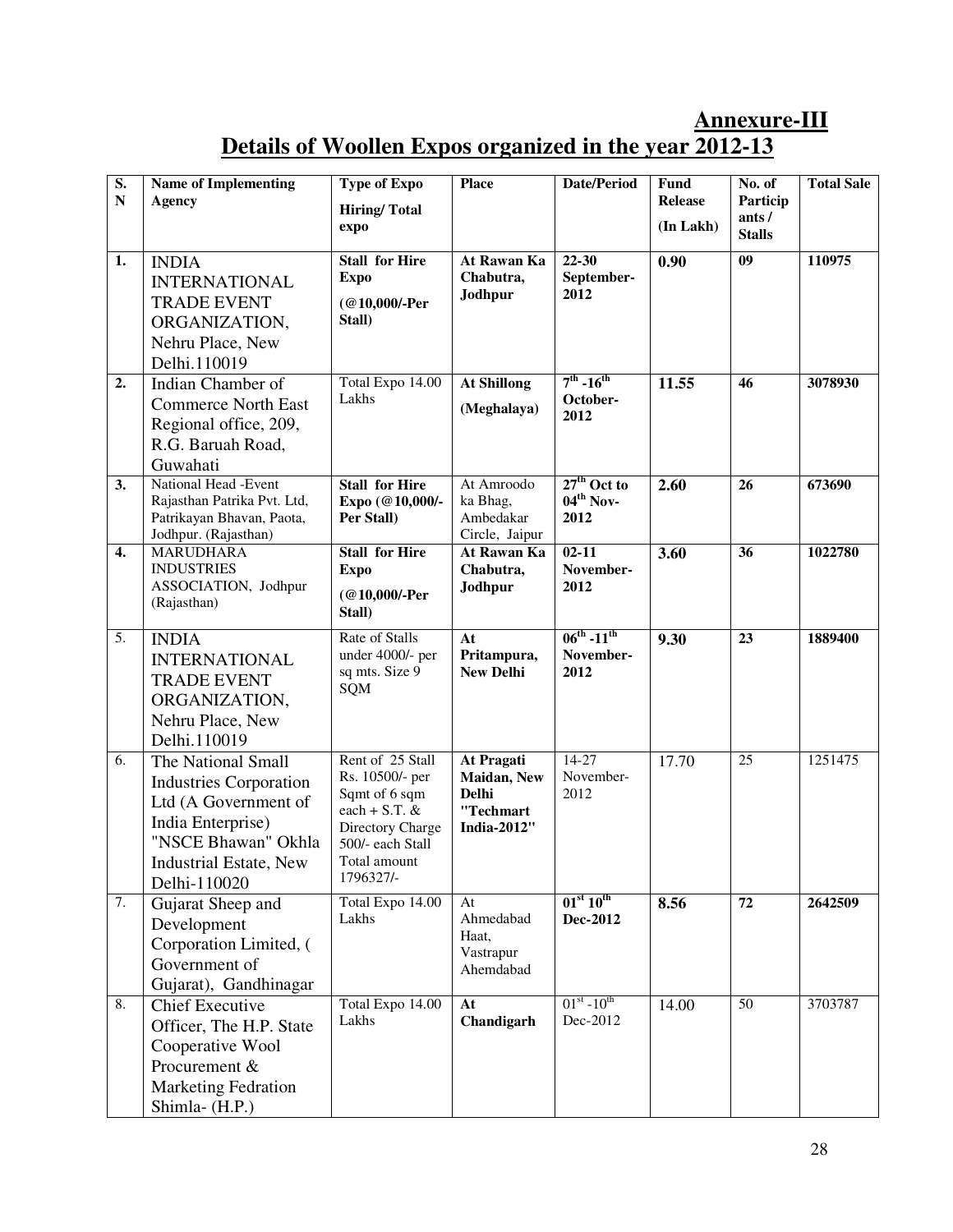| 9.  | National Head -Event<br>Rajasthan Patrika Pvt. Ltd,<br>Patrikayan Bhavan, Paota,<br>Jodhpur. (Rajasthan)                                   | <b>Stall for Hire</b><br>Expo (@10,000/-<br>Per Stall $) + 2.00$<br><b>Publicity</b>          | At Rawan Ka<br>Chabutra<br>Maidan,<br>Jodhpur               | $8th$ to $16th$<br>Dec-2012             | 5.80           | 58  | 2757600  |
|-----|--------------------------------------------------------------------------------------------------------------------------------------------|-----------------------------------------------------------------------------------------------|-------------------------------------------------------------|-----------------------------------------|----------------|-----|----------|
| 10. | Punyashlok Ahilyadevi<br>Maharasthra Mandhi Va<br>Sheli VIkas Mahamandal<br>Limited, Pune-411016                                           | Total Expo 14.00<br>Lakhs                                                                     | At Kisan-<br>2012, Agri<br>Trade Fair,<br>Pune              | $12th$ to $16th$<br>Dec-2012            | 6.00           | 55  | 3444800  |
| 11. | Director, West Zone Cultural<br>Centre, Ministry of Cultural,<br>Govt of India, Bagore ki<br>Haveli, Gangaur Ghat,<br>Udaipur. (Rajasthan) | <b>Stall for Hire</b><br><b>Expo</b><br>(@10,000/-Per<br>Stall)                               | At Shilgram,<br>Udaipur.                                    | $21 - 30$<br>December-<br>2012          | 2.50           | 52  | 3311120  |
| 12. | AK Infra and events<br>Company (AKIEC), 86, JV<br>Nagar, Andheri (E), Mumbai                                                               | <b>Stall for Hire</b><br><b>Expo</b><br>(@10,000/-Per<br>Stall)                               | At Ambedkar<br>Circle,<br>Amroodo Ka<br><b>Bhag, Jaipur</b> | 22-30 Dec-<br>2012                      | 2.60           | 26  | 560000   |
| 13. | Swedeshi Mela Ayojan<br>Samiti 96, Ptakar Colony, 7 <sup>th</sup><br>Vistar, New Power House<br>Rorad, Jodhpur Raj.                        | <b>Stall for Hire</b><br><b>Expo</b><br>(@ 6,000/-Per<br>Stall)                               | At Polo<br>Ground<br>Maidan,<br>Jodhpur                     | 23-30 Dec-<br>2012                      | 2.76           | 46  | 2453270  |
| 14. | Joint Director, ú<br>Udham Prothsan Sansthan,<br>District Industrial Centre,<br>Udhyog Bhavan, New Power<br>House Road, Jodhpur. (Raj.)    | <b>Stall for Hire</b><br><b>Expo</b><br>(@10,000/-Per<br>$Stall$ ) + 2.00<br><b>Publicity</b> | Rawan Ka<br>Chabutara,<br>Jadhpur                           | $01^{st} - 13^{th}$<br><b>Jan 2013</b>  | 10.00          | 80  | 6185750  |
| 15. | General Manager, District<br>Industrial Centre, Udham<br>Prothsan Sansthan, Pali<br>(Raj.)                                                 | 50 Stall for Hire<br><b>Expo</b><br>(@10,000/-Per<br>$Stall$ ) + 2.00<br><b>Publicity</b>     | Pali                                                        | $17^{th}$ -26 <sup>th</sup><br>Jan-2013 | $\overline{0}$ | 50  | 2072130  |
| 16. | National Head -Event<br>Rajasthan Patrika Pvt. Ltd,<br>Patrikayan Bhavan, Paota,<br>Jodhpur. (Rajasthan)                                   | 50 Stall for Hire<br><b>Expo</b><br>(@10,000/-Per<br>$Stall$ ) + 2.00<br><b>Publicity</b>     | Indore                                                      | 02-10 Feb-<br>2013                      | $\bf{0}$       | 20  | 650850   |
| 17. | <b>INDIA</b><br><b>INTERNATIONAL</b><br><b>TRADE EVENT</b><br>ORGANIZATION,<br>Nehru Place, New<br>Delhi.110019                            | Rate of Stall<br>under 4000/- per<br>sq mts. Size 9<br><b>SQM</b>                             | <b>Dehradun</b>                                             | 3-10 Feb-<br>2013                       | $\bf{0}$       | 40  | 1508540  |
| 18. | Indian Chamber of<br><b>Commerce North East</b><br>Regional office, 209,<br>R.G. Baruah<br>Road, Guwahati                                  | Total Expo 14.00<br>Laces                                                                     | Guwahati<br>(Assam)                                         | $5th$ -14 <sup>th</sup> Feb-<br>2013    | 7.00           | 50  | 2251719  |
|     | <b>TOTAL</b>                                                                                                                               |                                                                                               |                                                             |                                         | 104.87         | 764 | 39569325 |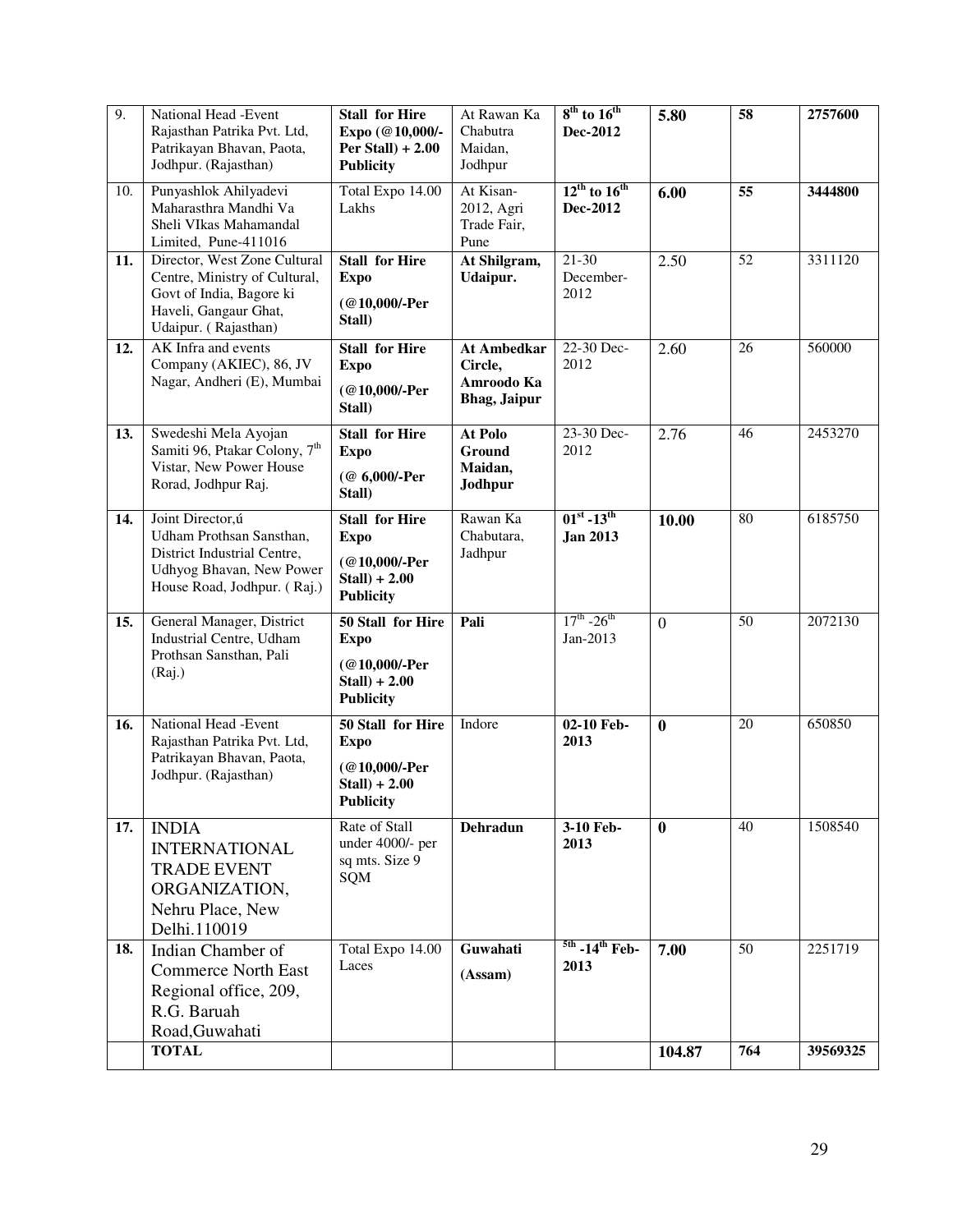# **3. Discussion on progress made by CWDB upto Feb.,2013 during current Financial Year 2012-13.**

 For current financial year 2012-13, the CWDB has made provision to continue its ongoing  $11<sup>th</sup>$  Plan schemes in first year of  $12<sup>th</sup>$  Plan i.e. 2012-13 on same approved physical and financial parameters with total financial outlay of Rs. 13.50 Crore as per Revised Estimates. Against this outlay, the MOT has released Rs. 11.50 Crore and the Board has also utilized Rs. 11.50 Crore upto  $10^{th}$  March, 2013 under its different schemes for development of wool sector. On the Non-Plan side, the Board has utilized Rs. 1.49 Crore out of total outlay of Rs. 1.50 Crore for establishment and other administrative expenditure upto 10-03-2013 during FY 2012-13.

The Board has taken up following schemes during Annual Plan 2012-13 and details of these schemes alongwith physical and financial targets (as per R.E.) and achievement made by the Board upto 10-03-2013, is as under

- 1. Integrated Wool Improvement and Development Programme (IWIDP)
	- A) Sheep and Wool Improvement Scheme (SWIS)
	- B) Pashmina Wool Development Scheme (PWDS)
	- C) Angora Wool Development Scheme (AWDS)
	- D) Human Resource Development & Promotional activities
- 2. CFC under Quality Processing of Wool scheme: (Setting up of Common Facility Centres for different wool processing activities)
- 3. Social Security Scheme for sheep breeders :
	- A) Sheep Breeders Insurance Scheme
	- B) Sheep Insurance Scheme

#### **1. Integrated Wool Improvement and Development Programme(IWIDP)**

 Under IWIDP, the Board is implementing different schemes for improving quantity and quality of wool produced from sheep, Angora rabbit, Pashmina goat and providing training to Sheep Breeders, weavers, resource persons etc. along with promotional and marketing support activities.

#### A. Sheep & Wool Improvement Scheme: (SWIS)

 The objective of the 'Sheep and Wool Improvement Scheme' (SWIS) is to improve quality and quantity of indigenous sheep wool in the country. The Board is implementing various projects under this scheme in all major wool producing States having components for (i) 'Health Care' for treatment, vaccination and medication to sheep (ii) 'Breed Improvement' for distribution of stud rams and genetic improvement of sheep (iii) Strengthening/ Establishment of Sheep Breeding Farm for raising of male lambs to develop as good quality breedable Rams and to fulfill requirement of stud Rams, (iv) provide 'Feed Supplement' to sheep (weak, pregnant/ breedable ewes) (v) 'Creation of Revolving Fund' for marketing of raw wool and to revitalize the state wool marketing federations/corporations and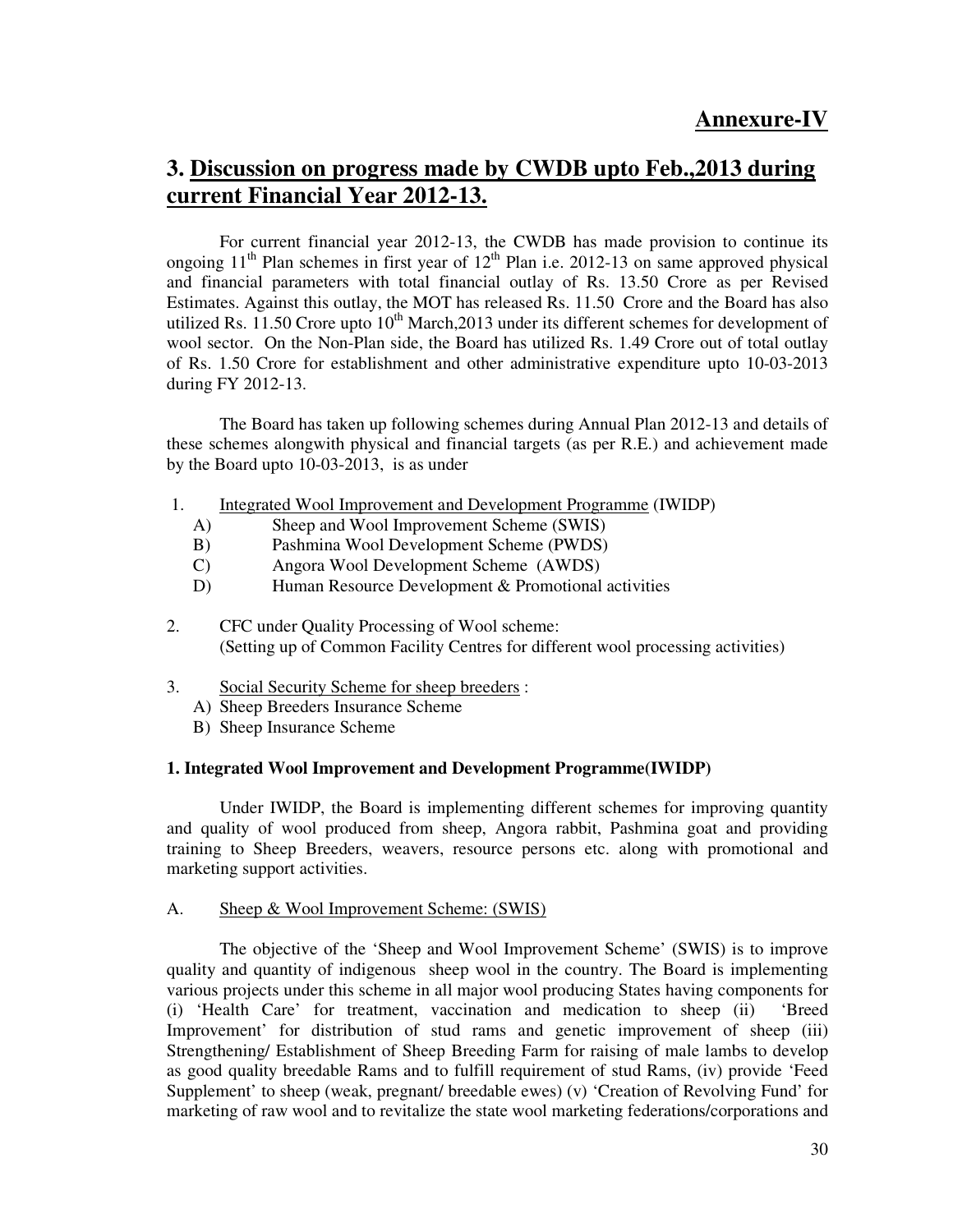optimum utilization of infrastructure available with them for this purpose(vi) State Specific projects and reimbursement of overhead expenses to implementing agencies.

 During Annual Plan 2012-13, the Board has made provision to cover 11 lakh sheep under the scheme with total financial allocation of Rs. 8.46 Crore. The Board has utilized Rs. 7.23 Crore till 10-03-2013 and covered 10.15 lakh new sheep and 3.50 lakh sheep of ongoing projects, established 7 Ram Raising Farms for raising of male lambs, 590 Sheep Pens, Feed Supplement to 75,000 eligible sheep from Leh and Kargil districts of Ladakh region, assistance for strengthening of 3 Sheep Breeding Farms, established one Multipurpose Extension Centre and one Multiple Facility Centre. The Board is presently implementing various projects under this scheme in all major wool producing States like: Rajasthan, Uttrakhand, Maharashtra, Jammu & Kashmir & its Ladakh region, Himachal Pradesh, Andhra Pradesh and Karnataka.

#### B. Pashmina Wool Development Scheme:

 India produces the finest Pashmina in the world, which is produced in Ladakh region of J. & K. The Board has taken up this activity to increase Pashmina Production, to increase income from Pashmina wool to the Pashmina rearers and to sustain their interest in this activity as a reliable means of livelihood.

During the  $12<sup>th</sup>$  Plan period, it is proposed to implement this programme in Ladakh region of J. & K. State with approach of Special Package by incorporating additional activities covering on farm development and activities, post-farm activities and value addition with all the necessary components to the extent feasible. This scheme will be implemented in Ladakh region by strengthening existing State Government Pashmina Farms for supply of Pashmina goats in adequate numbers and for fodder development. This scheme has following components :

- Buck Exchange Programme in traditional areas
- Distribution of high quality Pashmina bucks in non-traditional areas to enhance Pashmina production
- Assistance for foundation stock in non-traditional areas for rearing
- Strengthening of existing Fodder Banks and Breeding Farms
- Health Coverage and Pashmina goat pens
- Feed Supplement to eligible pashmina goat
- Training programmes for breeders, health camps
- Construction of Multipurpose Extension Centres
- Establishment of Pasture Farms on migratory routes
- Financial assistance for Pashmina goats pens, folding/ portable Tents, Snow-boots (Gumboots),Torch, Goggles
- Upgradation of existing Pashmina Dehairing Plan at Leh
- Undertaking R&D and Consultancy projects and reimbursement of overhead expenses to implementing agency.

During 2012-13, the Board is providing benefits to 800 Pashmina families in Leh district of Ladakh region of J. & K. State with financial allocation of Rs. 1.29 Crore. The Board has released Rs. 1.29 Crore to Ladakh Autonomous Hill Development Council, Leh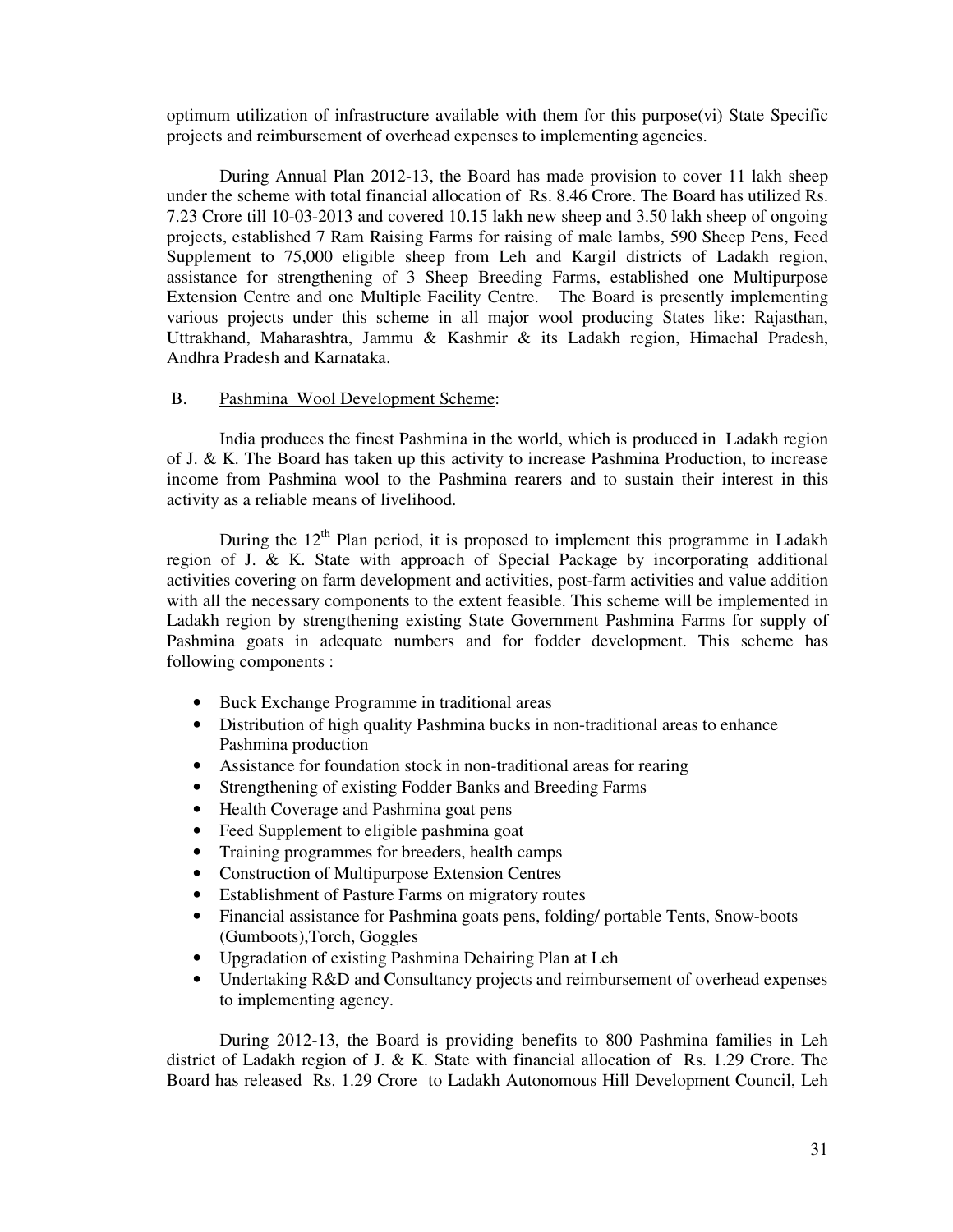to implement the programme and to benefit 40,000 pashmina goats under the component of Feed Supplement.

#### C. Angora Wool Development Scheme

 The Board is implementing Angora Wool Development scheme in hilly areas of country to support Angora rearing activity among farmers, facilitating distribution of Angora rabbit among rearers as foundation stock along with necessary training, feed and nutrition support, supply of cages & shed, medicines and provision of spinning machines. For  $12<sup>th</sup>$ Plan, it is proposed to enhance and strengthen this activity with special emphasis on development of new and diversified products made from Angora fibre and to increase its demand and marketing mechanism for procurement of Angora Wool to stabilize its prices with integrated approach. The scheme has two components like : (i) Establishment of Mini Angora rabbit Farm (ii) Integrated Angora Rabbit Germplasm-cum-Processing and Training Centre.

 During Annual Plan 2012-13, the Board has made provision to sanction two projects by covering 400 angora rabbits and to benefit 20 Angora Rabbit rearing families with financial outlay of Rs.0.35 Crore. The Board has received fresh project proposals under this scheme and which are to be approved shortly by the Executive Committee. Upto 10-03- 2013, the Board has utilized Rs. 0.20 Crore under ongoing project. The Board is presently implementing various projects under this scheme in States of Uttrakhand, Himachal Pradesh and a hill station of Rajasthan (Mount Abu-Sirohi).

#### D. Human Resource Development & Promotional activities:

 The Board is implementing different activities under this programme to provide skilled manpower to industry by starting skill development training at major woollen industry Centre. Under this programme, some areas has identified for undertaking various training programmes in collaboration with various reputed organizations/ institutions/ Departments on: Farm management for sheep; Angora & Pashmina rearing, sheep shearing by machines, quality control/ assurance, wool grading & marketing, processing of wool and woolens products, latest weaving and designing techniques to weavers etc. The following activities are part of HRD & Promotional activities:

- Marketing and Promotional activities (organizing Woollen Expos, fairs, seminar, workshops etc.)
- Market Intelligence Network and Publicity campaign, data collection, publicity
- Publication of quarterly news magazine 'Wool Ways' & fortnightly raw wool price bulletin
- R&D, Survey/Study and Consultancy
- Training at Weaving and Designing Training Centre, Kullu
- Operating Wool Testing Centres at Bikaner & Kullu
- Monitoring and Evaluation of Schemes in field
- Training to wool growers/ breeders/ weavers at reputed institutions/universities
- International Co-operation/ IWTO Conferences / Buyers-Sellers meet and efforts for marketing promotion & Indo Australia Joint Working Group etc.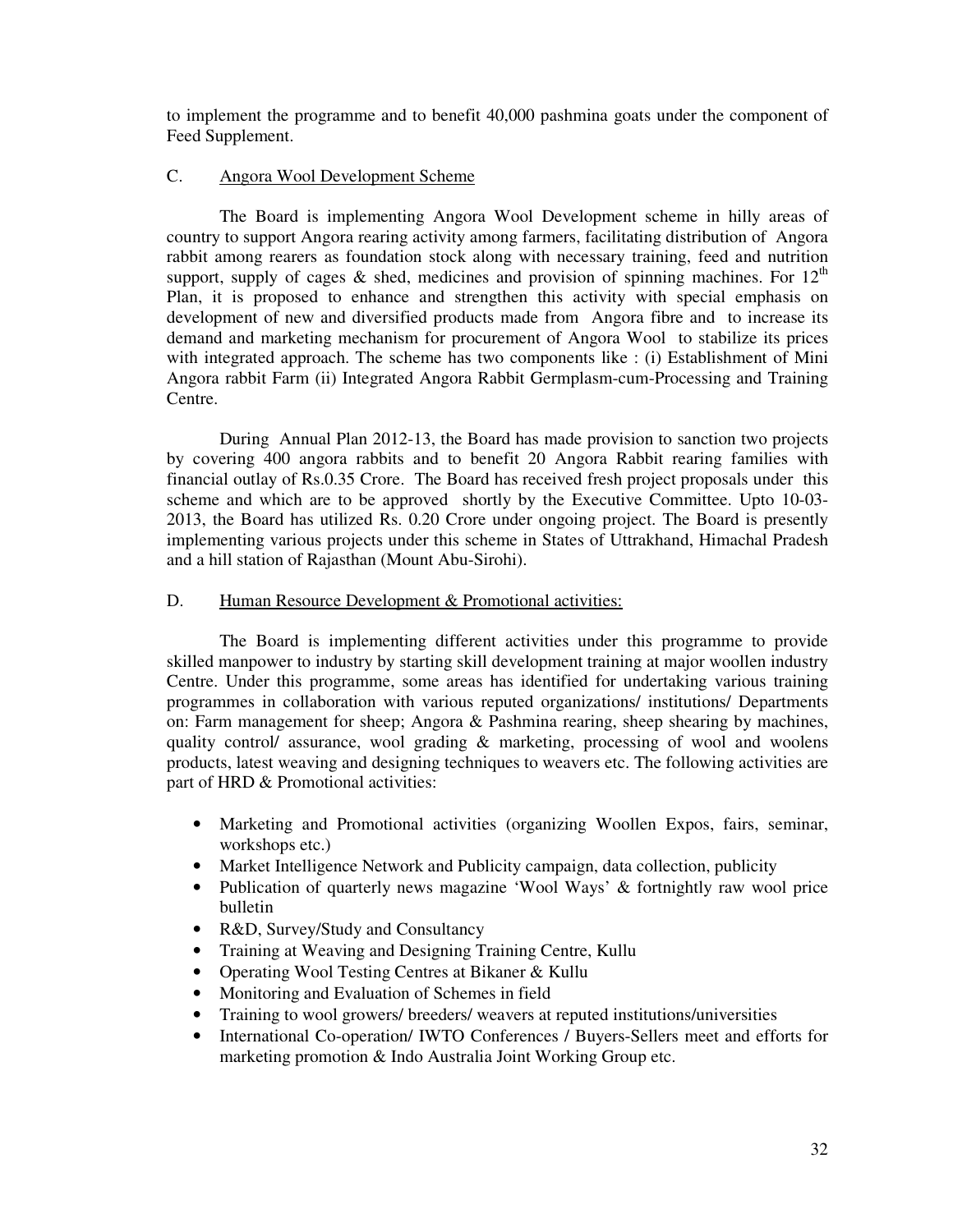- Support to Wool Research Association, Thane to develop the institution as 'Centre of Excellence for Wool' to meet global standards and to make it an institution of international competence
- Strengthening of CWDB by hiring of subject experts and Establishment of new Skill Upgradation centre at wool potential areas like Jaipur (Raj.).

During the financial year 2012-13, the Board has made provision of Rs. 2.50 Crore for above activities. Till 10-03-2013, the Board utilized Rs. 1.88 Crore and provided training to 110 women at Weaving & Designing Training Centre in handloom weaving, running two Wool Testing Laboratories at Bikaner & Kullu for raw wool, organized 18 Woollen Expos (Exhibition-cum-sale of woollen products), organized one Workshop at Guwahati to introduce/explain about Board's different schemes for North East region, providing training to 30 persons under Angora wool scheme in hilly areas of country, publishing quarterly newsmagazine and Raw Wool Price Bulletin, regularly.

#### **2. Quality Processing of Wool and Woollen Scheme**

During  $11<sup>th</sup>$  Plan, the Board has introduced a new scheme i.e. "Quality Processing of Wool" (pre-loom and post-loom processing activities) for improving quality of raw wool, finishing of woolen products and value addition to wool and woolens products. This scheme attracts the spinners to modernize their obsolete and small yarn-manufacturing units. The CWDB provides grant under Non-Recurring Expenses for purchase of machineries & plants only required for setting up the Common Facility Centre (CFC). Setting up of Common Facility Centre for integrated wool processing facility for scouring, carbonizing, dying, carding & spinning etc. enables the availability of clean wool for manufacture of carpet and other woollen products. This scheme is being continued in  $12<sup>th</sup>$  Plan with project mode of Rs. 50 lakhs or 50% of the total project cost or cost of machinery whichever is less and included some other facilities like availability of Sheep Shearing Machines to get better staple length of fibre from sheep and establishing/ strengthening of Wool Testing Laboratories to conduct testing at minimal cost for improving quality of products at major wool potential areas to help wool growers and wool industrialist under Common Facility Centres of this scheme.

 A provision of Rs. 0.90 Crore has been made in 2012-13 to set up two new Common Facility Centres like wool scouring, carbonizing, dyeing and carding of wool etc. The scheme is being implemented in project mode with Rs. 50 lakh or 50% of the total project cost, whichever is less towards cost of machinery only. Upto 10-03-2013, the Board has utilized Rs. 0.90 Crore and sanctioned both new CFCs at Srinagar and Dehradun in favour of J. & K. State Sheep & Sheep Product Development Board, Srinagar and Uttarakhand Sheep & Wool Development Board, Dehradun, respectively.

#### **3. Social Security Scheme for Sheep Breeders**

 Under Social Security Scheme, the CWDB is implementing following two plans to benefit sheep breeders by providing life insurance to them and their sheep flock: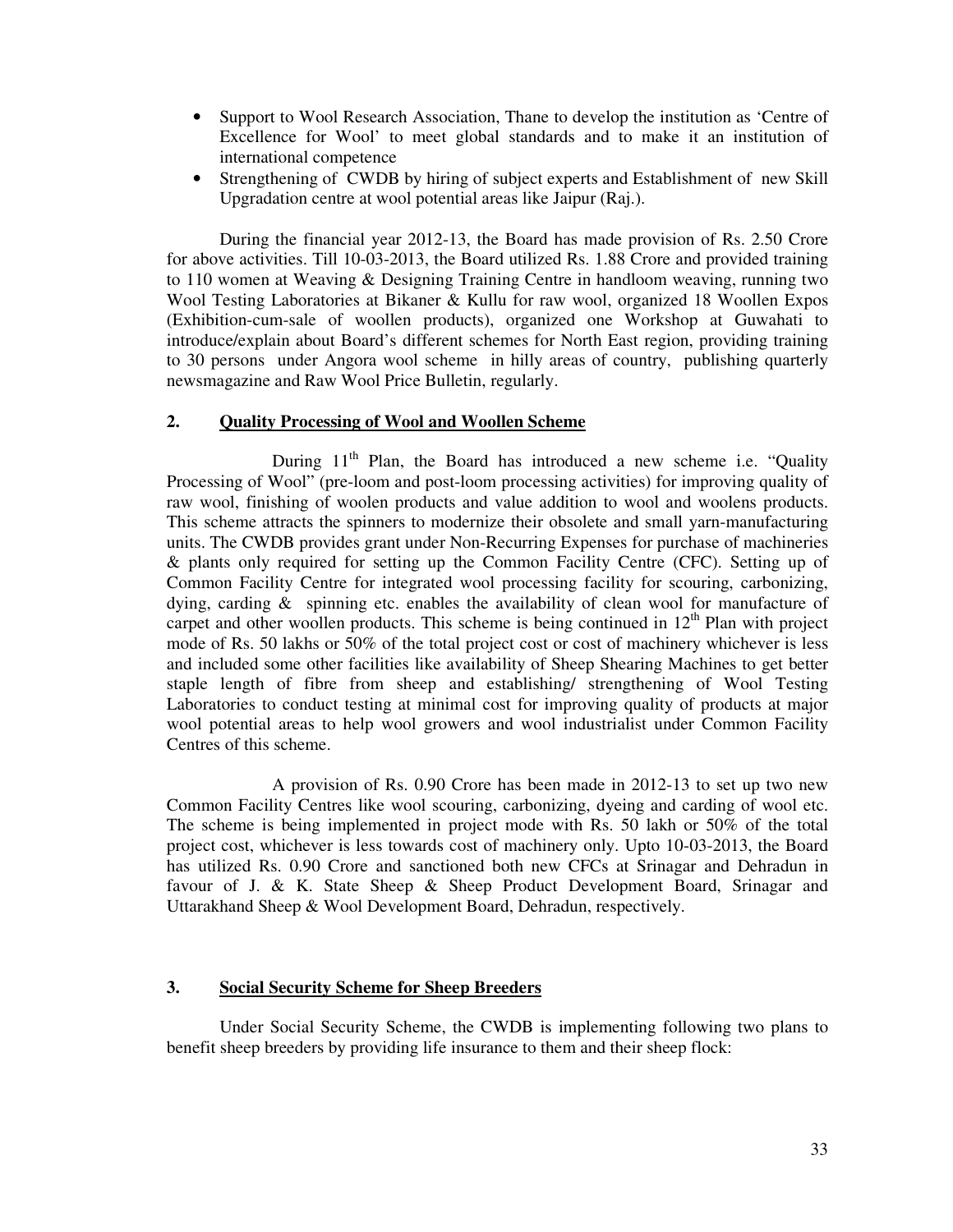#### A. Sheep Breeders Insurance scheme

 In India, the sheep breeders are from below poverty line, illiterate and living in remote hilly and desert areas and most of these lead migratory life in search of suitable green pastures for their sheep flocks. During migration they are facing very adverse conditions as rains, cyclones, storms, snakebite attack of wild animal etc. Due to migration and illiteracy, they could not get proper medical facilities along with social and economic benefit such as insurance.

 The basic objective of the Sheep Breeders Insurance Scheme is to provide enhanced life insurance cover to sheep breeders in the case of natural as well as accidental death and in case of partial and total disability.

#### B. Sheep Insurance scheme

 The basic objective of the Sheep Insurance scheme is to provide insurance cover to Sheep in the case of accident including fire, lightning, storm, tempest, flood, inundation, earthquake, famine and diseases contracted or occurring during the period of the policy for project areas. The Sheep Insurance Plan is based on Livestock Insurance Scheme. Normal period of insurance is 12 months and maximum period shall be three years.

For  $12<sup>th</sup>$  Plan, proposed the targets to cover total 67,500 sheep breeders and 3.75 sheep under the schemes of Sheep Breeders and Sheep Insurance Scheme, respectively from all wool producing States with total financial outlay of Rs. 2.00 Crore.

During the financial year 2012-13, the Board made provision to benefit 10,000 sheep breeders under Sheep Breeders Insurance scheme and 10,919 sheep breeders have already been insured by LIC upto February,2013. The Oriental Insurance Co. Ltd. is not providing information about Sheep Insurance Scheme.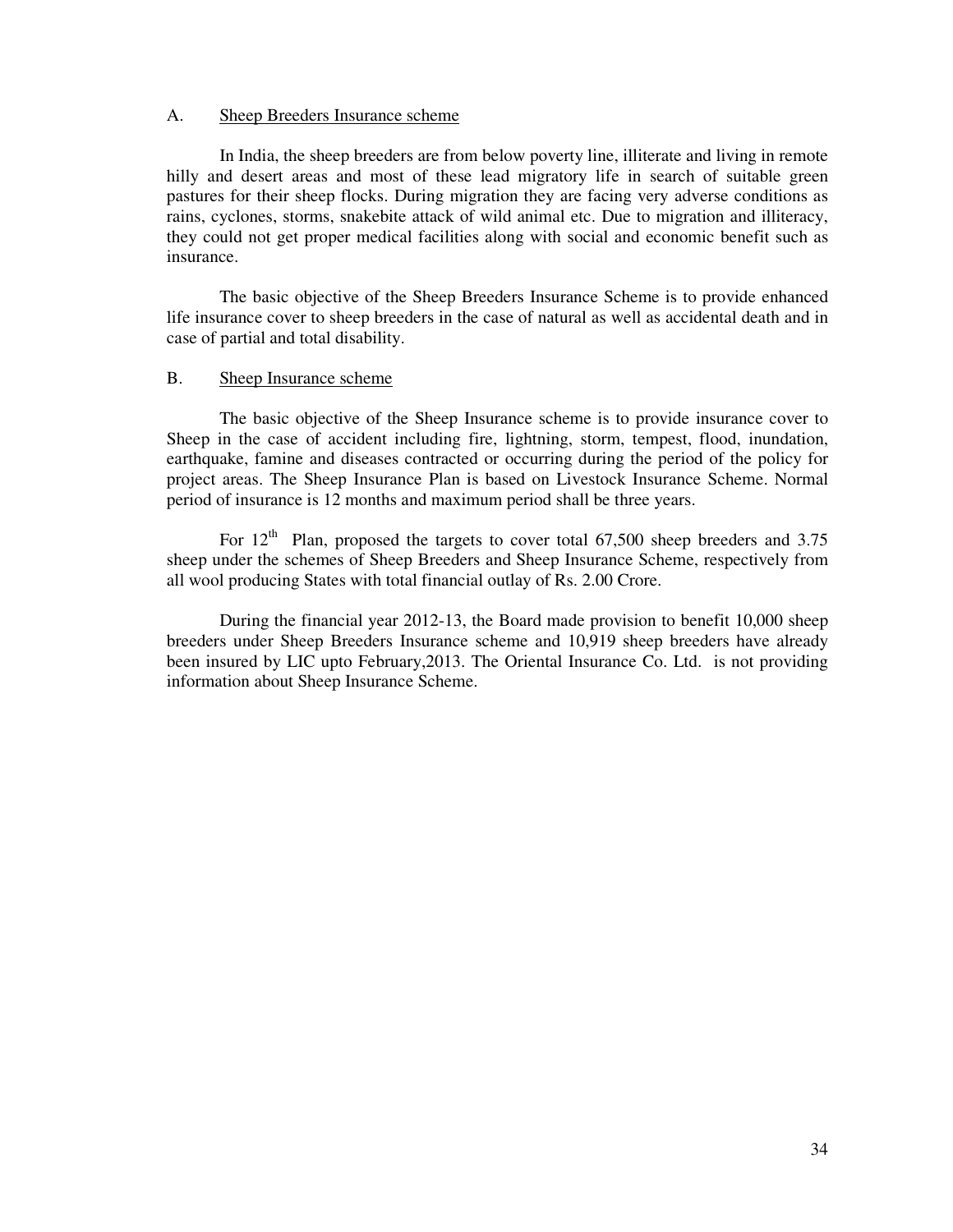## **Annexure- V**

# **MINUTES OF 20th PROJECT COMMITTEE MEETING OF THE CENTRAL WOOL DEVELOPMENT BOARD HELD ON 11th March,2013 AT 11.00 a.m. AT JODHPUR.**

The 20<sup>th</sup> Project Committee meeting of the CWDB was held on 11-03-2013 at 11.00 a.m. at Jodhpur under the chairmanship of Shri K.K. Goyal, Executive Director, CWDB to consider and recommend suitable project proposals received under different 12<sup>th</sup> Plan schemes to the Executive Committee for necessary approval and implementation during financial year 2012-13 and 2013-14.

Following members/representatives of members of Project Committee participated in the meeting:

- i) Shri K.K. Goyal, Executive Director, CWDB
- ii) Dr. D.B. Shakyawar, Pr. Scientist, CSWRI, Avikanagar, Via Jaipur, Raj.
- iii) Mr. Mayur Basuk, Scientist, Wool Research Association, Thane.
- iv) Dr. J. P. Nandwani, Sr. Veterinary Officer, Office of the Jt. Director, AHD., Govt. of Raj., Jodhpur
- v) Shri Anurag Purohit, Technical Officer CWDB & Member Secretary/ Project Committee.

 Agenda Notes along with summary of project proposals was supplied to all the members/ representatives of members. The Project Committee examined and discussed project proposals received form different agencies under Sheep & Wool Improvement Scheme, (SWIS), Angora & Pashmina Wool development schemes, Quality Processing of Wool & Woollen (CFC) and HRD & Promotional Activity (Training etc.) for implementation during  $12<sup>th</sup>$  Plan.

 After examining each project proposals with regards to their feasibility, project cost, project areas, financial requirement, infrastructure available with the Implementing Agencies etc. in detail, the observation/recommendation of the Project Committee for further consideration and approval of the Executive Committee (scheme-wise), are as under :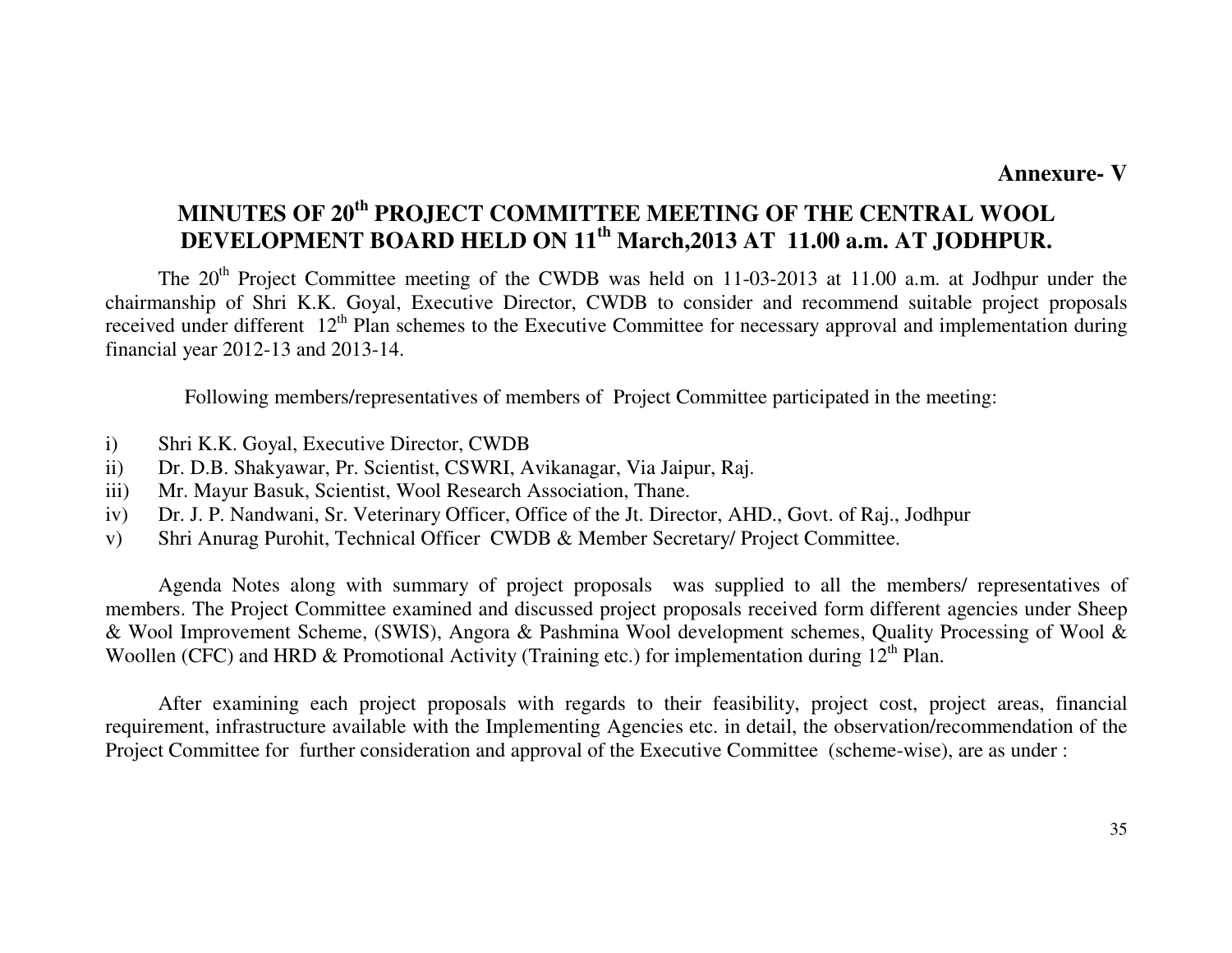## I. Name of Scheme : Sheep & Wool Improvement Scheme (SWIS)

### 1 Name of Agency- Director, Animal Husbandry Deptt., Govt. of U.P., Lucknow

|                 | Recommendation of the Project Committee for approval of project by the Executive<br>Demanded by Agency<br>Committee of CWDB and grant may be given as per scheme during the $12th$ Plan. |         |           |                 |                          |                          |                    |                                |  |  |  |
|-----------------|------------------------------------------------------------------------------------------------------------------------------------------------------------------------------------------|---------|-----------|-----------------|--------------------------|--------------------------|--------------------|--------------------------------|--|--|--|
| Components      | Physical                                                                                                                                                                                 | Total   | Financial |                 |                          |                          |                    |                                |  |  |  |
| under SWIS      |                                                                                                                                                                                          | project | demand    | Physical        | Financial                | Unit/ particular         | Financial          | <b>Remarks</b>                 |  |  |  |
|                 |                                                                                                                                                                                          | cost    | for first |                 | for $3$                  |                          | grant for year     | Recommended project to         |  |  |  |
|                 |                                                                                                                                                                                          |         | year      |                 | years                    |                          | $2012 - 13 &$      | benefit total 2<br>lakh        |  |  |  |
|                 |                                                                                                                                                                                          |         |           |                 |                          |                          | 2013-14            | sheep. Out of it,<br>one       |  |  |  |
| Health care     | 6 Lakh                                                                                                                                                                                   | 540 For | 108       | $2.0$ lakh      | Rs. 108                  | 2 lakh sheep             | Rs. 36 lakh        | lakh sheep would be            |  |  |  |
|                 | sheep                                                                                                                                                                                    | 5 years |           | sheep           | lakh                     | for 3 years $@$          |                    | covered in FY 2012-13          |  |  |  |
|                 |                                                                                                                                                                                          | period  |           |                 |                          | $Rs. 18/- sheep$         |                    | and rest of one lakh           |  |  |  |
| Sheep breeding  | 2 Farms                                                                                                                                                                                  | 40      | 40        | $\overline{2}$  | Rs. 40                   | 2 farms @ Rs.            | Rs. 40 lakh        | sheep in $FY$ 2013-14 as       |  |  |  |
| farm            |                                                                                                                                                                                          |         |           | <b>Breeding</b> | lakh                     | $20$ lakh $)$            |                    | physical<br>targets<br>per     |  |  |  |
|                 |                                                                                                                                                                                          |         |           | farms           |                          |                          |                    | under<br>the<br>Scheme.        |  |  |  |
| Distribution of | 3000                                                                                                                                                                                     | 225     | 150       | 500 stud        | Rs. 25                   | 500 stud rams            | <b>Rs. 25 lakh</b> | Project areas would be         |  |  |  |
| stud Rams       | stud                                                                                                                                                                                     |         |           | rams            | lakh                     | @ Rs. $5,000/-$          |                    | identified<br>by               |  |  |  |
|                 | Rams                                                                                                                                                                                     |         |           |                 |                          | ram                      |                    | <b>Implementing</b><br>Agency. |  |  |  |
| Overhead        | 6 lakh                                                                                                                                                                                   | 90      | 10        | 2 lakh          | <b>Rs. 30</b>            | 2 lakh sheep             | Rs. 10 lakh        | Grant would be released        |  |  |  |
| expenses        | sheep                                                                                                                                                                                    |         |           | sheep           | lakh                     | for 3 years $@$          |                    | during $2012-13$ as per        |  |  |  |
|                 |                                                                                                                                                                                          |         |           |                 |                          | Rs. 5/- sheep            |                    | availability of funds with     |  |  |  |
| Revolving       |                                                                                                                                                                                          | 10      | 17        | $\blacksquare$  | $\overline{\phantom{a}}$ | $\overline{\phantom{a}}$ |                    | <b>CWDB.</b>                   |  |  |  |
| fund for        |                                                                                                                                                                                          |         |           |                 |                          |                          |                    |                                |  |  |  |
| marketing of    |                                                                                                                                                                                          |         |           |                 |                          |                          |                    |                                |  |  |  |
| raw wool        |                                                                                                                                                                                          |         |           |                 |                          |                          |                    |                                |  |  |  |
| Total (Rs. In   |                                                                                                                                                                                          | 912     | 318       |                 | <b>Rs. 203</b>           |                          | <b>Rs. 111</b>     |                                |  |  |  |
| lakh)           |                                                                                                                                                                                          |         |           |                 | lakh                     |                          | Lakhs              |                                |  |  |  |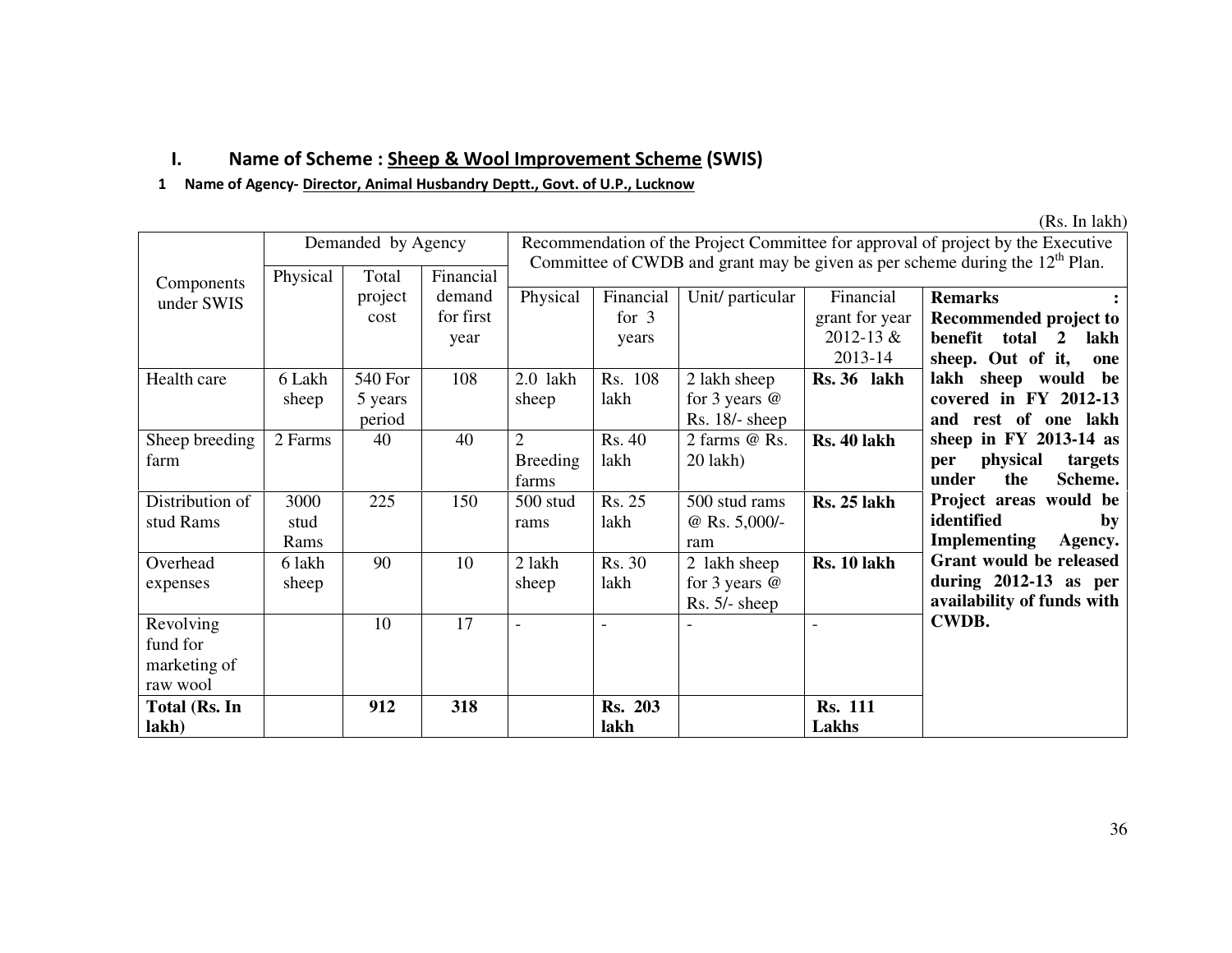#### <u>2.</u> Name of Agency under SWIS- <u>Punyashloka Ahilyadevi Maharastra Mendhi Va Shali Vikas Mahamandal Ltd., Govt. of Maharashtra, Pune</u>

| Component       | Demand by Agency |         |           | Recommendation of the Project Committee for approval of project by the Executive |                |                 |                |                                                                                |  |
|-----------------|------------------|---------|-----------|----------------------------------------------------------------------------------|----------------|-----------------|----------------|--------------------------------------------------------------------------------|--|
| under SWIS      | No of            | Total   | Financial |                                                                                  |                |                 |                | Committee of CWDB and grant may be given as per scheme during the $12th$ Plan. |  |
|                 | sheep            | project | demand    | Physical                                                                         | Financial      | Unit/           | Financial      | Remarks                                                                        |  |
|                 |                  | cost    | for first |                                                                                  | for total 3    | particular      | grant for      |                                                                                |  |
|                 |                  |         | year      |                                                                                  | years          |                 | 2013-14        |                                                                                |  |
| Health care     | 2 Lakhs          | 108     | 36        | 2 lakh                                                                           | Rs. 108        | 2 lakh sheep    | <b>Rs. 36</b>  | <b>Recommended</b><br>project<br>to                                            |  |
|                 | sheep of         |         |           | sheep of                                                                         | lakh           | for 3 years $@$ | lakh           | benefit all 2 lakh sheep of 6                                                  |  |
|                 | 6 districts      |         |           | 6                                                                                |                | Rs. 18/-        |                | districts<br>proposal.<br>as<br>per                                            |  |
|                 |                  |         |           | districts                                                                        |                | sheep           |                | Project would be implemented                                                   |  |
| Distribution of | 2000 stud        | 100     | 50        | 500 stud                                                                         | Rs. 25         | 500 stud        | <b>Rs. 25</b>  | from $FY$ 2013-14 for 3 years i.e.                                             |  |
| stud Rams       | rams             |         |           | rams                                                                             | lakh           | rams @ Rs.      | lakh           | upto 2015-16 as per physical                                                   |  |
|                 |                  |         |           |                                                                                  |                | 5,000/- ram     |                | under<br>targets<br>the<br>Scheme.                                             |  |
| Overhead        | 2 lakh           | 30      | 10        | 2 lakh                                                                           | Rs. 30         | 2 lakh sheep    | <b>Rs. 10</b>  | Parbhani,<br>(Beed,<br>Nanded,                                                 |  |
| expenses        | sheep            |         |           | sheep                                                                            | lakh           | for 3 years @   | lakh           | Jalgaon, Aurangabad, Sangli,                                                   |  |
|                 |                  |         |           |                                                                                  |                | $Rs. 5/- sheep$ |                | Solapur & Satara districts)                                                    |  |
| Feed            | 100,000          | Rs.     |           | 50000                                                                            | 135            | Feed            | <b>Rs. 135</b> | benefit<br>PC recommended to                                                   |  |
| Supplement      | Sheep            | 250     |           | Sheep                                                                            | Lakhs          | supplement      | Lakhs.         | 50,000<br>sheep<br>Feed<br>under                                               |  |
| component       |                  | Lakhs   |           |                                                                                  |                | @ Rs. 3 per     |                | Supplement component<br>as a                                                   |  |
|                 |                  |         |           |                                                                                  |                | sheep for 90    |                | special<br>being<br>case<br>severe                                             |  |
|                 |                  |         |           |                                                                                  |                | days for        |                | drought at present,<br>in the                                                  |  |
|                 |                  |         |           |                                                                                  |                | 50,000 sheep    |                | region. Funds may be consider                                                  |  |
|                 |                  |         |           |                                                                                  |                |                 |                | under State Specific component                                                 |  |
|                 |                  |         |           |                                                                                  |                |                 |                | of SWIS. (Sangli and solapur                                                   |  |
|                 |                  |         |           |                                                                                  |                |                 |                | Districts)                                                                     |  |
| <b>Total</b>    |                  |         |           |                                                                                  | <b>Rs. 298</b> |                 | <b>Rs. 206</b> |                                                                                |  |
|                 |                  |         |           |                                                                                  | Lakhs          |                 | Lakhs          |                                                                                |  |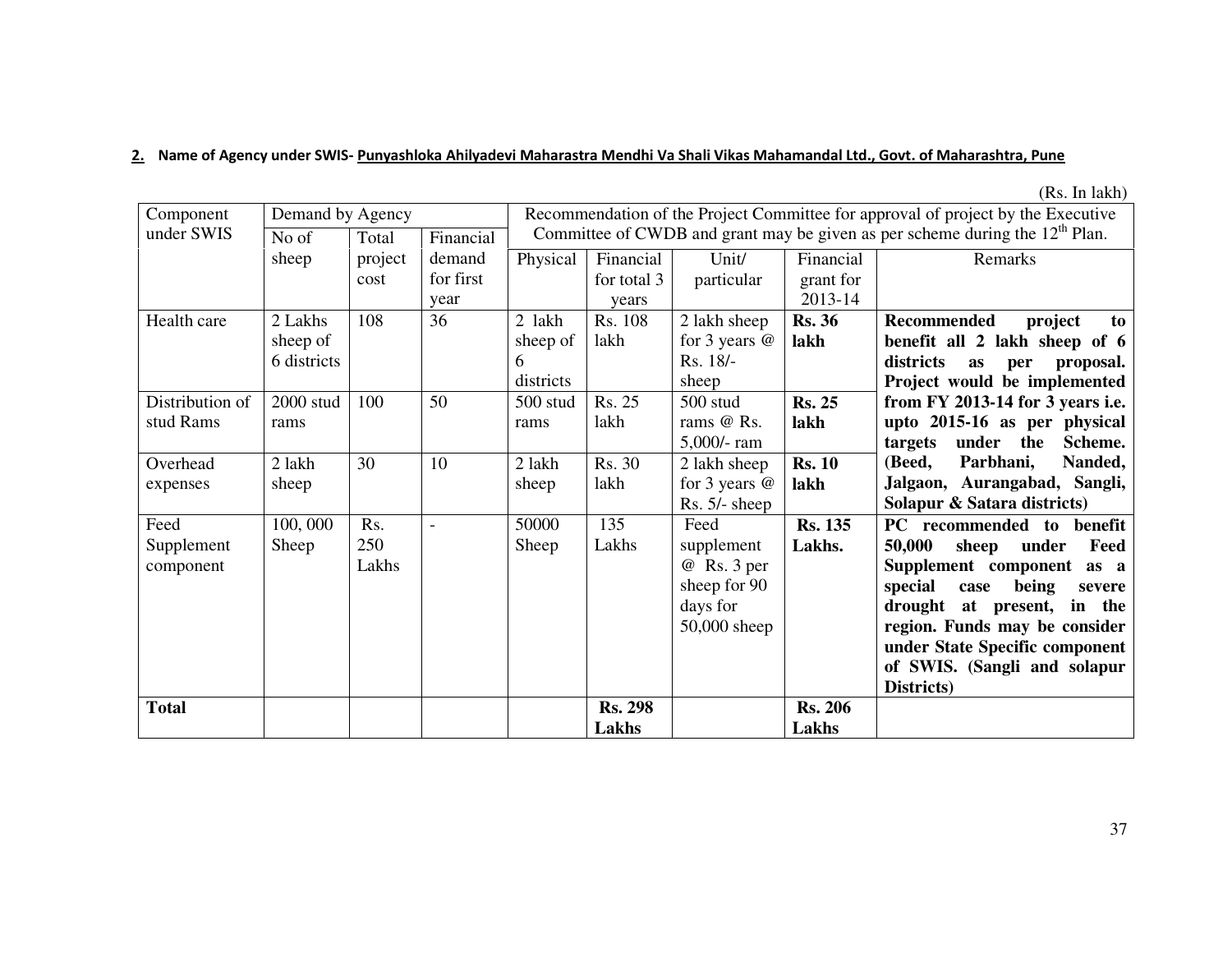## **3. Name of Agency under SWIS- HP State Wool Procurement & Mkt. Fed., Govt. of H.P., Shimla**

| Component          | Demand by Agency |         |              |          | Recommendation of the Project Committee for approval of project by the Executive |             |               |                                                                                |  |  |
|--------------------|------------------|---------|--------------|----------|----------------------------------------------------------------------------------|-------------|---------------|--------------------------------------------------------------------------------|--|--|
| under SWIS         | No of            | Total   | Financial    |          |                                                                                  |             |               | Committee of CWDB and grant may be given as per scheme during the $12th$ Plan. |  |  |
|                    | sheep            | project | demand       | Physical | Financial                                                                        | Unit/       | Financial     | Remarks                                                                        |  |  |
|                    |                  | cost)   | for $2012$ - |          | for total 3                                                                      | particular  | grant for     |                                                                                |  |  |
|                    |                  |         | 13           |          | years                                                                            |             | 2013-14       |                                                                                |  |  |
| <b>Health Care</b> | 9 lakh           | 486     | 162          | 4 lakh   | Rs. 216                                                                          | 4 lakh      | <b>Rs. 72</b> | Recommended project to benefit                                                 |  |  |
|                    | sheep            |         |              | sheep    | lakh                                                                             | sheep for 3 | lakh          | 4 lakh sheep. The Agency has to                                                |  |  |
|                    |                  |         |              |          |                                                                                  | years @     |               | specify the project areas, district                                            |  |  |
|                    |                  |         |              |          |                                                                                  | Rs. 18/-    |               | for<br>lakh<br>wise<br>these<br>4                                              |  |  |
|                    |                  |         |              |          |                                                                                  | sheep       |               | recommended<br>sheep.<br>(Project                                              |  |  |
| Overhead           | 9 lakh           | 81      | 27           | 4 lakh   | Rs. 60                                                                           | 4 lakh      | <b>Rs. 20</b> | would be implemented from FY                                                   |  |  |
| expenses           | sheep            |         |              | sheep    | lakh                                                                             | sheep for 3 | lakh          | 2013-14 for 3 years i.e. upto 2015-                                            |  |  |
|                    |                  |         |              |          |                                                                                  | years @     |               | 16. Assistance under Survey has                                                |  |  |
|                    |                  |         |              |          |                                                                                  | $Rs. 5/-$   |               | already included under Overhead                                                |  |  |
|                    |                  |         |              |          |                                                                                  | sheep       |               | not considered<br>and<br>expense                                               |  |  |
| Survey $&$         | 9 lakh           | 9       | 9            |          |                                                                                  |             |               | separately. Project areas would                                                |  |  |
| study              | sheep            |         |              |          |                                                                                  |             |               | be identified by Implementing                                                  |  |  |
|                    |                  |         |              |          |                                                                                  |             |               | Agency.                                                                        |  |  |
| Total              |                  | 576     | 198          |          | <b>Rs. 276</b>                                                                   |             | <b>Rs. 92</b> |                                                                                |  |  |
|                    |                  |         |              |          | lakh                                                                             |             | lakh          |                                                                                |  |  |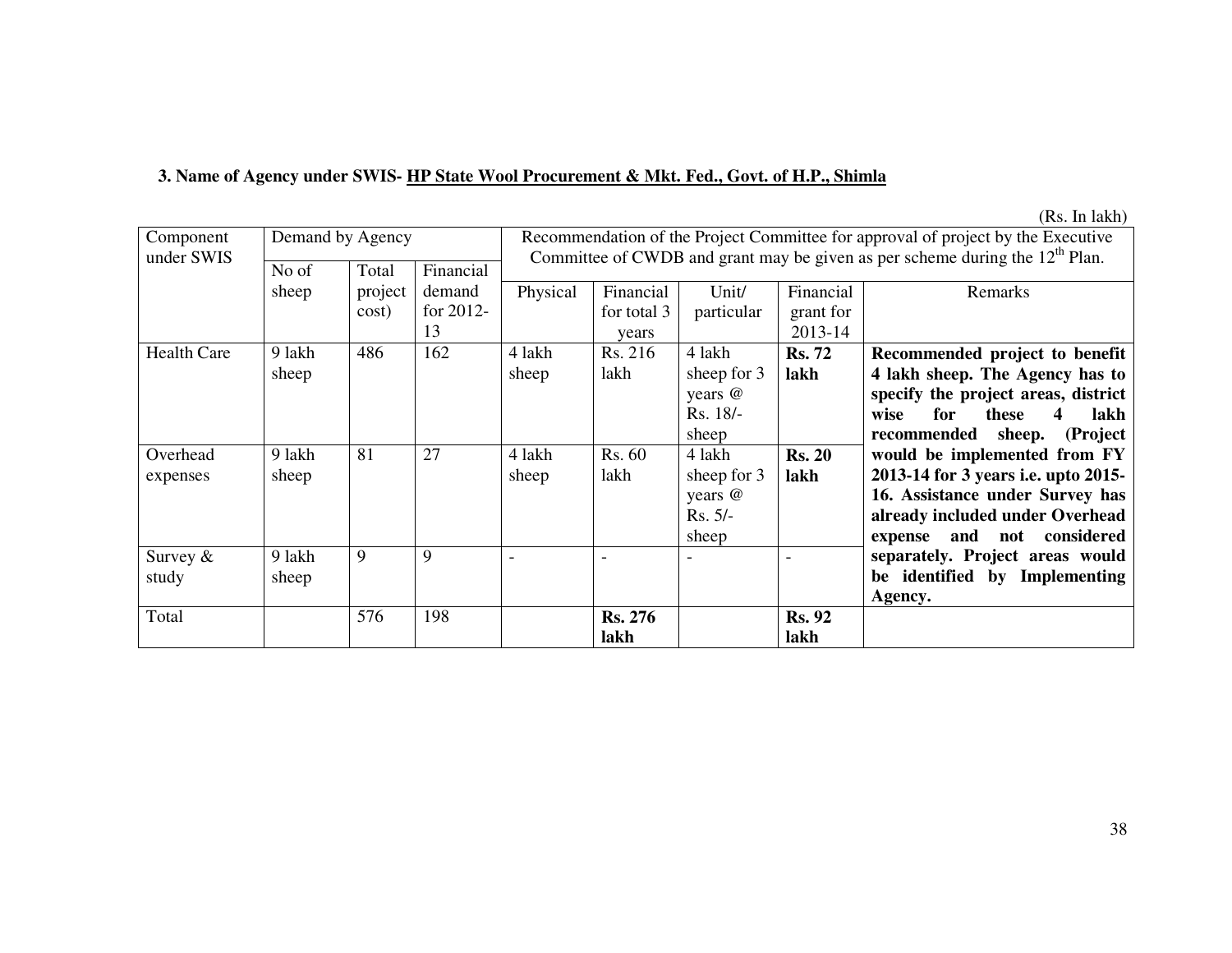# **4 Name of Agency SWIS - J&K State Sheep & Sheep Product Deve. Board, Govt. of J. & K., Jammu.**

| Components under SWIS                 | No of sheep          | Total project | Recommendation of the Project Committee           |
|---------------------------------------|----------------------|---------------|---------------------------------------------------|
|                                       |                      | cost          |                                                   |
| Sheep breeding farm                   | 10 Farm              | 200.00        |                                                   |
| Overhead expenses                     | 4.00 lacs sheep      | 12.00         | The Project Committee did not recommend the       |
| Optimal Health care through camps in  | 10 Districts         | 100.00        | project in present form of proposal and suggested |
| non covered area                      |                      |               | to modify the proposal as per prescribed physical |
| Improvised manage mental practices    | 100 farmers          | 50.00         | and financial norms under SWIS as well as under   |
| through buttonrd flooring             |                      |               | Angora and Social Security Scheme of Board.       |
| Strengthening of sheep extinction     | 10 districts         | 100.00        |                                                   |
| centers\establishment of multipurpose |                      |               |                                                   |
| centers                               |                      |               |                                                   |
| Survey\study & registration           | 4.00 @ Rs.2 per      | 8.00          |                                                   |
|                                       | sheep                |               |                                                   |
| Product development                   | 4.00 sheep for       | 56.00         |                                                   |
|                                       | grading, scouring&   |               |                                                   |
|                                       | marketing assistance |               |                                                   |
|                                       | of wool              |               |                                                   |
| Sheep pen                             | 500                  | 50.00 for 5   |                                                   |
|                                       |                      | yrs           |                                                   |
| Total                                 |                      | 626.00        |                                                   |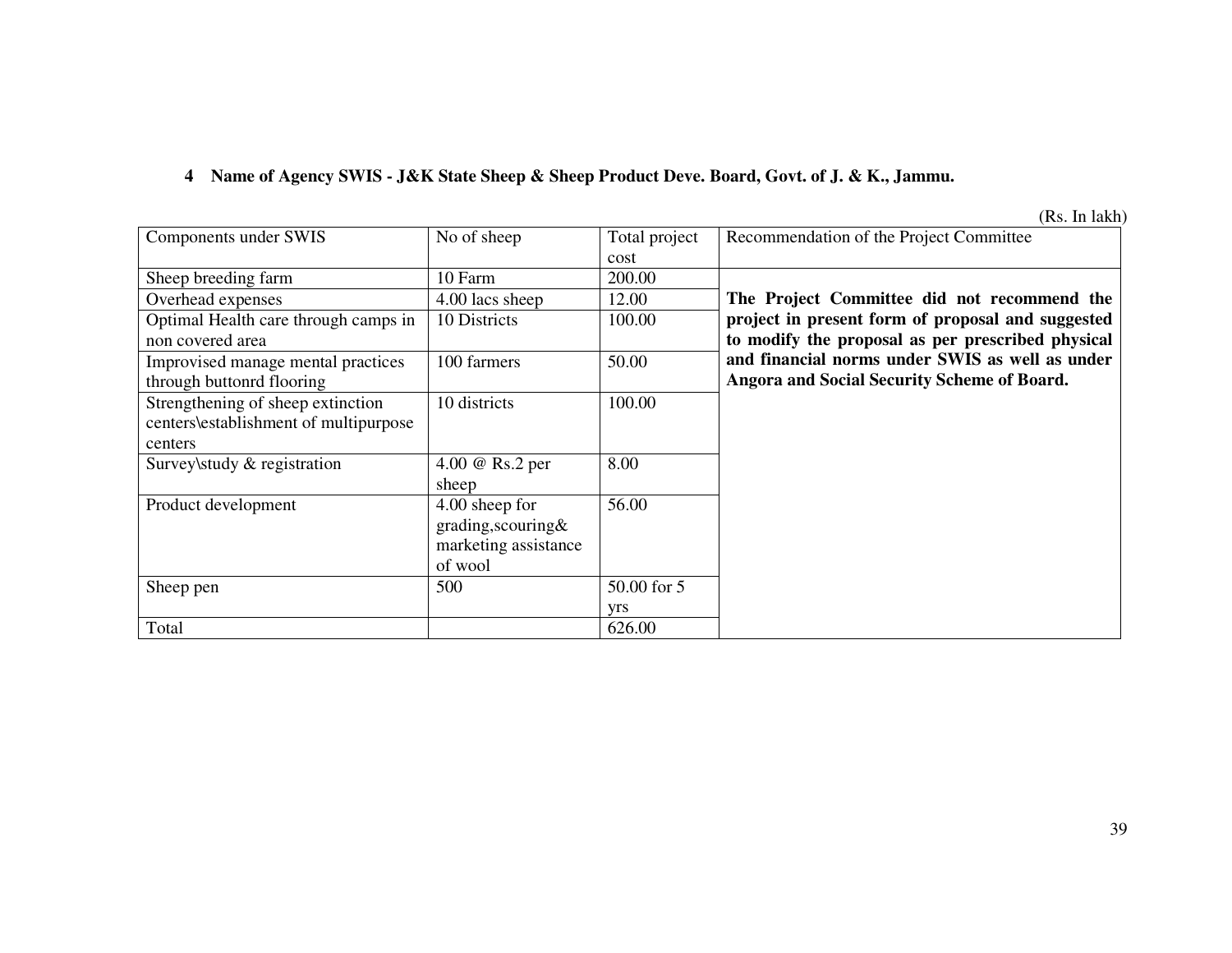| S.<br>N <sub>o</sub> | Name of Agency                                                                    | No. of<br>Families                   | Total<br>Project<br>Cost in<br>Rs. | Financial<br>required<br>in Rs. in<br>$1st$ year | Remark                                                                        | Recommendation of the Project Committee for<br>approval of project by the Executive Committee of<br>CWDB and grant may be given as per scheme<br>during the $12th$ Plan.                                                                                            |
|----------------------|-----------------------------------------------------------------------------------|--------------------------------------|------------------------------------|--------------------------------------------------|-------------------------------------------------------------------------------|---------------------------------------------------------------------------------------------------------------------------------------------------------------------------------------------------------------------------------------------------------------------|
|                      | $\overline{2}$                                                                    | 3                                    | 4                                  | 5                                                | 6                                                                             |                                                                                                                                                                                                                                                                     |
|                      | Natraj Development &<br>Welfare Organization,<br>Kullu                            | $\overline{10}$<br>(200)<br>Rabbits) | 19,37,100                          | 7,88,700                                         | Already<br>recommended by<br>last P.C. Meeting                                | Recommended both new projects to benefit 10<br>families and 200 angora rabbits under each<br>project for implementation during current FY                                                                                                                           |
|                      |                                                                                   |                                      |                                    |                                                  | but revised as per<br>$12th$ Plan scheme                                      | 2012-13. The same approved during 2012-13 as<br>per prescribed targets under the scheme with                                                                                                                                                                        |
| 2                    | <b>Theater Education</b><br>Mass Society,<br>Pithoragarh                          | 10<br>(200)<br>Rabbits)              | 19,37,100                          | 7,88,700                                         | $d$ o -                                                                       | total cost of Rs. 19.371 lakh under each project<br>of 10 families for three years project period.                                                                                                                                                                  |
| 3                    | The Manali Velly<br>Livestock Co-op.<br>Society Ltd., Kullu                       | 10<br>(200)<br>Rabbits)              | 19,37,100                          | 7,88,700                                         | $d$ o -                                                                       | Recommended these projects for timely sanction<br>during financial year 2013-14. These agencies                                                                                                                                                                     |
| 4                    | Swati Gramodyog<br>Sansthan, Pithoragarh                                          | 10<br>(200)<br>Rabbits)              | 19,37,100                          | 7,88,700                                         | $do -$                                                                        | have already implemented the similar project<br>during last Plan, successfully.                                                                                                                                                                                     |
| 5                    | Himalayan Institute<br>for Environment<br>Ecology & Deve.<br>(HIFEED), Ranichauri | 10<br>(200)<br>Rabbits)              | 19,37,100                          | 7,88,700                                         | New Project as per<br>$12th$ Plan scheme                                      |                                                                                                                                                                                                                                                                     |
| 6                    | Kamroonnag Angora<br>Wool Production &<br>Weaving Co-op<br>Society Ltd, Mandi     | 10<br>(200)<br>Rabbits)              | 19,37,100                          | 7,88,700                                         | New Project,<br>agency will<br>provide some more<br>requisite<br>information. | Recommended this new project for timely<br>sanction during financial year 2013-14. Before<br>sanctioning the fund to agency, the Board shall<br>examine/ verify the desired<br>documents as<br>prescribed under the scheme with physical<br>verification of agency. |

#### II.Scheme : Angora Wool Development Project: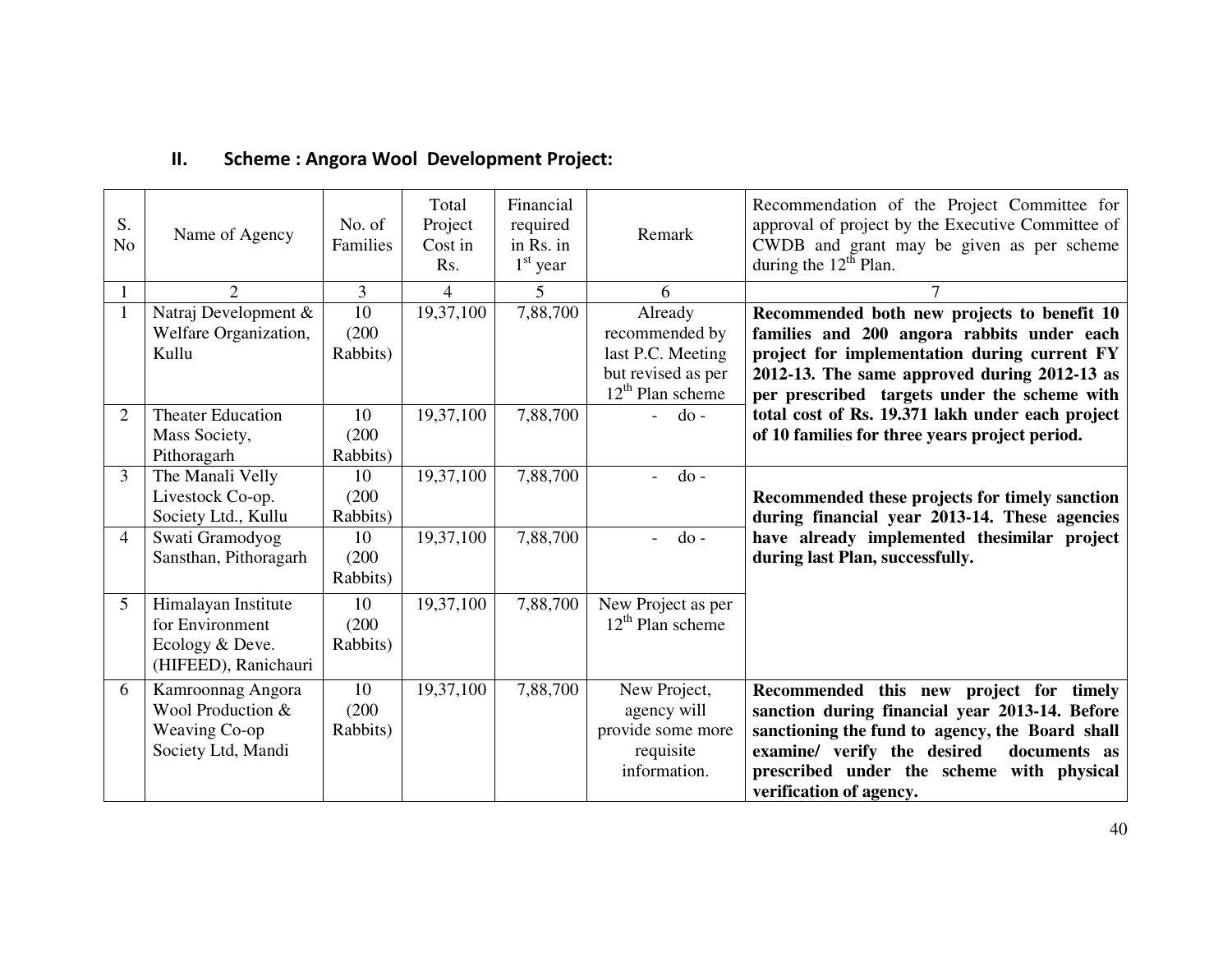# **III. Project proposal received under Pashmina Wool Development Programme :**

#### **A. Implementing Agency : Ladakh Autonomous Hill Deve. Council, Leh district**

|                |                                                                                                                                         |                                          |                                                                  |                                                                                           | (Rs. in lakh)                                                                                                                                                            |
|----------------|-----------------------------------------------------------------------------------------------------------------------------------------|------------------------------------------|------------------------------------------------------------------|-------------------------------------------------------------------------------------------|--------------------------------------------------------------------------------------------------------------------------------------------------------------------------|
| S.<br>No.      | <b>Proposed components</b>                                                                                                              | <b>Physical demand</b>                   | Fund<br>requirement<br>for 2013-14 as<br>per project<br>proposal | <b>Financial</b><br>grants<br>recommended<br>by Project<br><b>Committee in</b><br>2013-14 | Recommendation of the Project Committee<br>for approval of project by the Executive<br>Committee of CWDB and grant may be<br>given as per scheme during the $12th$ Plan. |
| $\mathbf{1}$   | $\mathbf{2}$                                                                                                                            | 3                                        | 4                                                                | 5                                                                                         | 6                                                                                                                                                                        |
|                | Distribution of high quality Pashmina<br><b>bucks</b> (Non-tradition areas)                                                             | 200 bucks                                | 10.00                                                            | 10.00                                                                                     |                                                                                                                                                                          |
| 2              | Buck exchange programme (Tradition<br>areas)                                                                                            | 100 bucks X 1000/-<br>per buck)          | 1.00                                                             | 1.00                                                                                      | <b>Recommended</b><br>project<br>for<br>timely<br>implementation of programme to cover                                                                                   |
| 3              | Assistance for foundation stock in non-<br>traditional area of Pashmina rearing                                                         | 13 families X Rs.<br>2.50 lakh per unit) | 31.25                                                            | 31.25                                                                                     | 2 lakh Pashmina goats of Leh district<br>and suggested to release grant of Rs.<br>931.75 lakh during FY 2013-14 to                                                       |
| $\overline{4}$ | Health Coverage (Medicines, vaccination,<br>treatment including medical kits)                                                           | 2.00 lakh animals                        | 36.00                                                            | 36.00                                                                                     | LAHDC, Leh.                                                                                                                                                              |
| 5              | Strengthening of existing<br>of Fodder<br><b>Banks / Fodder form</b>                                                                    | 1 Farm                                   | 25.00                                                            | 25.00                                                                                     |                                                                                                                                                                          |
| 6              | Strengthening of<br>existing<br>Pashmina<br><b>Breeding Farms</b>                                                                       | 1 Farm                                   | 25.00                                                            | 25.00                                                                                     |                                                                                                                                                                          |
|                | <b>Establishment</b><br>of<br><b>Multi-purpose</b><br>Extension Centres (MPEC) for nomads on<br>migratory routes                        | 1 MPEC                                   | 100.00                                                           | 100.00                                                                                    |                                                                                                                                                                          |
| 8              | Establishment of<br><b>Pasture</b><br>farm on<br>migratory routes                                                                       | 1 Pasture site                           | 267.00                                                           | 267.00                                                                                    |                                                                                                                                                                          |
| 9              | (Provision of free<br>Feed Supplement<br>distribution of nutrient supplement to<br>eligible Pashmina goats (weak/<br>pregnant<br>goats) | 0.40 lakhs<br>Pashmina Goats             | 300.00                                                           | 300.00                                                                                    |                                                                                                                                                                          |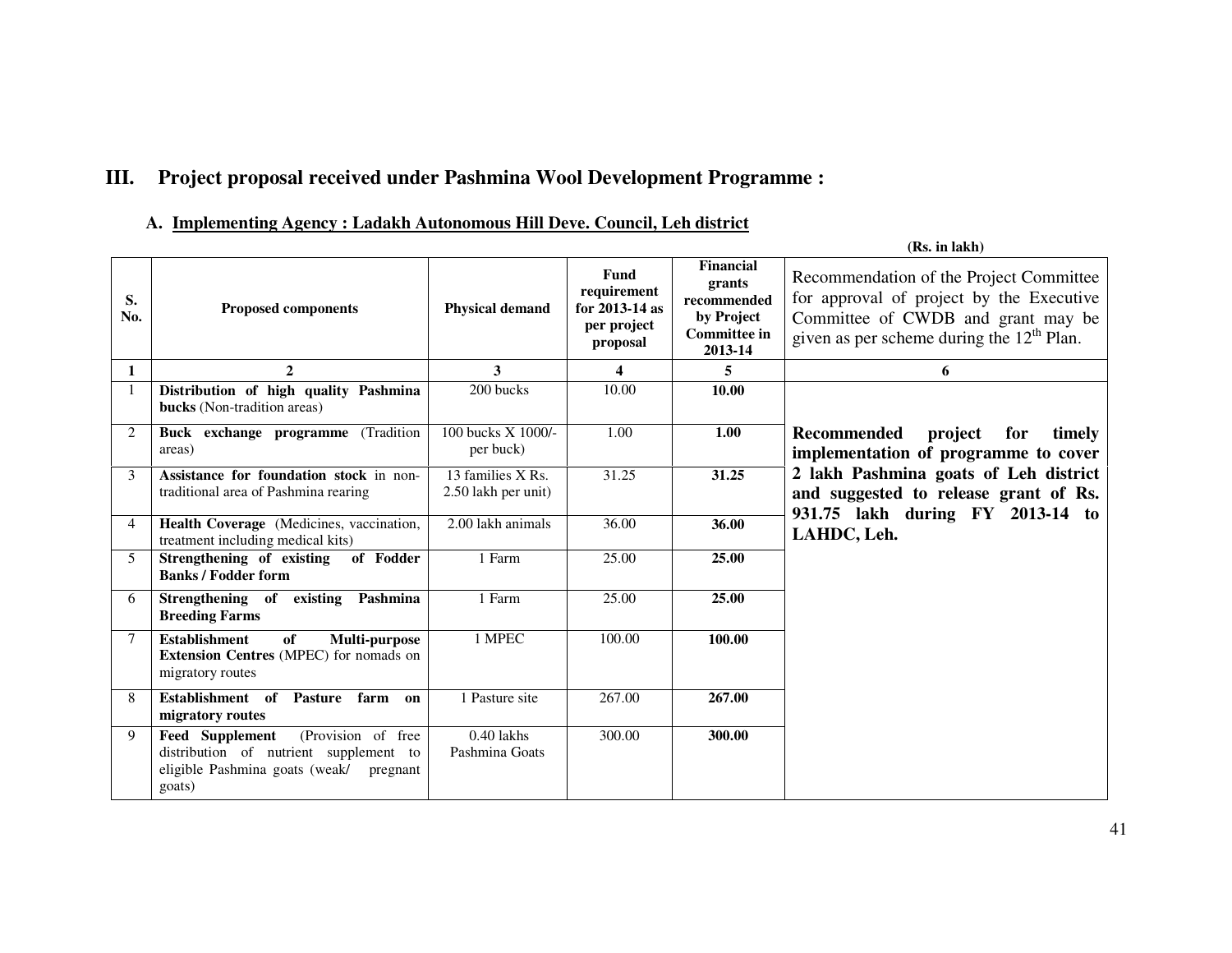| 10 | Assistance for setting up Pashmina Goat<br><b>Pen</b> for protecting flocks                                                                                                                               | 200 Pens                             | 30.00  | 30.00  |
|----|-----------------------------------------------------------------------------------------------------------------------------------------------------------------------------------------------------------|--------------------------------------|--------|--------|
| 11 | Assistance for providing Portable Tents,<br><b>Torch, Gumboots and Goggles</b>                                                                                                                            | 200 families                         | 30.00  | 30.00  |
| 12 | Distribution of Improved<br>Pashmina<br><b>Combs</b> for<br>Efficient Harvesting of<br>Pashmina                                                                                                           | 800 Combs @ Rs.<br>$250/-$ per comb  | 2.00   | 2.00   |
| 13 | Training<br>Breeder<br>Programme/<br>Orientation/Health Camps/                                                                                                                                            | 15 camps @ Rs.<br>0.30 lakh per camp | 4.50   | 4.50   |
| 14 | Up-gradation of existing<br>Pashmina<br><b>Dehairing Plant at Leh</b>                                                                                                                                     | existing Dehairing<br>Plant          | 50.00  | 50.00  |
| 15 | <b>R&amp;D Projects / Consultancy</b>                                                                                                                                                                     |                                      | 26.25  |        |
| 16 | Overhead<br>to implementing<br>expenses<br>agency for survey and registration of<br>beneficiaries, stationery, monitoring, field<br>visits, POL and provision for other misc.<br>implementation expenses. | 2.00 lakhs Goats                     | 20.00  | 20.00  |
|    | <b>TOTAL:-</b>                                                                                                                                                                                            |                                      | 958.00 | 931.75 |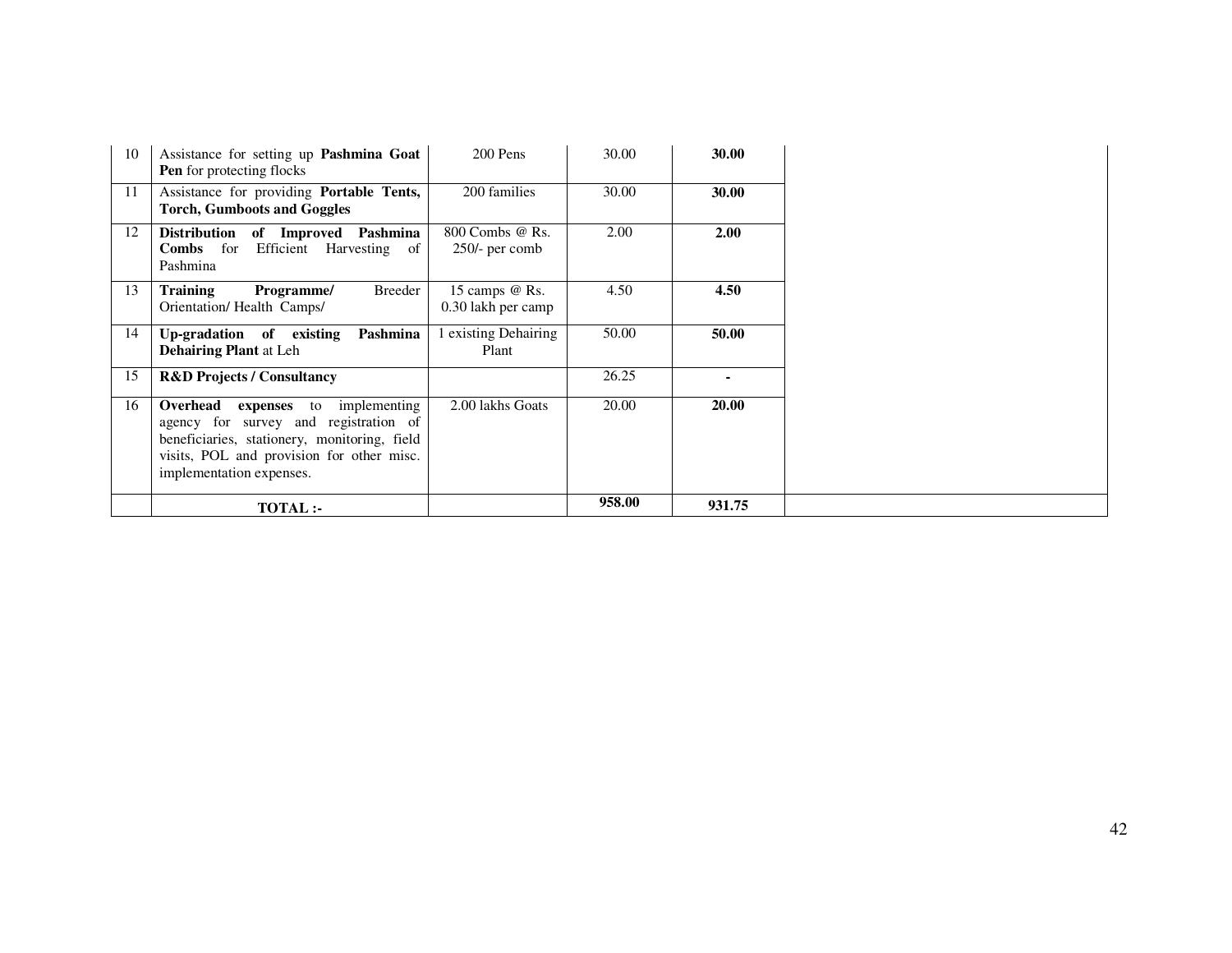| S.<br>No.      | Proposed components                                                                                                                                                          | Physical target                                                                                                                         | Total project<br>cost for 4<br>years period | Funds<br>required<br>during<br>$2013 - 14(1^{st})$<br>year) | Recommendation of the Project Committee for<br>approval of project by the Executive<br>Committee of CWDB and grant may be given<br>as per scheme during the $12th$ Plan.                                                   |
|----------------|------------------------------------------------------------------------------------------------------------------------------------------------------------------------------|-----------------------------------------------------------------------------------------------------------------------------------------|---------------------------------------------|-------------------------------------------------------------|----------------------------------------------------------------------------------------------------------------------------------------------------------------------------------------------------------------------------|
| $\mathbf{1}$   | $\overline{2}$                                                                                                                                                               | 3                                                                                                                                       | $\overline{\mathbf{4}}$                     | 5                                                           | 6                                                                                                                                                                                                                          |
|                | Assistance for establishment of<br><b>Foundation Stock</b> in non-<br>traditional area of Pashmina<br>rearing (to implement this project<br>in this new area on pilot basis) | 50 Units having 25<br>animal under each unit<br>with cost of Rs. 5,000/-<br>per animals                                                 | Rs. 62.50<br>Lakhs                          | Rs. 62.50<br>Lakhs                                          | Recommended project to launch Board's<br>Pashmina Wool Development scheme in this<br>new district of Ladakh region on pilot<br>project basis from the year 2013-14 to make<br>economically viable<br>it<br>activity<br>and |
| 2              | Health Coverage (Medicines,<br>vaccination, treatment including<br>medical kits)                                                                                             | 1250 animals @ Rs.<br>18/- animal per year for<br>4 years project period                                                                | Rs. 0.90<br>lakh                            | Rs. 0.23<br>lakh                                            | encourage local pashmina wool growers<br>(Nomads).                                                                                                                                                                         |
| 3 <sup>1</sup> | <b>Feed Supplement</b> (Provision<br>for distribution of nutrient<br>supplement to Pashmina goats to<br>introduce in Kargil district as a<br>pilot project)                  | Feed supplement to 25<br>% of total goat @ Rs. 5<br>per animal for 150 days<br>in a year and total 4<br>years period. (313)<br>animals) | Rs. 9.37 lakh Rs. 2.34 lakh                 |                                                             |                                                                                                                                                                                                                            |
| $\overline{4}$ | Assistance for setting up<br>Pashmina Goat Pen/Shelter for<br>protecting the flock                                                                                           | 50 Units @ 15,000 per<br>Pen                                                                                                            | Rs. 7.50<br>Lakhs                           | Rs. 7.50<br>Lakhs                                           |                                                                                                                                                                                                                            |
| $\overline{5}$ | Assistance for providing<br>Portable tent, Torch,<br><b>Gumboots and Goggles</b>                                                                                             | 50 units @ Rs. 15000<br>per head                                                                                                        | Rs. 7.50<br>Lakhs                           | Rs. 7.50<br>Lakhs                                           | Recommended by PC alongwith Pashmina<br><b>Goat Pen component for welfare of Nomdas</b><br>of Kargil district during severe period.                                                                                        |
|                | <b>TOTAL:-</b>                                                                                                                                                               |                                                                                                                                         | Rs. 87.77<br>Lakhs                          | <b>Rs. 80.07</b><br>Lakhs                                   |                                                                                                                                                                                                                            |

# **B. Implementing Agency: Ladakh Autonomous Hill Deve. Council,**

**LAHDC, Distt. Kargil Ladakh region.**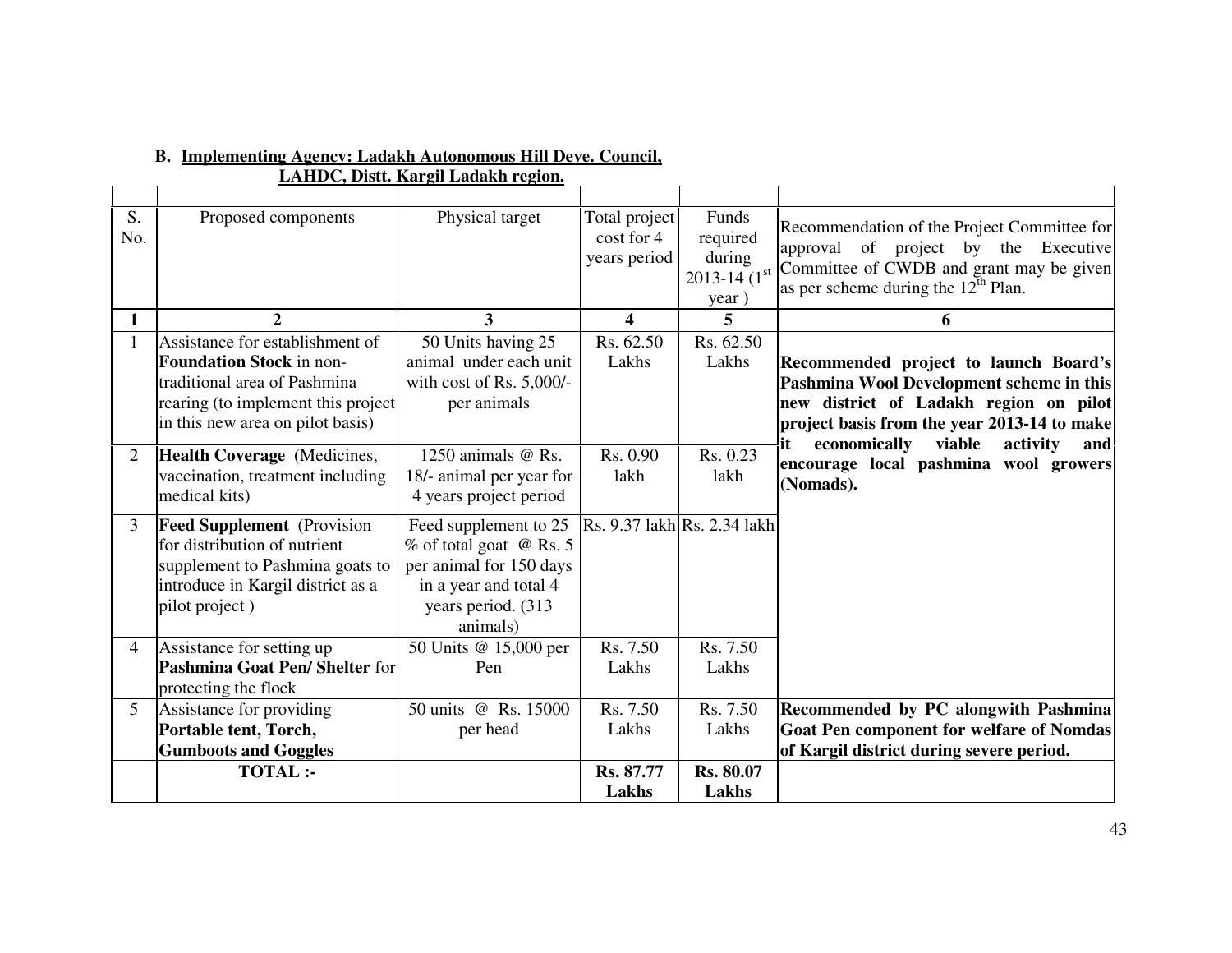# **IV. Project proposals received under R&D activity (HRD Programme)**

#### A. Project proposal received under HRD scheme for R&D project

| <b>SN</b>      | <b>Implementing</b>    | <b>Project for</b>                  | Project    | period | <b>Remark of Project Committee</b>             |
|----------------|------------------------|-------------------------------------|------------|--------|------------------------------------------------|
|                | Agency                 |                                     | Cost       |        |                                                |
|                | Central Sheep and      | Development of portable             | Rs. 25.52  | 36     | PC suggested to vetted the project proposal    |
|                | <b>Wool Research</b>   | intelligent wool analyzer           | lakh       | Months | from IIT, New Delhi or any other reputed       |
|                | Institute, Avikanagar, |                                     |            |        | institution for recommendation &<br>R&D        |
|                | Jaipur (Raj.)          |                                     |            |        | implementation of project.                     |
| $\overline{2}$ | College of Vetrenery   | Conservation, Genetic               | Rs. 240    | 48-60  | Presently, the Project Committee did not       |
|                | and Animal             | Improvement and Evaluation of       | lakh       | months | recommend both the project proposals as both   |
|                | Sc., Bikaner           | Bikaneri-Chokla Sheep in its home   |            |        | the agencies have already been implementing    |
|                |                        | tract in Bikaner District of        |            |        | <b>R&amp;D</b> projects                        |
|                |                        | Rajasthan.                          |            |        |                                                |
| 3              | Central Sheep and      | A new project proposal for 'Value   | Rs. 16     | 36     | Project submitted by Dr. D.B. Shakyawar, Pr.   |
|                | <b>Wool Research</b>   | addition to Sheep manure to         | lakh       | months | Scientist, CSWRI during the PC meeting.        |
|                | Institute, Avikanagar, | for<br>encourage shepherd<br>Sheep  |            |        | Under background of this project, he informed  |
|                | Jaipur (Raj.)          | retention<br>enhance<br>wool<br>to  | (Rs. 7.44) |        | that the same is as per recent meeting held at |
|                |                        | production in Rajasthan<br>State'   | lakh       |        | Jaipur by participating the Chairman/CWDB,     |
|                |                        | (Value addition to shepherds and    | during     |        | Director/ CSWRI, Director/ AHD/Govt. of Raj    |
|                |                        | wool<br>to<br>increase<br>encourage | $2013-14$  |        | and ED/CWDB.<br>The Project Committee          |
|                |                        | production).                        |            |        | recommended<br>the<br>proposal<br>for          |
|                |                        |                                     |            |        | implementation form FY 2013-14.                |
|                |                        |                                     |            |        |                                                |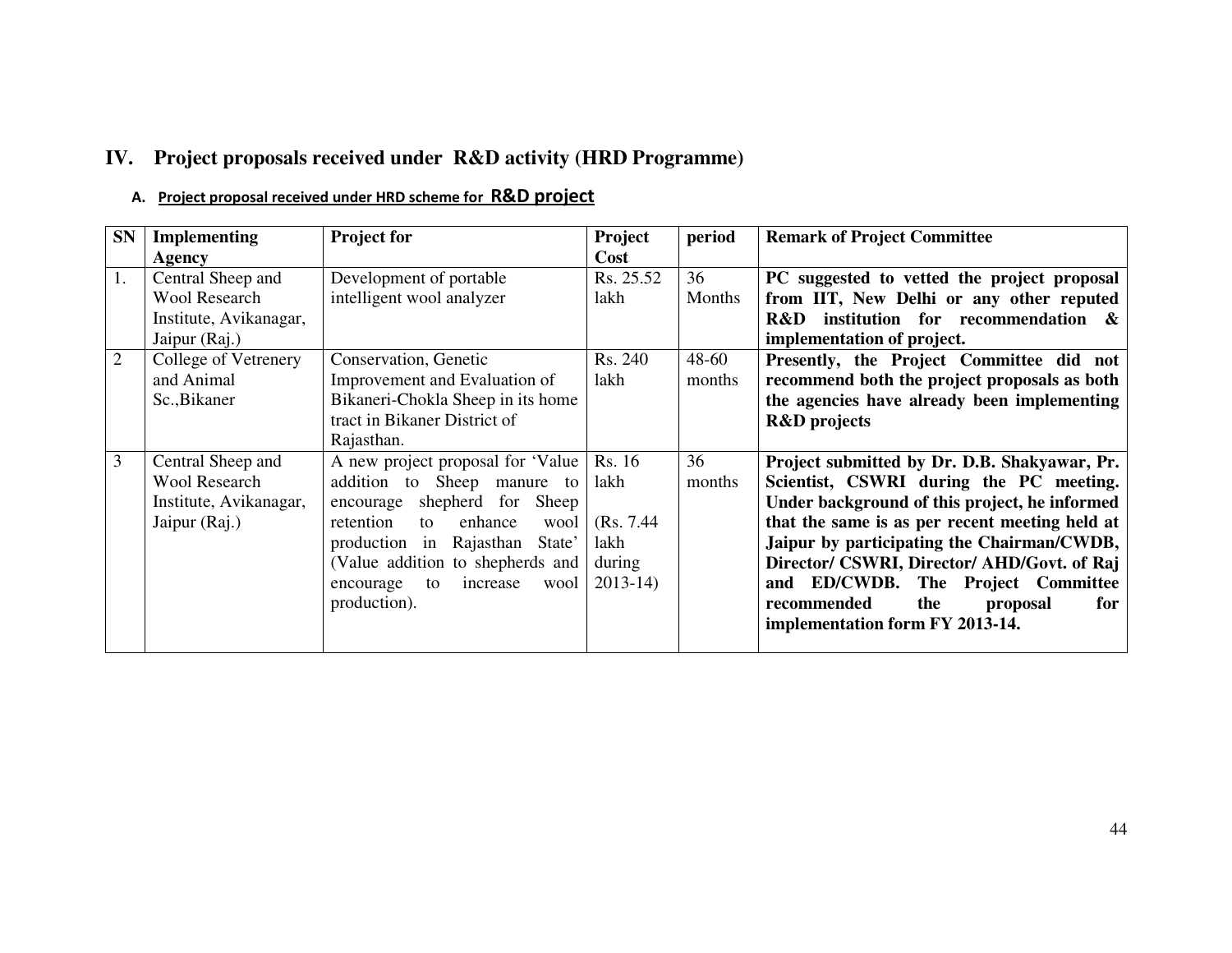| S.<br>N <sub>o</sub> | <b>Implementing Agency</b>                                                                   | Project for                                                                                                                                                                                                                                                                                                                                                            | Project Cost                                                                                                                                  | Remarks of Project Committee for<br>approval/implementation                                                                                                                                                                                                                                                                                                                                                                                                      |
|----------------------|----------------------------------------------------------------------------------------------|------------------------------------------------------------------------------------------------------------------------------------------------------------------------------------------------------------------------------------------------------------------------------------------------------------------------------------------------------------------------|-----------------------------------------------------------------------------------------------------------------------------------------------|------------------------------------------------------------------------------------------------------------------------------------------------------------------------------------------------------------------------------------------------------------------------------------------------------------------------------------------------------------------------------------------------------------------------------------------------------------------|
| 1.                   | Karnaaka Sheep &<br>Wool Development<br>Corporation, Kuri<br>Bhavana, Hebbel,<br>Banglore-24 | <b>Establishment of Training Centre</b><br>for manufacture of woolen products<br>and designing at three Centre viz.,<br>Kolar, Ranebennur and Mysore                                                                                                                                                                                                                   | Rs. 37.62 Lakhs<br>(For three<br>Centres)                                                                                                     | Project Committee recommended one training<br>Centre of Rs. 12.54 lakh in FY 2012-13 for<br>manufacturing of Woollen<br>products<br>and<br>designing to train 40 persons. Project areas<br>would be identified by Implementing Agency.                                                                                                                                                                                                                           |
| 2                    | J. & K. Sheep $\&$<br>Sheep Product<br>Development Board,<br>Srinagar                        | A. Training to 200 progressive<br>sheep breeders in machine sheep<br>shearing & primary wool grading<br><b>B.</b> Training to 600 sheep breeders<br>on Sheep Management practices<br>like vaccination, treatment, disease<br>control and modern techniques<br><b>C.</b> Training on primary grading and<br>marketing of wool @ Rs. 2/- clip<br>per sheep for two clips | Rs. $8$ lakh $@$ Rs.<br>4,000 per trainee<br>Rs. 12 lakh @ Rs.<br>2,000 per trainees<br>Rs. 16 lakh @ Rs.<br>$4/-$ sheep on $4$<br>lakh sheep | The Project Committee recommended/approved<br>the proposal submitted under HRD scheme for<br>providing training to total 800 progressive sheep<br>breeders (A & B) under Machine Shearing,<br>Sheep Management<br>Primary Grading and<br>practices (Vaccination, treatment, disease control<br>etc.) on reimbursement of actual expenses basis<br>against cost of boarding, lodging, transportation<br>of trainees and honorarium to instructors/experts<br>etc. |
| $\overline{3}$       | Central Sheep and<br><b>Wool Research</b><br>Institute, Avikanagar,<br>Jaipur (Raj.)         | Short term training courses in<br>woollen products manufacturing<br>and designing at Avikanagar, Raj.                                                                                                                                                                                                                                                                  | Rs. 12.54 lakh to<br>train 40 resource<br>persons, per batch<br>10 persons for 3<br>months period<br>each                                     | Project submitted by Dr. D.B. Shakyawar, Pr.<br>Scientist, CSWRI during the PC meeting. The<br>Project Committee recommended the proposal<br>for implementation in FY 2013-14.                                                                                                                                                                                                                                                                                   |

#### B. Project proposal received under scheme of HRD fOr Training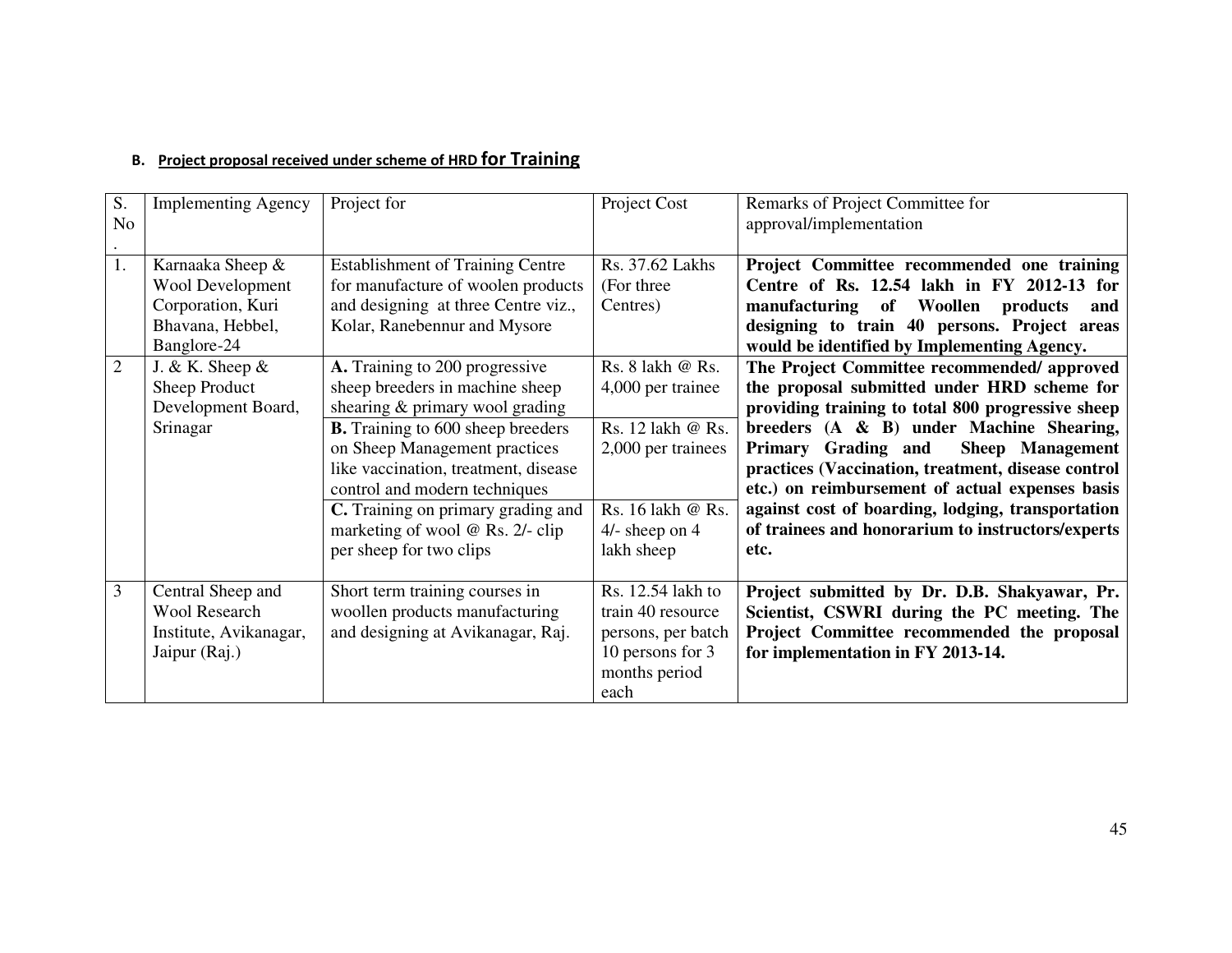| <b>SN</b>          | <b>Implementing Agency</b>                                                                                                                             | Name of<br>machinery                                       | No. of<br>shearing<br>machine       | Recommendation of the Project Committee for approval of<br>project by the Executive Committee of CWDB and grant may<br>be given as per scheme during the $12th$ Plan.                                                                                                                                   |
|--------------------|--------------------------------------------------------------------------------------------------------------------------------------------------------|------------------------------------------------------------|-------------------------------------|---------------------------------------------------------------------------------------------------------------------------------------------------------------------------------------------------------------------------------------------------------------------------------------------------------|
| 1.                 | <b>J&amp;K Sheep &amp; Sheep Products</b><br>Development BoardNowshera,<br><b>Srinagar</b>                                                             | <b>Sheep Searing</b><br><b>Machine with</b><br>spare parts | 20<br>machines                      | Project Committee recommended to provide financial<br>assistance to procure 20 sheep shearing machines (Lister<br>made) along-with its accessories/spare parts and 20 Gensets<br>(Honda) during 2013-14 through open tendering procedure<br>directly by the Agency under intimation to CWDB.            |
| $\boldsymbol{2}$   | Karnaaka Sheep & Wool<br><b>Development Corporation, Kuri</b><br><b>Bhavana</b> , <b>Banglore</b>                                                      | <b>Sheep</b><br><b>Shearing</b><br><b>Machine</b>          | 20<br>machines                      | Project Committee recommended to provide financial<br>assistance to procure 20 sheep shearing machines (Lister<br>made) along-with its accessories/spare parts and 20 Gensets<br>(Honda) during 2013-14 through open tendering procedure<br>directly by the Agency under intimation to CWDB.            |
| $\mathbf{3}$       | Punyasloka Ahilyadevi Maharastra<br>mendhi Va Sheli Vikas<br><b>Mahamandal : Limited, Mendi</b><br>Farm, Pune-16                                       | <b>Sheep</b><br><b>Shearing</b><br><b>Machine</b>          | $\overline{\mathbf{4}}$<br>machines | Project Committee recommended to provide financial<br>assistance to procure 4 sheep shearing machines (Lister<br>made) along-with its accessories/spare parts and 4 Gensets<br>(Honda) during 2013-14 through open tendering procedure<br>directly by the Agency under intimation to CWDB.              |
| $\boldsymbol{4}$ . | The H.P. State Coperative Wool<br><b>Procuement and Marketing</b><br>Federation Liimited, Block No. 23,<br>S.D.A. Complex, kasumpti., Shimla<br>(H.P.) | <b>Sheep Searing</b><br><b>Machine</b>                     | 10<br>machines                      | As per discussion it was found that HP State already have 25<br>Shearing machines so their project proposal would be<br>considered at later stage considering fund availability with<br><b>CWDB.</b>                                                                                                    |
| 5.                 | <b>Gujarat Sheep and Wool</b><br><b>Development Corporation Limited</b><br>Block No. $18, 5th$ flor,<br>Ghandinagar-382011 Gujarat                     | <b>Shearing</b><br>machine                                 | 25<br>machines                      | GUSHEEL had refunded the money sanctioned to them<br>under Feed Supplement, Revolving Fund and for CFC in last<br>Plan. So CWDB shall consult them and want to be sure<br>whether they really want to procure Sheep Shearing<br>Machine. Proposal would be considered at later stage during<br>12 Plan. |

## **V. Scheme : Quality Processing of Wool Scheme** (Proposals received for CFC under Q& P Scheme) :